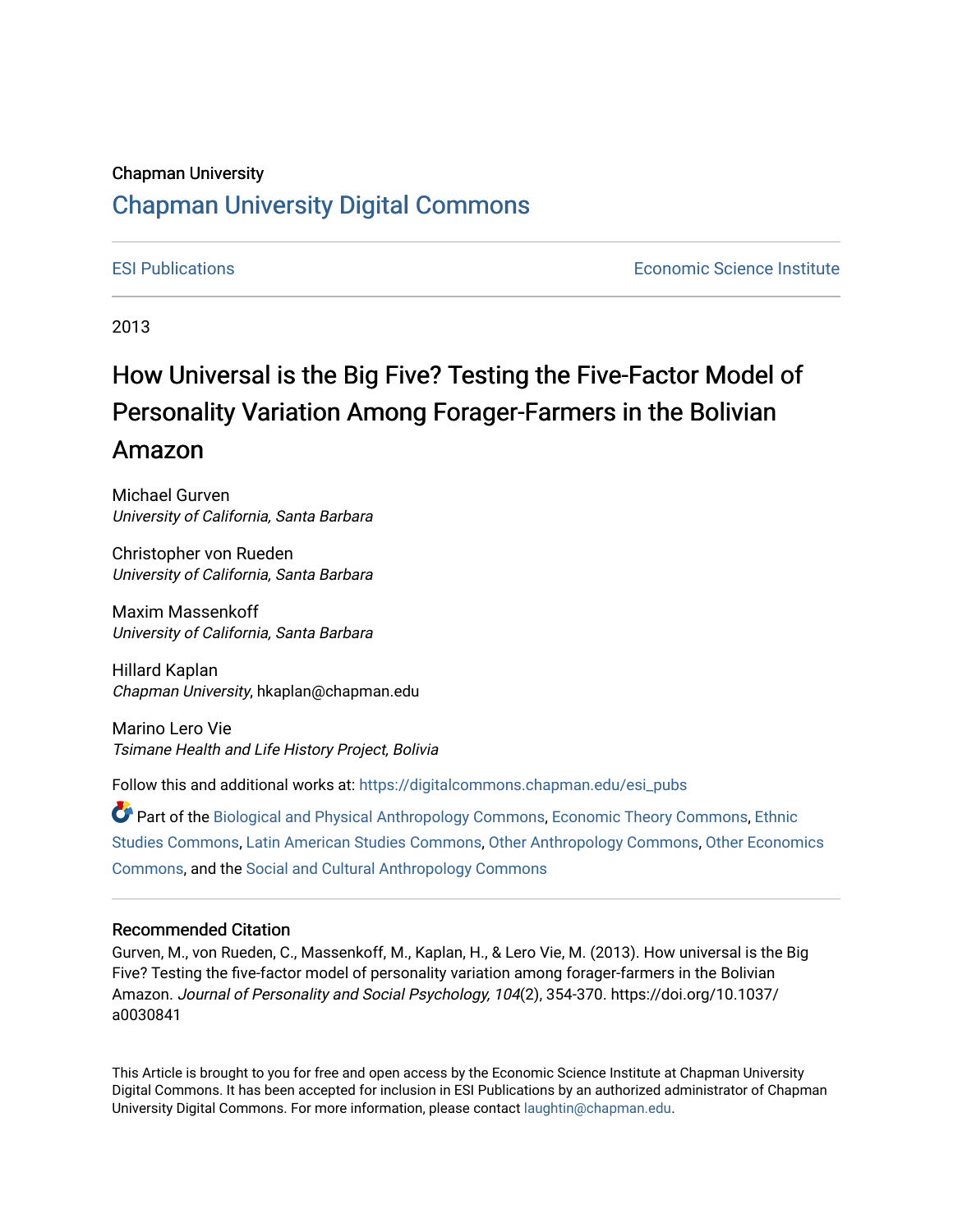

## NIH Public Access

**Author Manuscript**

*J Pers Soc Psychol*. Author manuscript; available in PMC 2014 July 20.

#### Published in final edited form as:

*J Pers Soc Psychol*. 2013 February ; 104(2): 354–370. doi:10.1037/a0030841.

### **How Universal Is the Big Five? Testing the Five-Factor Model of Personality Variation Among Forager–Farmers in the Bolivian Amazon**

**Michael Gurven**, Department of Anthropology, University of California, Santa Barbara

**Christopher von Rueden**, Department of Anthropology, University of California, Santa Barbara

**Maxim Massenkoff**, Department of Anthropology, University of California, Santa Barbara

**Hillard Kaplan**, and Department of Anthropology, University of New Mexico

**Marino Lero Vie** Tsimane Health and Life History Project, San Borja, Beni, Bolivia

### **Abstract**

The five-factor model (FFM) of personality variation has been replicated across a range of human societies, suggesting the FFM is a human universal. However, most studies of the FFM have been restricted to literate, urban populations, which are uncharacteristic of the majority of human evolutionary history. We present the first test of the FFM in a largely illiterate, indigenous society. Tsimane forager–horticulturalist men and women of Bolivia (*n* = 632) completed a translation of the 44-item Big Five Inventory (Benet-Martínez & John, 1998), a widely used metric of the FFM. We failed to find robust support for the FFM, based on tests of (a) internal consistency of items expected to segregate into the Big Five factors, (b) response stability of the Big Five, (c) external validity of the Big Five with respect to observed behavior, (d) factor structure according to exploratory and confirmatory factor analysis, and (e) similarity with a U.S. target structure based on Procrustes rotation analysis. Replication of the FFM was not improved in a separate sample of Tsimane adults (*n* = 430), who evaluated their spouses on the Big Five Inventory. Removal of reverse-scored items that may have elicited response biases produced factors suggestive of Extraversion, Agreeableness, and Conscientiousness, but fit to the FFM remained poor. Response styles may covary with exposure to education, but we found no better fit to the FFM among Tsimane who speak Spanish or have attended school. We argue that Tsimane personality variation displays 2 principal factors that may reflect socioecological characteristics common to small-scale

<sup>© 2012</sup> American Psychological Association

Correspondence concerning this article should be addressed to Michael Gurven, Department of Anthropology, University of California, Santa Barbara, CA 93106. gurven@anth.ucsb.edu.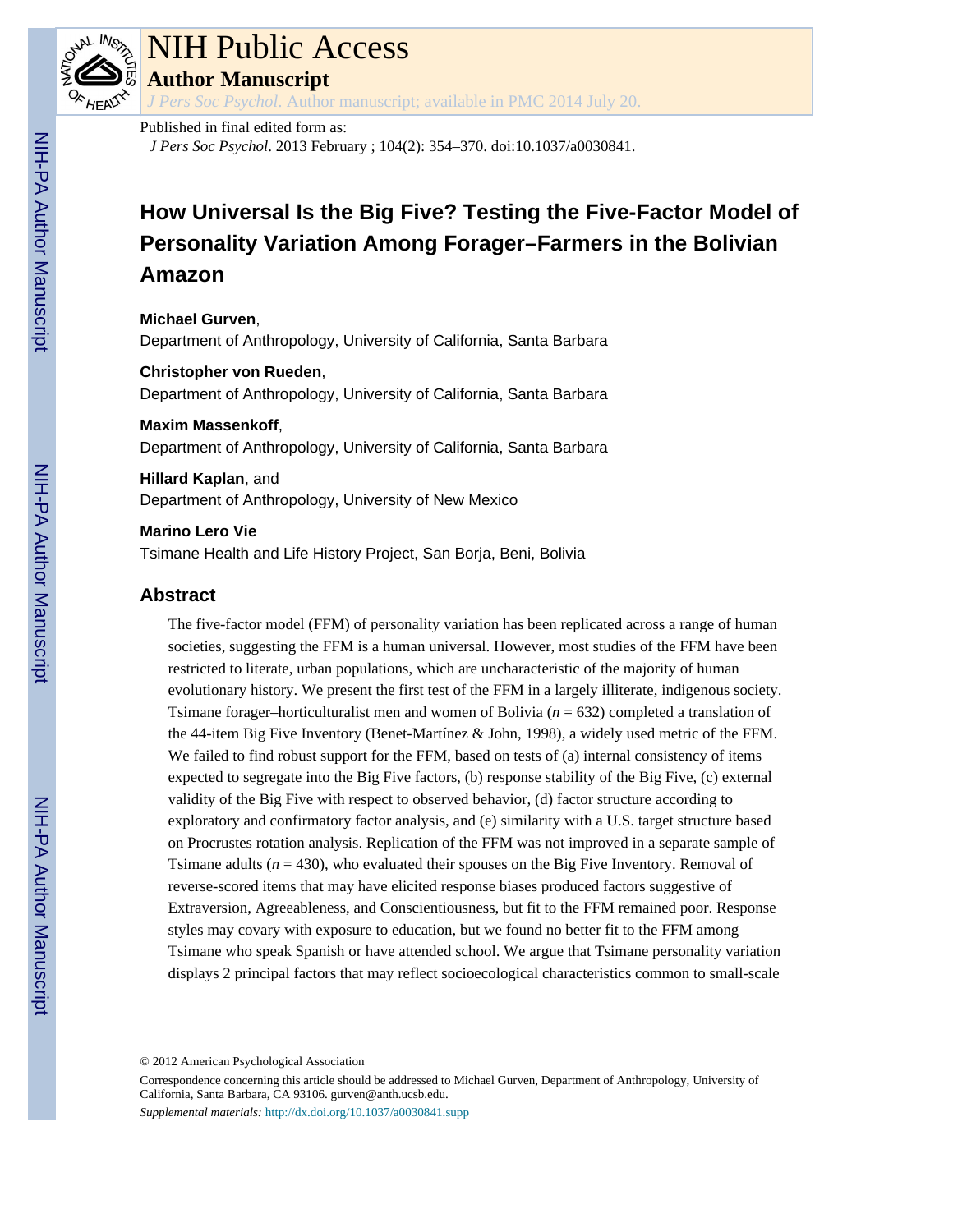societies. We offer evolutionary perspectives on why the structure of personality variation may not be invariant across human societies.

#### **Keywords**

personality; Big Five; five-factor model (FFM); indigenous; Tsimane

The five-factor model (FFM) is a widely accepted construct describing personality variation along five dimensions (i.e., the Big Five): Extraversion, Openness, Conscientiousness, Neuroticism, and Agreeableness. Many researchers have argued that the structure of the FFM is a "biologically based human universal" that transcends language and other cultural differences (Bouchard & Loehlin, 2001; McCrae & Costa, 1997; Wiggins & Trapnell, 1997; Yamagata et al., 2006). Cross-cultural tests of the FFM in over 50 societies across six continents have supported the existence and universality of the FFM (McCrae, 2002; McCrae, Terracciano, & 78 Members of the Personality Profiles of Cultures Project, 2005; Schmitt et al., 2007). A universal structure suggests uniform covariance among traits in humans despite vastly different culture, history, economy, social life, ideology, and every other form of cultural and behavioral expression. The Big Five structure is even notable in captive chimpanzees, based on ratings by zoo employees (King & Figueredo, 1997).

Despite the increasing consensus supporting the FFM, a five-factor structure does not robustly emerge everywhere, and some researchers have posited more than five personality factors within certain populations (e.g., Cheung & Leung, 1998; Lee & Ashton, 2004); however, these additional factors can often be subsumed under one of the Big Five factors (Guanzon-Lapeña, Church, Carlota, & Katigbak, 1998). Thus, the FFM has yet to be robustly falsified, at least in literate, industrialized societies. If the FFM is a human universal and represents a "solid beginning for understanding personality everywhere" (McCrae & Costa, 1997, p. 515), it should replicate everywhere and under a broad range of environments and populations. To date, the FFM has yet to be tested in an indigenous, preliterate society. The vast majority of samples from cross-cultural studies are often urban students, glibly referred to as western, educated, industrialized, rich, democratic (WEIRD) populations (Henrich, Heine, & Norenzayan, 2010). Despite the wide range of cultures and languages where the FFM has been tested, WEIRD populations might show a similar personality structure if trait covariance is an artifact of living in large urban, literate populations. There are important reasons for assessing the validity of the FFM in an indigenous, preliterate society. First, human psychological adaptations likely evolved in the ancestral context of a hunting and gathering lifestyle with a social life characterized by frequent face-to-face interactions, largely with kin. Although pure hunter–gatherers are exceedingly rare, many groups maintain traditional lifestyles and share many social and economic characteristics with hunter–gatherers. Testing the FFM in these populations would be particularly valuable for assessing the universality of the FFM. In the past, empirical patterns observed in WEIRD populations and assumed to be human universals have been contradicted (or at least qualified) by observations in small-scale societies (Henrich et al., 2010). To date, no test of the FFM has ever been conducted among a small-scale population of foragers, farmers, or herders.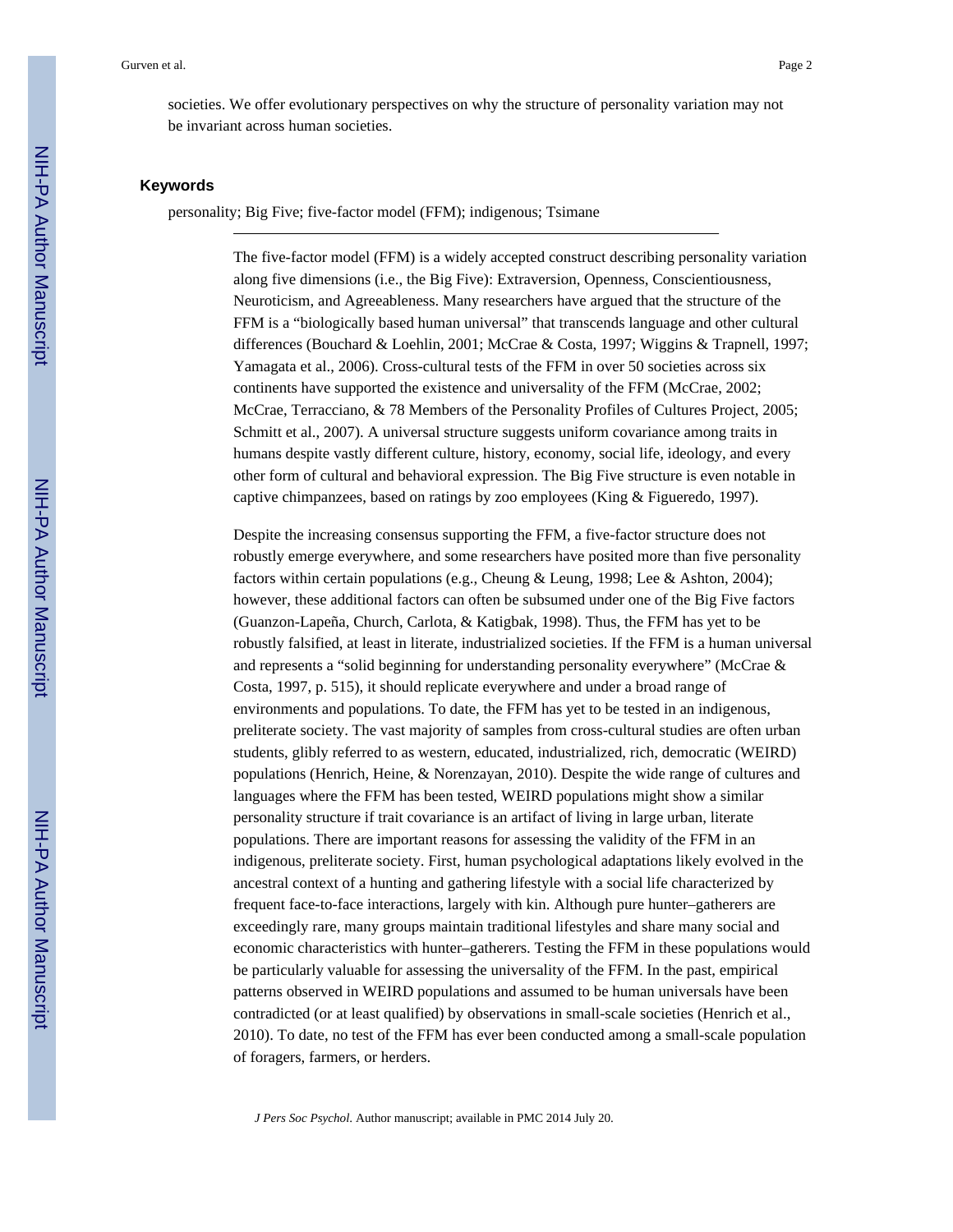Second, the existence of the FFM is an inductively derived success of personality psychology, but to date, no extensive theory exists that can generate the FFM from first principles. There are no a priori reasons for expecting a particular number of trait dimensions or within-trait and intertrait correlations, although post hoc explanations of empirical regularities have been made (e.g., Denissen & Penke, 2008; Nettle, 2010). Thus, when the FFM receives less consistent support, as in several non-Western countries (e.g., Piedmont, Bain, McCrae, & Costa, 2002; Schmitt et al., 2007; Triandis, 1997), a common response from FFM advocates is to argue that methodological issues prevent FFM replication. However, without a comprehensive theory of personality formation, it is unclear whether different socioecological environments should generate veritable differences in personality structure in the first place. Are the tenuous results in non-Western societies genuine or artifactual?

We provide the first test of personality structure among an indigenous, largely illiterate population: the Tsimane forager– horticulturalists of lowland Bolivia. We use a Spanish translation of the Big Five Inventory, a widely used metric of the FFM first developed by Benet-Martínez and John (1998). Our null prediction is that the Big Five should replicate in the Tsimane population. If certain features, such as literacy and education, are important for generating the Big Five pattern, we might find that the Big Five does not replicate among Tsimane. However, we should expect to find the Big Five structure to replicate among more educated and literate Tsimane. We test the validity of the five-factor model by assessing (a) internal reliability of each factor, (b) external validity of the factors, (c) 1-year test–retest factor correlations, (d) whether the FFM is generated from exploratory factor analysis, (e) whether confirmatory factor analysis supports the FFM, and (f) whether Procrustes rotation to a U.S-based sample indicates similar FFM structure. We determine whether the FFM is better replicated with (g) stratification of the sample into subgroups that might differ in familiarity with testing procedures, performance, and self-reflection (age, sex, schooling, and Spanish fluency), (h) selective removal of least internally consistent items, (i) selective removal of items that evidence socially desirable responding (i.e., highly positive or negative response scores), (j) correction for acquiescence bias (i.e., a tendency of subjects to affirm personality descriptors read to them), or (k) evaluation of a separate sample of subjects asked to evaluate the personality of their spouses. Peer-reported personality may improve internal reliability of the Big Five (McCrae et al., 2005).

Despite our rigorous set of tests and analyses, we do not find strong, consistent support for the Big Five. We instead find evidence of factor structure consistent with a "Big Two" oriented around prosociality and industriousness. Our findings put the universality of the FFM into question but, more important, heighten the need to develop models of how loworder traits should be coordinated to assemble into higher order factors, given cultural and socioecological variability.

The paper is organized into five sections. Section 1 provides an overview of cross-cultural studies of the FFM in order to contextualize the value of the current study. Section 2 briefly describes the Tsimane population. Section 3 discusses our methods, and Section 4 presents our results. Section 5 interprets our results and discusses personality and the FFM in smallscale indigenous societies.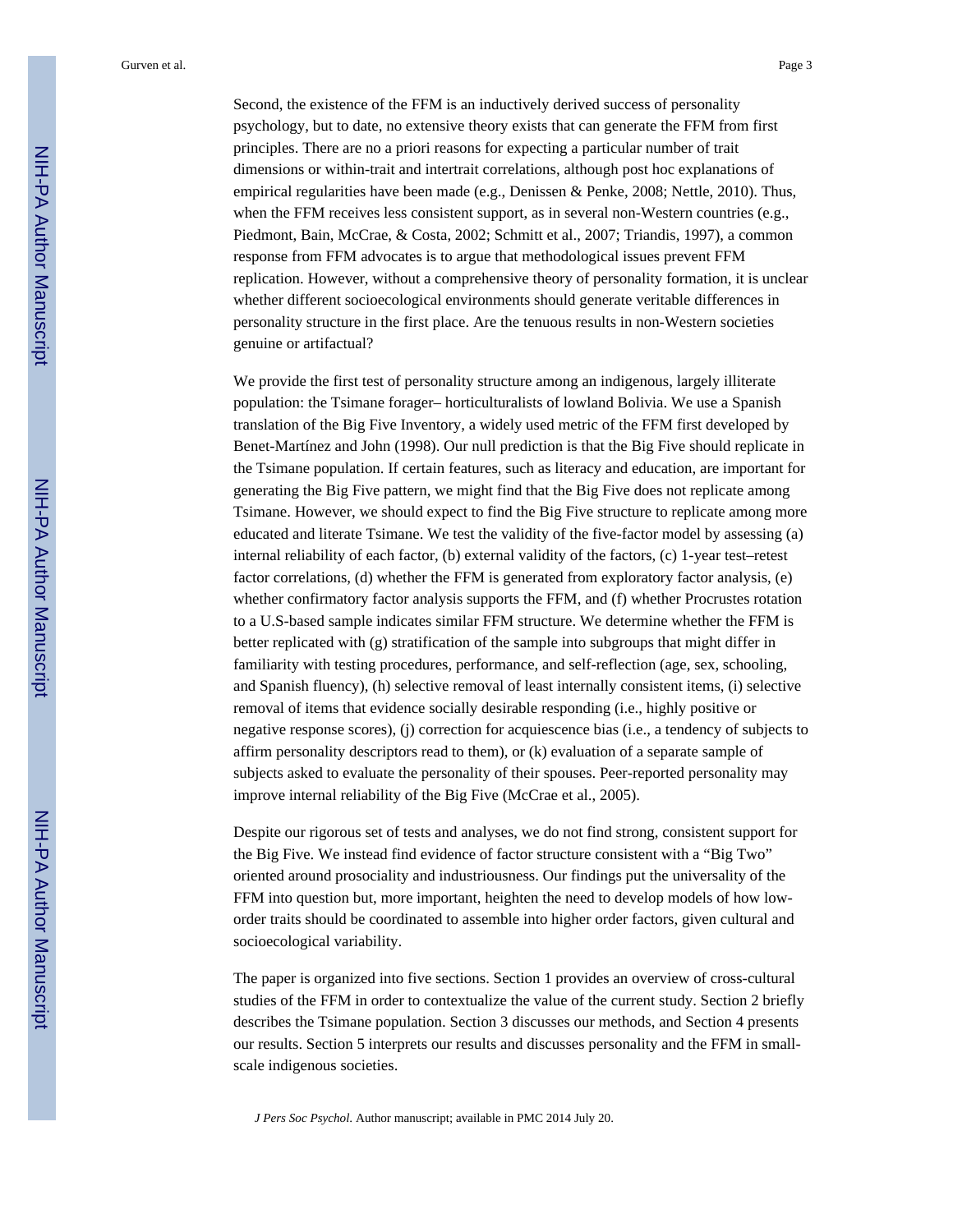#### **Cross-Cultural Studies of the Big Five**

The FFM has been assessed with both etic and emic approaches. In etic studies, a previously identified personality structure is applied in a different culture or context; in emic approaches, a personality structure is indigenously derived with a sampling of the target culture's personality descriptors.

The FFM was derived in English using a lexical (emic) approach, which assumes that all relevant personality descriptors are found in a group's vocabulary (Digman, 1990; Goldberg, 1990; John, 1990). Although early research in personality structure yielded many competing constructs to describe personality variation, the FFM has emerged as the most widely accepted model (Peabody & De Raad, 2002). The FFM has since been tested in many countries and in numerous languages with the Revised NEO Personality Inventory (NEO-PI–R) (Costa & McCrae, 1992) and the Big Five Inventory (BFI) (Benet-Martínez & John, 1998) protocols. Even a nonverbal protocol has confirmed the generalizability of the FFM in cross-cultural context (Paunonen, Ashton, & Jackson, 2001).

Across cultures, etic studies have generally replicated the FFM (NEO-PI–R: McCrae, 2002; BFI: Schmitt et al., 2007), and factor scales show high internal reliability; however, Extraversion and Agreeableness are sometimes sensitive to "cultural effects" and are not always clearly differentiated (Ortiz et al., 2007; Rolland, 2002). As a result, McCrae, Costa, Del Pilar, Rolland, and Parker (1998) have suggested that a universal FFM consists of the first three factors and an "interpersonal circumplex"—which subsumes elements of Extraversion and Agreeableness factors based on Procrustes analysis (Rolland, 2002).

Among emic studies, an Openness factor is not consistently extracted (De Raad, 1994; Di Blas & Forzi, 1998; Szirmák & De Raad, 1994). Furthermore, several emic studies have consistently yielded more than five factors (Almagor, Tellegen, & Waller, 1995; Benet-Martínez & Waller, 1997). In China, Cheung and Leung (1998) have identified a "tradition" factor independent of the Big Five. However, results from emic studies do not always match the results from etic studies of the same population. For example, in Italy, studies using translated inventories have identified a Neuroticism factor (Caprara, Barbaranelli, Borgogni, & Perugini, 1993; Perugini & Leone, 1996), but emic studies have not (Caprara & Perugini, 1994; Di Blas & Forzi, 1998). Openness and Neuroticism are more robustly established in etic studies than in emic studies, which has led to a growing consensus that lexical approaches underlying emic studies are not comprehensive ( Church & Lonner, 1998; Rolland, 2002). As McCrae and Costa (1997) concluded, "It is simply not the case that all personality traits are encoded as adjectives … lexical studies confound differences in personality structure with differences in personality language" (p. 510).

In cross-cultural studies, reliability of the FFM has been highest in developed countries. In Allik and McCrae (2004) and Schmitt et al. (2007), sample populations were predominantly college students and were often bilingual. In developing countries, the FFM has met with less success; whether this is due to methodological problems or to actual differences in personality structure remains to be determined. Methodological differences may arise due to translations not being equivalent, lack of item relevance in the local culture, differences in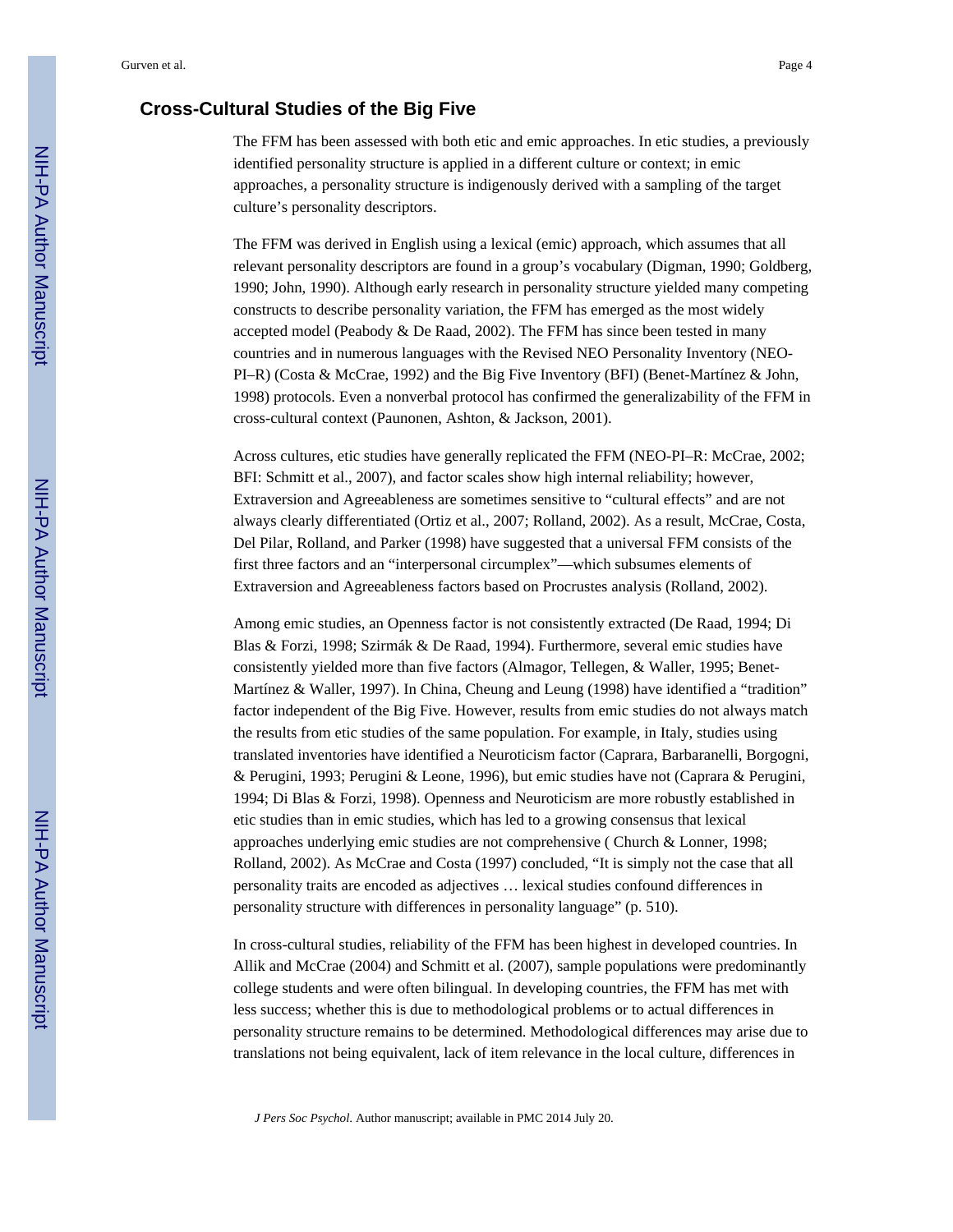subject response styles, unfamiliarity with the test format, and unrepresentative samples (Paunonen & Ashton, 1998).

In Schmitt et al. (2007), internal consistency of factor items based on Cronbach's alpha was sufficiently high in South American samples, with each country averaging above the standard benchmark of 0.70. However, several African countries fared worse: Average Cronbach's alphas for Morocco, Tanzania, Ethiopia, and Congo were 0.62, 0.59, 0.48, and 0.48, respectively. Despite low internal consistency, the African and South American samples showed high levels of congruence with the American normative factor structure under Procrustes rotation (Schmitt et al., 2007). However, of the seven countries in Africa reported in Schmitt et al. (2007), six were administered the BFI in English, and four had samples restricted to college students. Similarly, the five South American countries in the study (including Bolivia) contained only college students.

Reliability is sometimes improved in studies that rely on third-party observer reports rather than self-reports. In a large cross-cultural study of this type in 50 different societies, McCrae et al. (2005) asked college students to give observer ratings on the NEO-PI–R for persons of all ages they knew well. Roughly 5% of the Cronbach alphas were lower than 0.70, with this 5% concentrated primarily in the samples from developing countries. Although relying on observer ratings helped improve internal consistency, it did not eliminate potential problems of evaluative bias common to self-report data in developing societies. For example, Openness did not cleanly emerge in Nigeria. McCrae et al. (2005) concluded that "it is possible that there is a minority of cultures in which the [FFM] structure is not found" (p. 552).

To our knowledge, only two studies have focused explicitly on ethnic populations in the developing world. Piedmont et al. (2002) tested the NEO-PI–R among the Shona, a sub-Saharan society in Zimbabwe. Within this mixed rural and suburban sample (predominantly college students bilingual in English and their native Shona), the average internal consistency for the five factors was 0.77, higher than for the African samples in Schmitt et al. (2007). However, Openness produced a low reliability of 0.64, and only five of the 30 NEO-PI–R facets produced reliabilities above 0.60. Factor congruence with the American normative structure was high at 0.89, but only 15 facets produced congruence coefficients higher than 0.90. These results were obtained with the Shona language version of the NEO-PI–R; the English version of the test showed slightly higher reliability and congruence. Schmitt et al. identified translation problems as the main factor contributing to the less than ideal fit to the FFM: The Shona language lacks words equivalent to some of the English terms in the NEO-PI–R.

Alvergne, Jokela, and Lummaa (2010) administered the English Mini-Markers Big Five Inventory (Thompson, 2008) in four agricultural Senegalese communities, among individuals with diverse ages and with low levels of education. The subsistence focus on cash cropping and the low fertility rate (5 births per woman) are not characteristic of more traditional human societies lacking agriculture and practicing natural fertility. The sample size was quite small ( $n = 65$  families), and the Mini-Markers Inventory used has not been validated among non-English speakers. After removal of hard-to-translate items and further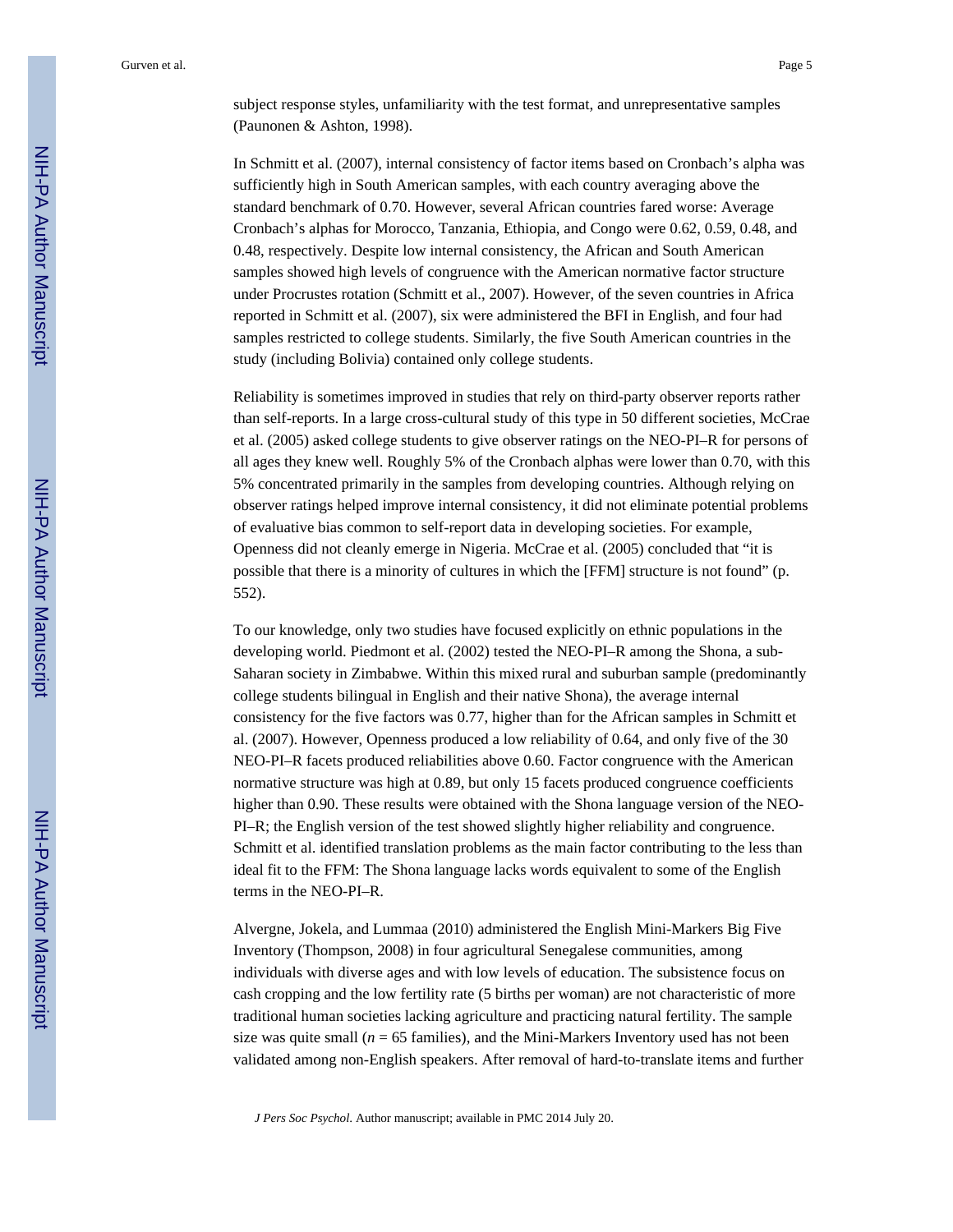shortening of the survey for brevity, the administered version of the BFI included only 27 items. Alvergne et al. retained about half of those items for analysis, with most factors based on only two or three adjectives. Reliability among these factors was still low, averaging 0.64.

#### **Study Population**

The Tsimane are forager–horticulturalists of central lowland Bolivia, located along the Maniqui, Quiquibey, Apere, and Matos Rivers and in adjacent forests of the Beni Department. Although families may spend weeks or months on hunting or fishing trips or cultivate fields some distance from their primary house in settled villages, the Tsimane are semisedentary and live in communities ranging from 30 to 500 individuals. Their population is estimated at 10,000 and is dispersed among over 90 villages. They cultivate plantains, rice, corn, and sweet manioc in small swiddens and regularly fish and hunt for meat. These foods together provide over 90% of the calories in the diet, with the remainder coming mainly from trade with itinerant merchants. Polygyny occurs at low frequencies  $(-5\%)$  and is concentrated in more remote communities (Gurven, Winking, Kaplan, von Rueden, & McAllister, 2009). Exclusive priority of access for individuals or small groups to certain rights and resources is minimal, but land close to village centers is de facto privately owned. More extensive ethnographic background can be found in Chicchón (1992), Huánca (1999), and Schniter (2009).

Since the mid-20th century, the Tsimane have come into greater contact with modernizing influences. In Tsimane villages, especially those located near the town of San Borja (population ~25,000), incipient cattle ownership, wage labor with loggers and farmers, and produce sales to local markets are on the rise. Many Tsimane now have minimal access to health care through the services of a health post, a hospital in San Borja, and the Tsimane Health and Life History Project, but mortality rates remain high, particularly among infants. Approximately 20% of offspring never reach age 5 (Gurven, Kaplan, & Zelada Supa, 2007). The Tsimane rarely use modern contraceptives; the total fertility rate is very high (~9 births per woman), and so the population growth rate is high (3.6% per year). Many Tsimane villages now have access to public schooling for their children taught largely by bilingual Tsimane teachers trained by local missionaries. Several secondary schools now exist in larger villages, and young Tsimane adults are starting to become high school graduates. However, the overall adult literacy rate remains low, at 25%. Fluency in the native Tsimane language is universal, and only 40% of adults are moderately fluent in Spanish. The Tsimane language is an isolate, together with Mosetene, and it is unrelated to the dominant indigenous languages of Bolivia.

Tsimane live in extended family clusters, within which occur the majority of food and labor sharing. Although social and cooperative in daily interactions with village co-residents, Tsimane families value their autonomy. Groups of family clusters compose villages, which were given formal geographic boundaries only in the late 20th century and lack a strong sense of identity (Gurven, Zanolini, & Schniter, 2008). Village residents elect chiefs to organize community meetings and to represent their interests to outside political bodies, but chiefs lack any substantial authority, tend to have short tenure, and often are unable to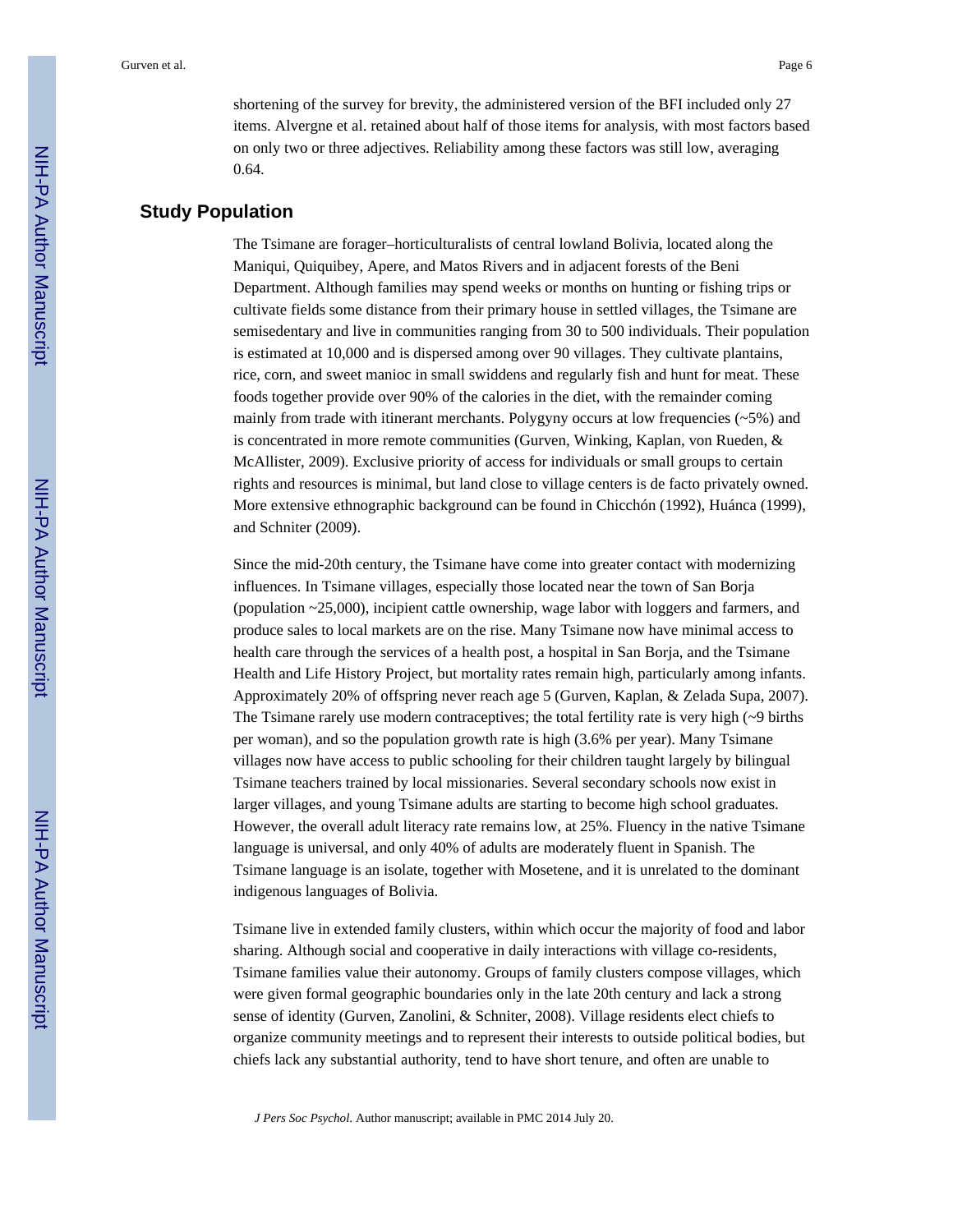effectively organize people for collective action (Gurven & Winking, 2008; von Rueden, Gurven, & Kaplan, 2008). In the event of interpersonal conflict, Tsimane often "vote with their feet" by moving to other villages.

Tsimane often describe each other in valent terms, with judgments of good (*jäm'si*) and bad (*jam jäm'si* or *a'chis*) applying to numerous domains. Maintaining friendly relations (*jäm'yity muntyi*), being easygoing (*chuchuijtyi*), and avoiding direct confrontation and expression of anger (*chij facoij*) are viewed as proper ways of behaving and are ingrained in Tsimane culture. In their descriptions of others, Tsimane recognize the persistence of particular traits in individuals over time. Someone who speaks freely (*chij peyaquity*) but not too much or in a gossiping way (*chij peyacsity*) is a valued social partner, and jokesters are also recognized and viewed positively (*chij shevinyity*). Happy, cheerful individuals (*majoijbäyis*) are contrasted with serious, quiet individuals (*futy'dyety*) or those who are easily annoyed (*achiyity*). Other negative traits commonly described refer to those who react rapidly, usually in a bad way (*che'chei'si*), those who brag (*va'bunyis*), and those who are lazy (*shoyijyi'tyi* or *jamyedyedyetyi*). Laziness is often contrasted with demonstration of strong work effort (*setyi* or *chij carijtaqui*) and generosity in helping others (*chij notacsity*).

#### **Method**

We administered a personality questionnaire based on the Big Five Inventory (BFI), a widely used 44-item metric of the five-factor model. The Spanish version of the BFI, previously validated by Benet-Martínez and John (1998), was translated into the Tsimane language by two bilingual Tsimane research assistants (Marino Lero Vie [MLV] and Feliciano Cayuba Claros) and Michael Gurven (MG). As a test of the accuracy of the translation, the Tsimane questionnaire was then back-translated into Spanish by a different translator, and discussions among the three bilingual Tsimane and MG ensued until a workable translation was found that captured the essence of each item. Due to limitations of Tsimane vocabulary, several items required a definitional phrase in the local idiom rather than relying on a single word to capture the right meaning. In these cases, either an exact word did not exist or, taken out of context, the word could be misconstrued. For example, Item 31 ("is clever and analytical") was translated as *Mi buty chij cave'jedye judyeya jäm' yu' ban mi* (literally, "Knows how to 'see' things and can make things turn good"), because the Tsimane word for "smart" reflects the state of being knowledgeable. Item 32 ("radiates enthusiasm") was translated as *Mi buty fer ma'je' ji'cave' jun'si chuc mi ma'je* (literally, "You really show to others whatever it is you want" [to show]) because there are no Tsimane words for "radiate" or "enthusiasm." Due to the lack of any word for "art" in Tsimane, Item 44 ("few artistic interests") was translated more descriptively as "someone who does not like to play music, sing, tell stories, or draw." Those are the main forms of artistic expression in Tsimane society. When necessary, translating the whole concept rather than the literal words enabled us to circumvent translation problems reported by other crosscultural studies of the FFM (e.g., Piedmont et al., 2002). Only one item from the original BFI was removed (Item 30: "has an active imagination") due to the inability to find a suitable expression to explain the concept in a manner that was consistently understood by Tsimane subjects. This item, alone among the BFI items, was found to be understood differently by bilinguals when presented in Spanish versus English, suggesting it should be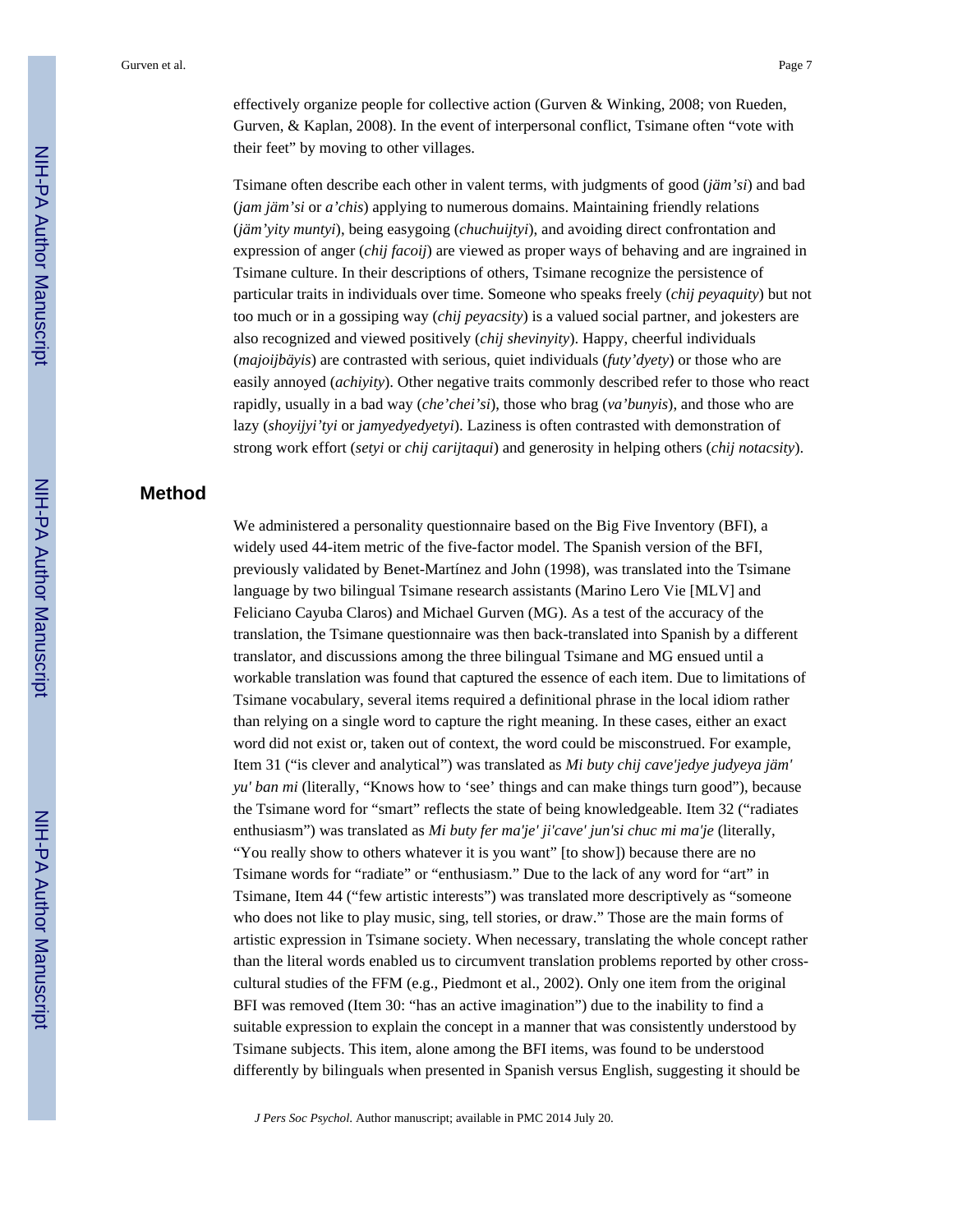revised or omitted from the BFI in the context of cross-cultural studies (Ramírez-Esparza, Gosling, Benet-Martínez, Potter, & Pennebaker, 2006). Thus, the final Tsimane BFI instrument includes 43 items.

The Tsimane BFI was administered to 632 adults from 28 villages during the period January 2009 to December 2010. The sample was 48% female, the average age was 47 years (range  $= 20-88$  years,  $SD = 14.4$ ), and the average years of formal education was 1.2 years (range  $=$  $0-12$  years,  $SD = 2.2$ ). The age, years of formal education, and Spanish proficiency of all subjects were ascertained from demographic interviews (see Gurven et al., 2007). The Tsimane BFI was conducted verbally in a private location by a bilingual Tsimane research assistant (MLV) trained in the administration of anthropological and psychological interviews. As in the English version of the BFI, responses were given on a translated scale where 1 corresponds to *strongly disagree* and 5 corresponds to *strongly agree*. Subjects were first given a quick tutorial and comprehension test on the use of the scale, after which all subjects showed clear evidence of understanding the scale and the task at hand. The scale, depicted on a piece of cardboard placed in front of the subject, included drawings to help facilitate understanding. Five drawings of a person accompanied the five numbers on the scale; the drawings revealed more and more of the person as the scale ascended: a drawing of just a person's legs accompanied 1 and a drawing of the whole body accompanied 5. Although many respondents were previously unfamiliar with Likert-type scales, few were new to formal interviews because of their extensive participation in the Tsimane Health and Life History project we have maintained continuously since 2002 (see [http://www.unm.edu/~tsimane/\)](http://www.unm.edu/~tsimane/). Indeed, our decade-long presence in the area has helped to establish trusting, collaborative relationships among study subjects.

After the interview, MLV used the same 5-point scale to rate respondents on four variables based on his observations during the fifteen or so minutes of the BFI interview together with an additional 30 minutes spent conducting a separate interview (on economic production and sharing): the extent to which the subject was talkative, shy, smiling and/or joking, and easily distracted. These were added to help gauge external validity of the FFM instrument. MLV performed multiple test runs in order to ensure consistency in his observations.

None of our interviews produced missing items. Thirty-four subjects (53% female) were interviewed twice, each interview roughly a year apart (average  $14.2 \pm 2.6$  months), providing a test of response stability. The average age of this subsample is 52 years.

In addition to conducting our first-person interviews, we asked 430 Tsimane adults to rate their spouses on the Tsimane BFI. These interviews were conducted during the period from March 2011 to February 2012. The sample of spouses who were rated was 50% female, and the average age was 52 years (range  $= 16-89$  years, *SD*  $= 11.6$ ). The protocol did not differ from the self-report protocol except that with each item of the BFI verbalized to the raters, subjects were reminded to evaluate their spouse. The self-report and spouse-report samples overlap for 66 individuals (46% female; average age  $= 52$  years). Although the spousereport sample by definition excludes unmarried individuals, we do not expect significant differences across the samples due to marital status: Only 26 of the 632 adults in the selfreport sample were single at the time of data collection.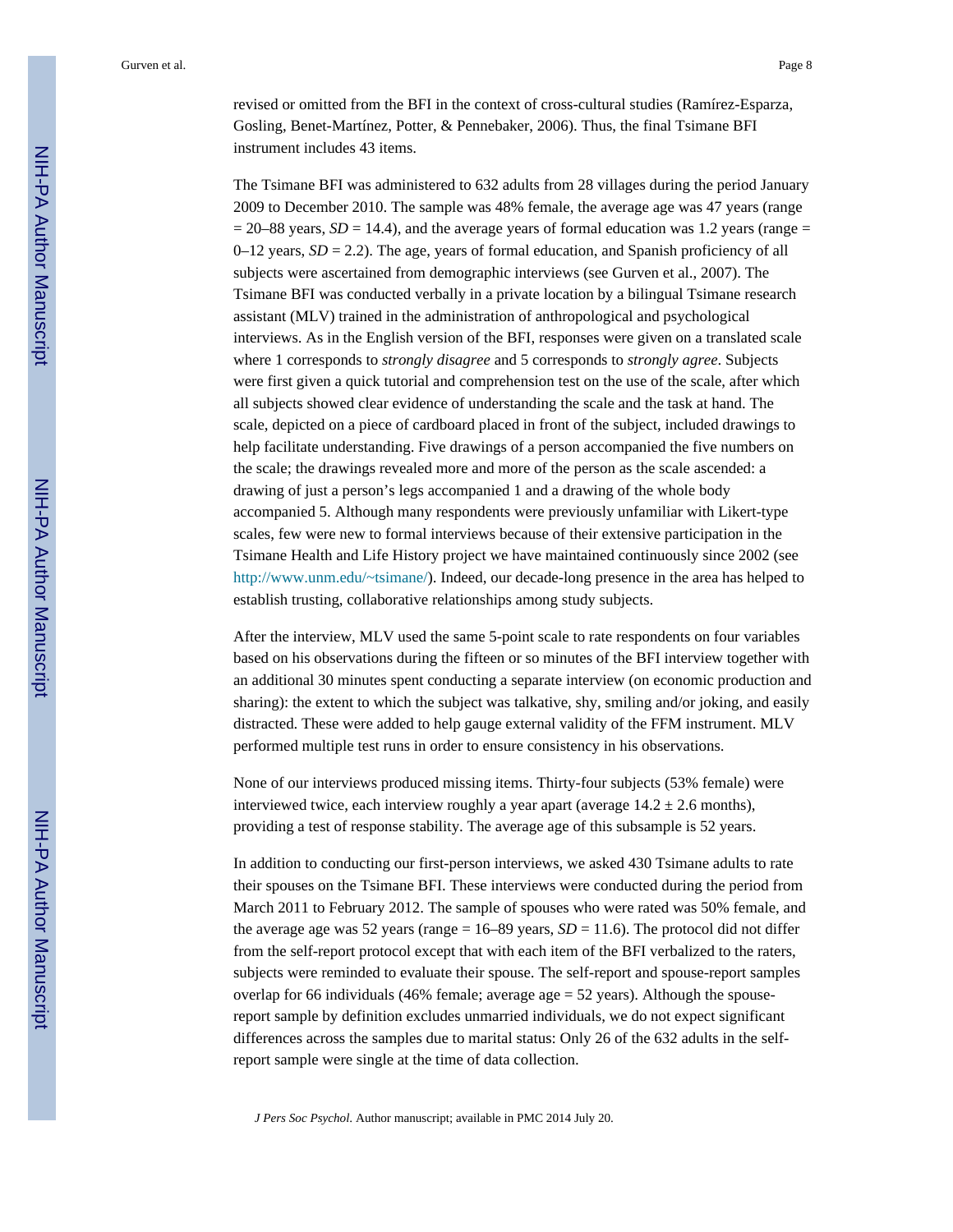### **Results**

#### **Internal Reliability**

We first test the reliability of each of the Big Five factors. The Cronbach's alpha measures of internal reliability, factor means, ranges, and standard deviations are given in Table 1. All items phrased in reverse (e.g., the Extraversion item "is shy") were reverse scored prior to calculation of these statistics. Although the distributions of subjects' scores on the Big Five factors do not conform to a normal distribution according to the Shapiro–Wilk test, the distributions do not exceed skew or kurtosis values of  $\pm$  1. Extraversion, Agreeableness, Conscientiousness, and Openness show moderate internal reliability (Cronbach's  $\alpha = 0.63$ , 0.58, 0.69, and 0.54, respectively), and Neuroticism shows low reliability (0.31).

#### **Internal Reliability by Age, Sex, Education, and Spanish Fluency**

We next examine whether internal reliability differs by age, sex, formal education, and Spanish fluency. If schooled adults are more familiar with testing and if Spanish speakers are more familiar with other ideas and cultures in a way that may promote self-reflection, then their item responses within factors might be more consistent than responses from unschooled or monolingual Tsimane speakers. Subjects were divided into several subgroups: those older and younger than 44 years (the median age), men and women, those with and without any formal schooling, and those who do or do not speak Spanish. Although internal reliability of several of the Big Five improves within particular subgroups, no subgroup shows consistent improvement across all of the Big Five (see Table 2). Averaged across the Big Five, differences in reliability between complementary subgroups (e.g., old vs. young) were close to zero. Extraversion and particularly Openness show higher internal reliability among men, the young, the educated, and those who speak Spanish. Agreeableness and Conscientiousness produce the opposite result.

#### **Removing Potentially Problematic Items and Correcting for Acquiescence Bias**

We consider the possibility that despite our efforts at repeated translation and backtranslation, certain items may still have been interpreted differently by subjects from their intended meaning. If certain items are driving the low reliability scores, we might expect them to load weakly on each factor. In an attempt to address this potential problem, we first drop the least reliable item (i.e., the item whose removal would most increase factor internal reliability) from each of the Big Five and recalculate Cronbach's alpha. Extraversion and Conscientiousness now surpass the standard benchmark of 0.70, and internal reliability for Agreeableness and Openness improve but remain suboptimal. The reliability for Neuroticism remains quite low even after removal of the least reliable item (see Table 1). The least internally reliable items include, for Agreeableness, Item 22 ("is sometimes illmannered with others"); for Conscientiousness, Item 42 ("gets distracted easily"); for Extraversion, Item 6 ("is reserved"); for Neuroticism, Item 35 ("remains calm in difficult situations"); and for Openness, Item 12 ("likes routine"). Further removal of the weakest remaining item from each factor did not bring Agreeableness, Neuroticism, or Openness to acceptable levels of reliability.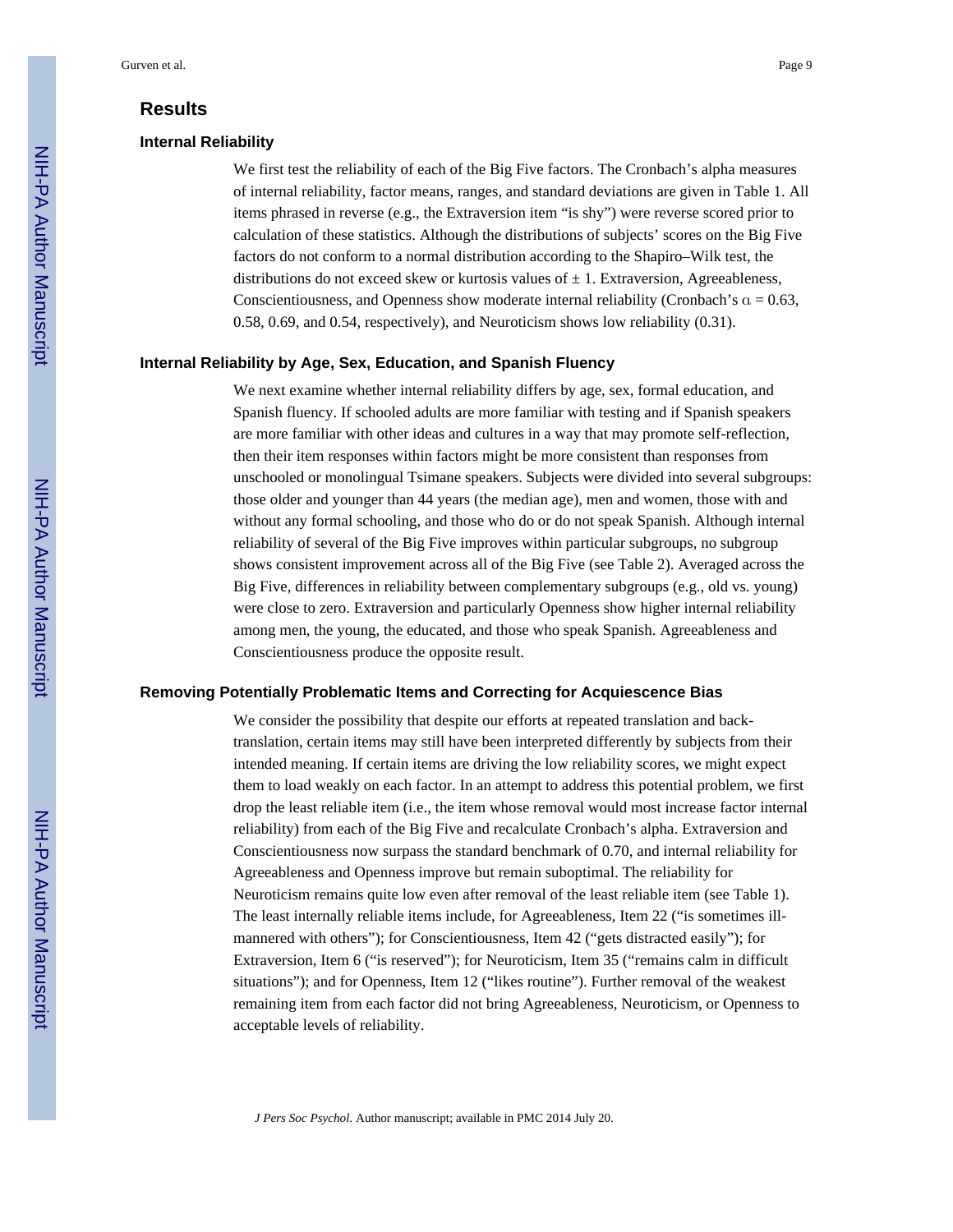The first and second least reliable items within each of the Big Five are all items that are reverse scored. This suggests these items may have been differentially susceptible to socially desirable responding. Alternatively, a low covariation among true- and reverse-scored items within each of the Big Five could arise through acquiescence bias, which is any tendency of individuals to respond affirmatively to questions posed them. We remove all reverse-scored items and recalculate Cronbach's alpha for each of the Big Five. This eliminates 16 of the 43 items. Agreeableness, in addition to Extraversion and Conscientiousness, now produces acceptable internal reliability. The reliabilities for Neuroticism and Openness remain low (see Table 1).

We next assess internal reliability by removing other items that may have prompted socially desirable responding. These are items with high or low mean response values. Given the self-report nature of the BFI instrument, especially to a third-party (albeit neutral) Tsimane assistant, it may be that an individual less familiar with interviews (a) is uncomfortable conveying self-ratings for traits deemed highly negative or (b) gives biased responses for highly positive traits when speaking to another Tsimane (or even to him- or herself). We therefore remove items with mean response scores less than two or greater than four. This eliminates nine of the 43 items: two with strong disagreement (Item 2: "tends to be critical"; Item 13: "starts disputes with others") and seven with strong agreement (Item 3: "is meticulous about work"; Item 10: "has diverse interests"; Item 11: "energetic"; Item 23: "is inventive"; Item 26: "worries about things"; Item 35: "maintains calm in difficult situations"; Item 37: "is considerate and friendly with everyone"). This exercise modestly increases internal reliability for Neuroticism yet decreases reliability for Agreeableness, Openness, Extraversion, and Conscientiousness (see Table 1). Thus, with this manipulation, none of the Big Five surpass a Cronbach's alpha score of 0.70. It is noteworthy to mention that for at least five of these eliminated items, means distant from 3 are unsurprising and mesh with our expectations based on 12 years of experience living with Tsimane.

Finally, we attempt to correct for acquiescence bias not by removing problematic items but according to the method described in Hofstee, Ten Berge, and Hendriks (1998). First, we average the response scores for each subject for 15 BFI item pairs with opposite implications for personality (Soto, John, Gosling, & Potter, 2008). Second, we generate an acquiescence index by calculating the difference between each average and the scale midpoint. Third, we subtract each subject's acquiescence score, whether positive or negative, from his or her responses. The average acquiescence score across the 632 subjects is  $0.23$  ( $SD = 0.29$ ), which is 5.84% of the scale range. Acquiescence in Western subjects is of a similar magnitude: Rammstedt, Goldberg, and Borg (2010) reported an average acquiescence score on the BFI of  $0.11$  (*SD* = 0.28) for German adults with a high degree of formal education and an average score of  $0.25$  ( $SD = 0.38$ ) for those with little or no formal education. Among the Tsimane, correction for acquiescence bias generates acceptable internal reliability only for Conscientiousness. Internal reliability decreases significantly for Openness (see Table 1).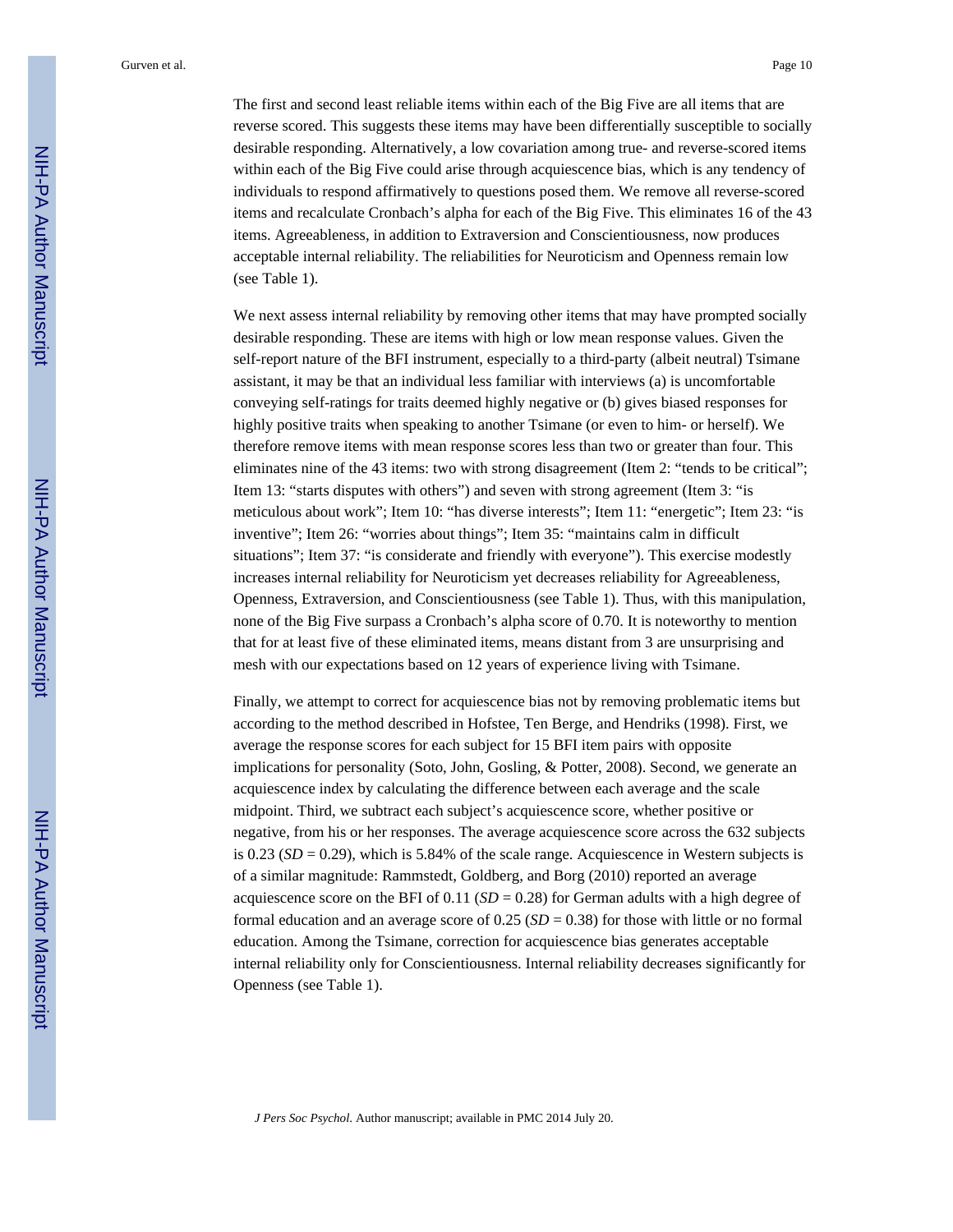#### **External Validity**

The Big Five are correlated in expected directions with observed characteristics of subjects during interviews (see Table 3). Extraversion, Agreeableness, Conscientiousness, and Openness are positively correlated with smiling and negatively correlated with shyness. They also positively correlate with talkativeness and negatively correlate with distractedness, but the effect sizes are smaller. Neuroticism is positively correlated with the respondent's shyness and negatively correlated with smiling.

#### **Response Stability**

Test and retest responses were collected about a year apart from 34 subjects. The Tsimane average retest correlation (Spearman's rho) is 0.431 and ranges from  $0.274$  ( $p = .116$ , twotailed) for Agreeableness,  $0.370$  ( $p = .031$ ) for Neuroticism,  $0.420$  ( $p = .013$ ) for Openness, 0.466 ( $p = .005$ ) for Conscientiousness, to 0.627 ( $p < .001$ ) for Extraversion.

#### **Correlations Between Factors**

Spearman correlations among the Big Five are presented in Table 4. All correlations are significant at the 1% level. Neurotic individuals are less likely to be extraverted, agreeable, open, and conscientious. All other associations among other factors are positive. Extraversion is especially highly correlated with each of the other Big Five.

#### **Exploratory Factor Analysis**

We perform an exploratory factor analysis (EFA) using varimax rotation and principalcomponents extraction to test whether our 43 BFI items inductively organize into the familiar Big Five. The unrestricted EFA results in 11 components with eigenvalues greater than one, and the eigenvalues decrease sharply after the first component (see Figure 1).

Before factor rotation, the first factor explains 20.8% of the variance in the data, and the second factor explains only 5.2% of the variance. After factor rotation, this disparity is attenuated: The first factor explains 13.2% of the variance, the second explains 9.8%, and the third through fifth factors explain approximately 4.0% of the variance each. The rotated component matrix shows considerable cross-loading of items from the BFI, with no clear replication of any Big Five factor (see Table S1 of the supplemental materials). Only the first and second factors are well defined based on the intercorrelations of items that load the highest on each factor. Cronbach's alpha is 0.88 for the first factor, 0.83 for the second factor, and < 0.55 for subsequent factors in the unrestricted EFA. Restricting the EFA output to five factors does not noticeably improve replication of the Big Five (see Table 5).

Stipulating a five-factor structure, we perform several EFAs with different subsets of the BFI items, with different subject subgroups, and with the data corrected for acquiescence bias. We (a) remove the 16 reverse-scored items; (b) remove items that may have prompted socially desirable or norm-conforming responses, as determined by item mean response scores of more than four or less than two; (c) transform the data to account for subjects' degree of acquiescence bias; and (d) split the data by sex, age, schooling, and Spanish fluency. None of these manipulations clearly indicate a Big Five factor structure as determined by the rotated component matrices (see Tables S2–S12 of the supplemental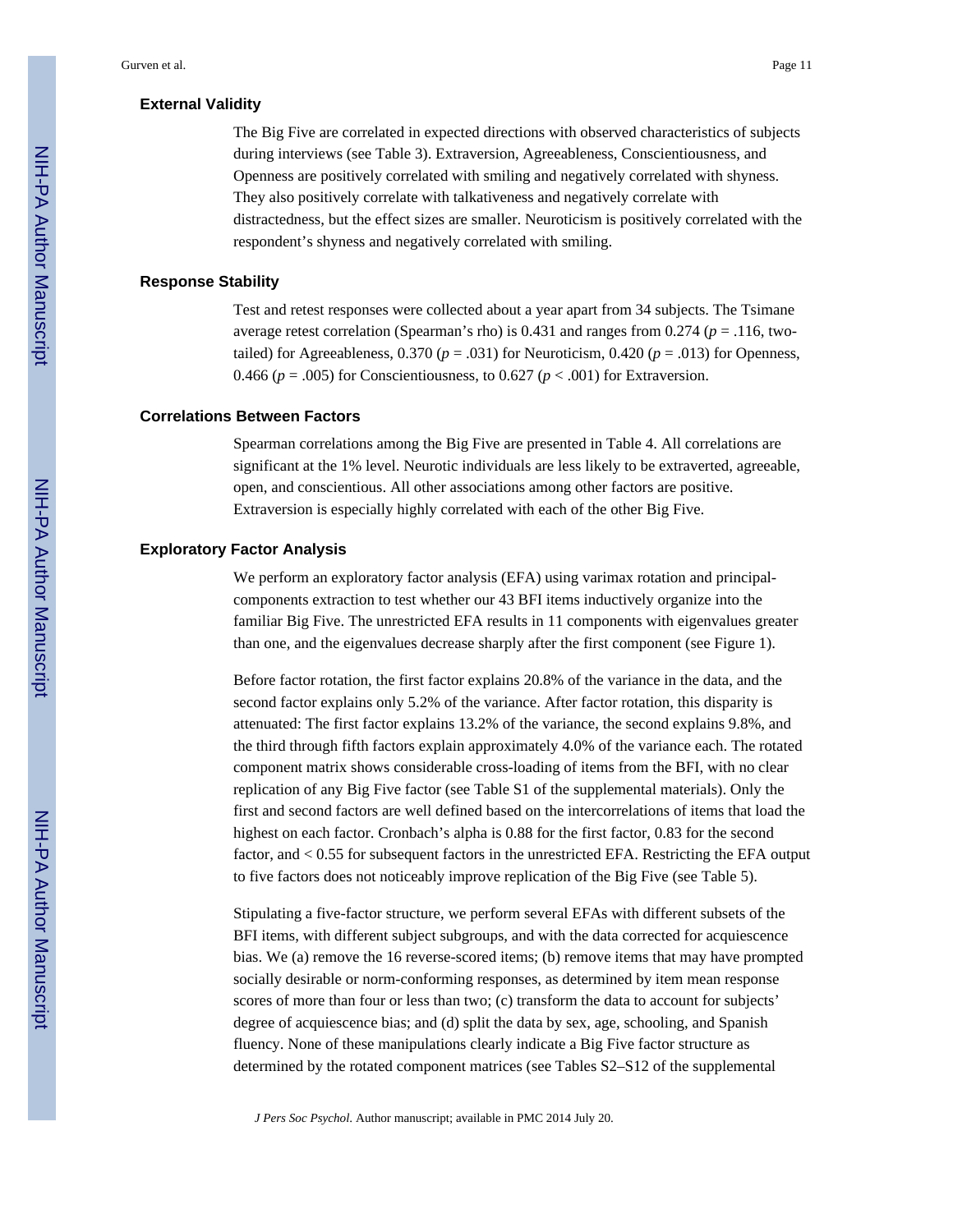materials), and all exhibit a large first component that, prior to factor rotation, explains on average 3.2 times more of the variance in the data than the second component. Most Extraversion items load highly on the first derived factor, in addition to items from each of the other Big Five. Comparison of the items composing the derived factors (Tables 5, S2– S12) reveals a similar personality structure across most EFA subsets. Removing reversescored items (Table S2) and correcting for acquiescence (Table S4) produce factors suggestive of Agreeableness and Conscientiousness. However, many of the Agreeableness and Conscientiousness items continue to load highly on more than one factor. An EFA restricted to true-scored items from Extraversion, Agreeableness, and Conscientiousness comes closer to replicating those factors (see Table S13 of the supplemental materials).

#### **Confirmatory Factor Analysis**

We use maximum likelihood estimation to test the fit of the self-report sample  $(n = 632)$  to the FFM in a confirmatory factor analysis (CFA). The estimated model contains 96 free parameters, including 10 covariances among the Big Five latent variables, 38 paths from the latent variables to the observed BFI items, and 48 variances. Model fit is poor:  $\chi^2(850, N =$  $632$ ) = 2,695.247, *p* < .001; root-mean-square error of approximation (RMSEA) = 0.059, 90% CI [0.056, 0.061]; comparative fit index (CFI) = 0.716; Akaike information criterion  $(AIC) = 2,887.247$ . We also perform a CFA with the 16 reverse-scored items removed, given their negative effects on internal reliability of the Big Five, particularly Extraversion, Agreeableness, and Conscientiousness. Model fit is improved but still a poor match to the data:  $\chi^2(314, N = 632) = 1,086.643, p < .001$ ; RMSEA = 0.062, 90% CI [0.058, 0.067); CFI  $= 0.823$ ; AIC  $= 1,214.643$ .

#### **Procrustes Rotation**

Standard protocol for assessing the comparability of personality structure across two populations involves a Procrustes rotation of sample data and estimation of factor congruence with another population that strongly displays the Big Five (McCrae, Zonderman, Costa, Bond, & Paunonen, 1996; Piedmont et al., 2002; Schmitt et al., 2007). Despite our inability to reveal the Big Five using EFA or CFA, we consider the possibility that Tsimane personality structure may nonetheless be statistically similar to that in samples that typically do. We use Procrustes analysis to determine the factor congruence between our sample and a target structure, in this case a U.S. sample (*n* = 2,793 college students, 64% female) from Schmitt et al. (2007). McCrae et al. (1996) showed that Procrustes analysis is a more accurate test of replication than confirmatory factor analysis. It has since been used to successfully replicate the Big Five model within several novel samples (e.g., Piedmont et al., 2002; Schmitt et al., 2007). Congruence scores above 0.90 are indicative of good fit (McCrae et al., 1996). As shown in Table 6, Conscientiousness has the most congruence with the U.S. sample, and Neuroticism produces the least congruence. Although congruence does not improve to acceptable levels when using any of the subsamples described in previous sections, removing reverse-scored items from each of the Big Five does improve congruence (see Table 6). Splitting the data by age or sex does not notably improve congruence within any of the subgroups. Performing the same analysis on the loadings derived from the educated and Spanish-speaking subgroups actually decreases congruence for most factors. Removal of items with high and low average response scores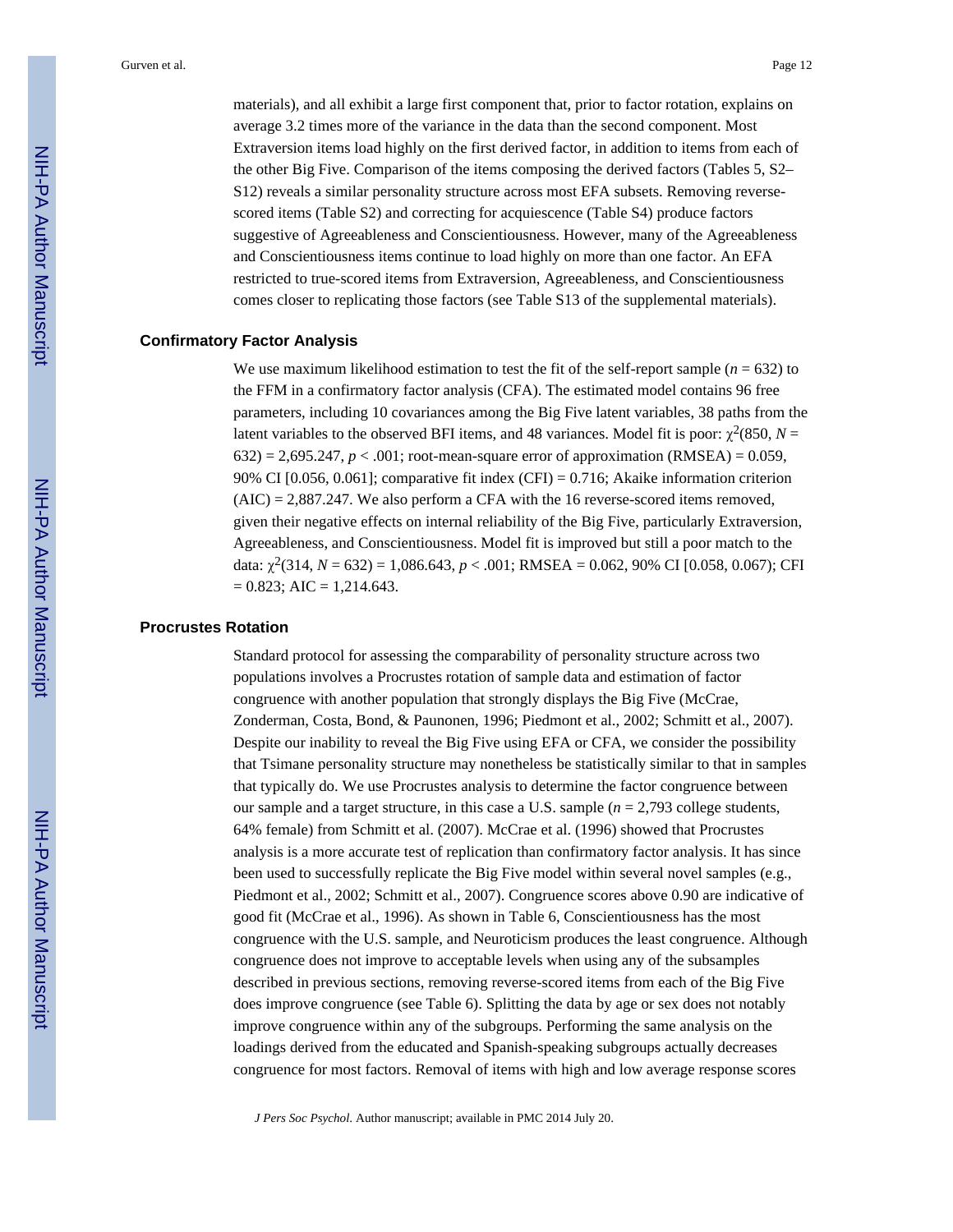and correction for acquiescence bias produce significant increases in congruence only for Neuroticism.

#### **Comparison With Spouse Reports**

Finally, we assess whether spouse-reported personality improves replication of the Big Five among the Tsimane. Internal reliability of the Big Five is lower than in the self-report sample (see Table 1). Cronbach's alpha scores do not climb above 0.70 even after removal of the least reliable item within each factor, removal of reverse-scored items, removal of items with average scores more than four or less than two, and correction for acquiescence bias. The exception is Conscientiousness, which reaches acceptable internal reliability with removal of reverse-scored items.

Exploratory factor analysis using varimax rotation and principal-components extraction produces 11 factors with eigenvalues greater than one. There is less disparity in variance explained between the first and second factors than in the self-report sample (see Figure 1). Before factor rotation, the first factor explains 17.5% of the variance in the data and the second factor explains 10.5% of the variance. After factor rotation, the first factor explains 10.4% of the variance, the second 10.2%, the third 7.0%, the fourth 4.4%, and the fifth factor 4.2% of the variance. As with the self-report sample, the rotated component matrix shows considerable cross-loading of items from the BFI, and internal consistency is high for only the first two factors (see Table S14 of the supplemental materials). Cronbach's alpha is 0.85 for the first factor, 0.81 for the second factor, and < 0.65 for subsequent factors. Restricting the EFA output to five factors does not improve replication of the Big Five (see Table 7).

Procrustes analysis does not indicate factor congruence with a U.S. sample that strongly displays the Big Five (see Table 6). Conscientiousness has the highest congruence coefficient at 0.72, and Neuroticism produces the lowest congruence coefficient at 0.38. Average congruence is lower than for the self-report sample.

We use maximum likelihood estimation to test the fit of the spouse-report data to the FFM in a CFA. The estimated model contains 96 free parameters, including 10 covariances among the Big Five latent variables, 38 paths from the latent variables to the observed BFI items, and 48 variances. Model fit is poor:  $\chi^2(850, N = 431) = 3,126.172, p < .001$ ; RMSEA  $= 0.079, 90\% \text{ CI}$  [0.076, 0.082]; CFI = 0.523. Akaike information criteria indicate that the self-report data (AIC = 2,887.247) is a better fit than the spouse-report data (AIC = 3,404.172) to the FFM.

#### **Big Two?**

As we report above, only the first two factors from the self- and spouse-report samples exhibit high internal reliability in an unrestricted EFA, based on the items that load the highest on each derived factor (see Tables S1 and S14 of supplemental materials). Given the low intercorrelations of the items within factors beyond the first two, we consider these factors poorly defined (see Tabachnick & Fidell, 2001). A scree test corroborates the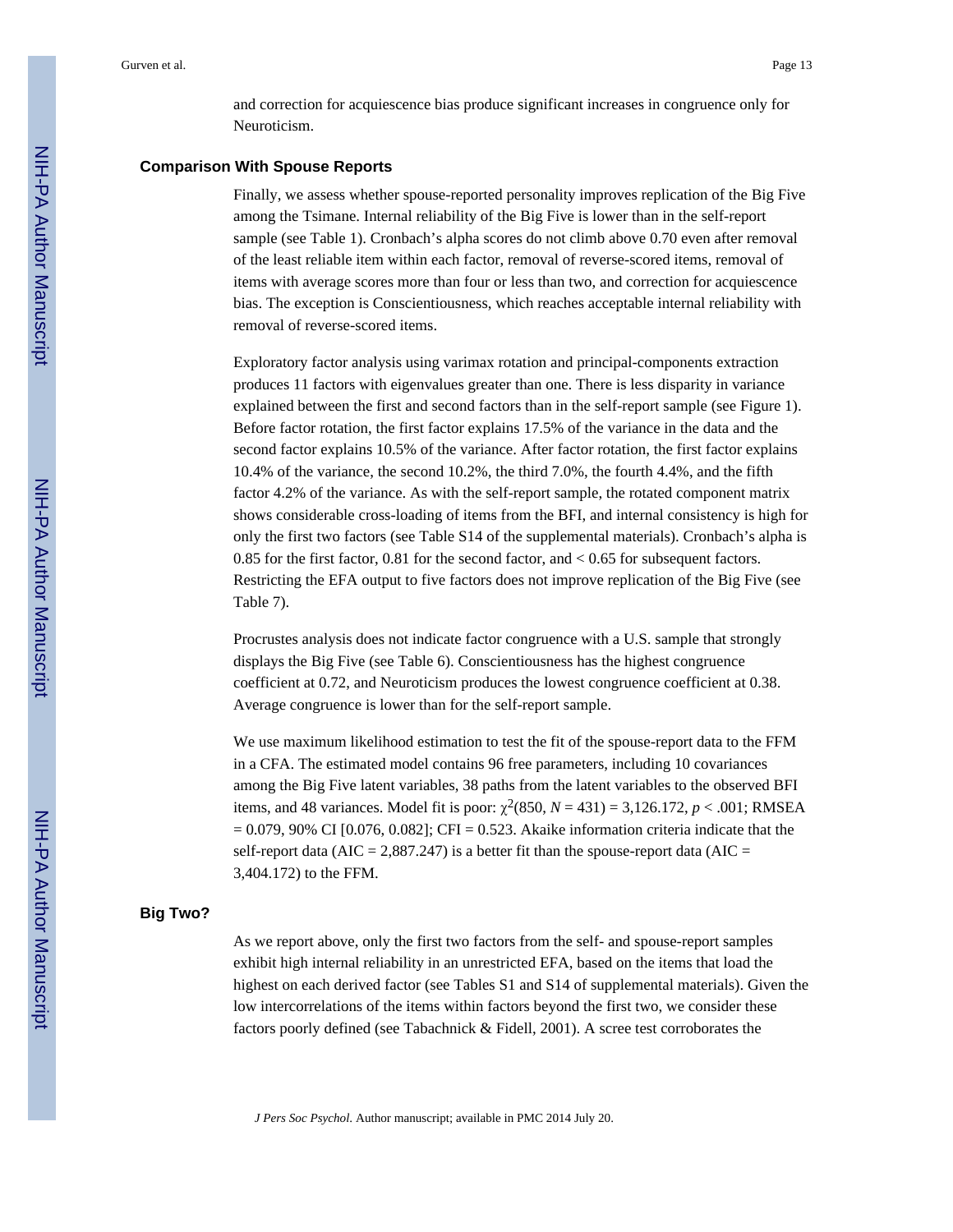emergence of only two well-defined factors in the spouse-report sample but is more indicative of a single factor in the self-report sample (see Figure 1).

Using Procrustes analysis, we test congruence between the unrestricted EFA solutions for the self- and spouse-report samples. Congruence between the second self-report factor and the first spouse-report factor is high (0.91); seven of the eight items that load the highest on the latter also load the highest on the former (see Tables S1 and S14 of supplemental materials). Congruence is also high (0.89) between the first self-report factor and the second spouse-report factor, though this is nonobvious from comparison of Tables S1 and S14. Only four of the items that load the highest on the second spouse-report factor load the highest on the first self-report factor. However, congruential rotation takes advantage of the fact that the additional items loading highly on the first self-report factor show considerable cross-loading across the spouse-report derived factors. Subsequent factors from the selfreport data produce lower congruence with the spouse-report factors, with coefficients ranging from 0.70 to 0.34.

We find significant response stability for the first two derived factors, based on the 34 individuals who self-reported their personality in 2009 and again a year later. To generate individuals' scores on a particular derived factor, we used least squares regression. The retest correlation (Spearman's rho) is  $0.741$  ( $p < .001$ ) for the first derived factor and  $0.361$  $(p < .036)$  for the second derived factor.

The items composing the first two derived factors include traits from all Big Five factors, although Extraversion and Agreeable-ness items load more highly on one factor, whereas Conscientiousness items load more highly on the other (see Table 5 and S1 of the supplemental materials). The Spearman correlation between the two factors is  $0.019$  ( $p =$ . 640).

### **Discussion**

Evidence for the five-factor structure of personality among the Tsimane of Bolivia is weak. Internal reliability is generally below levels found in developed countries. The five-factor model did not cleanly emerge in any of the exploratory or confirmatory factor analyses, and Procrustean rotations did not produce strong congruence with a U.S. sample. Procrustes analysis, which is arguably the most forgiving test for replication of the FFM (McCrae et al., 1996), yielded an average congruence coefficient of 0.62. This is well below the benchmark of 0.90 and considerably less than most congruence scores found in other cross-cultural applications of the Big Five (McCrae et al., 2005; Schmitt et al., 2007).

We were able to discount several possible explanations for our results. First, we found no significant differences in structure replication after stratifying the sample by education level, Spanish fluency, sex, or age cohort. Despite research showing that education increases abstract reflection as measured by IQ (e.g., Ceci, 1991), educated and Spanish-speaking subsamples did not produce better replication of the Big Five among the Tsimane. Younger individuals (who are also more educated and more fluent in Spanish) were no more likely than older adults to display the Big Five. Similarly, men (who are also more educated and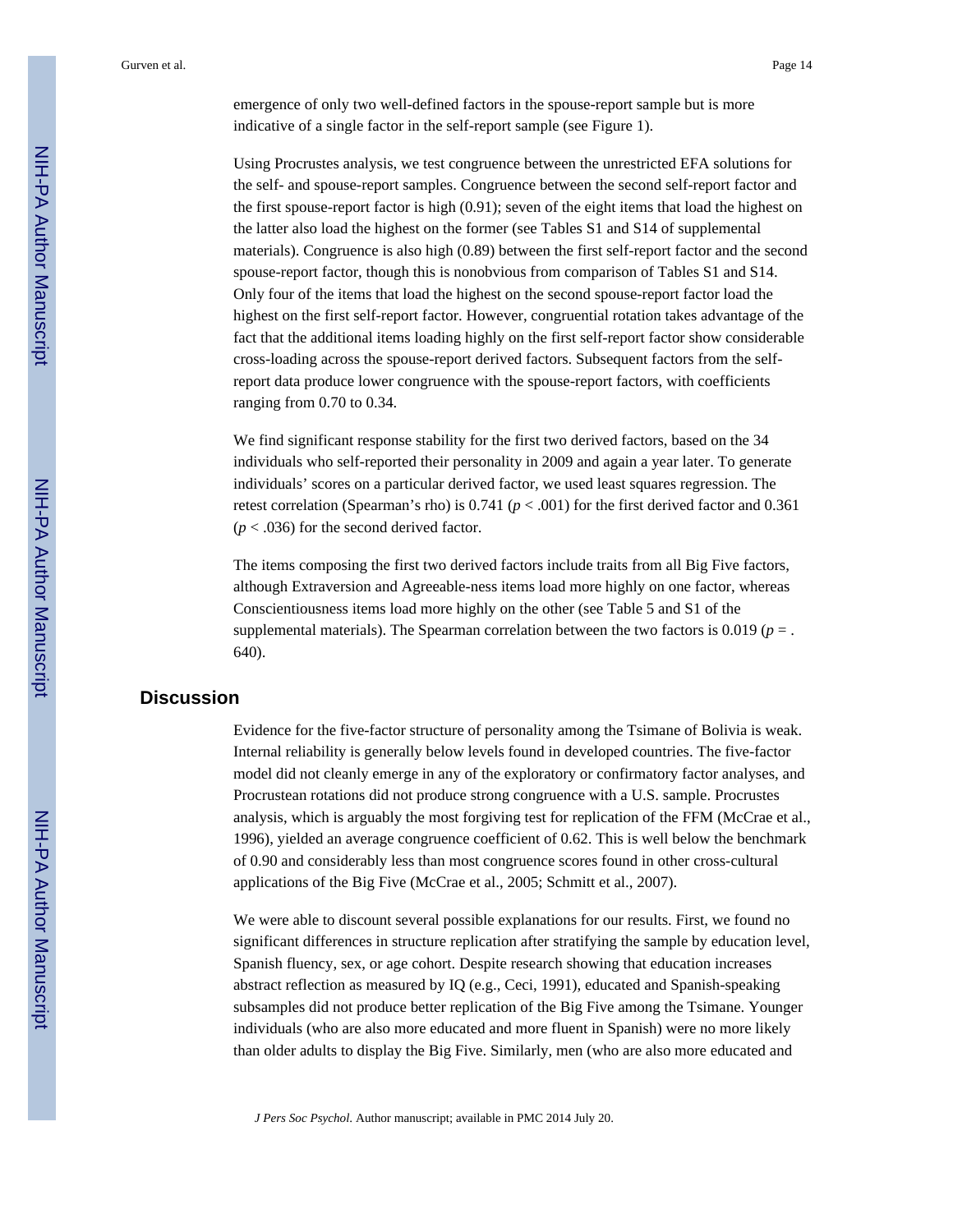more fluent in Spanish) were no more likely than women to display the Big Five. These results are not surprising, in light of the fairly limited variation in Tsimane lifestyles and participation in traditional village life. Even the youngest and most educated Tsimane remain deeply embedded in traditional practices of food production and social exchange within their villages, which may partly explain why we find minimal differences in factor structure across these subsamples.

Second, removal of items with high or low average response scores did not improve replication of the Big Five relative to the full set of BFI items. Approximately one quarter of the items in the Tsimane BFI produced average responses below two or above four; these items may have elicited more socially desirable responding than other items. Studies that claim evidence for one or two higher order personality factors (e.g., Digman, 1997; Musek, 2007) have been interpreted as artifacts of socially desirable responding (Bäckström, Björklund, & Larsson, 2008; McCrae et al., 2008). However, removal of items with low and high average response scores did not produce any closer fit to the FFM.

Third, a correction for acquiescence bias did not provide better support for the FFM. Acquiescence bias is indicated by inconsistent responding to items describing similar personality traits (Hofstee et al., 1998) and has been linked with lower educational attainment (Narayan & Krosnick, 1996; Rammstedt et al., 2010). However, our correction for acquiescence bias did not improve internal reliability of the Big Five or produce a significantly better overall fit to the FFM in EFA or Procrustes analysis.

Fourth, removal of reverse-scored items improved fit to the FFM in confirmatory factor analysis, but the fit remained poor. The reverse-scored items were the least consistent items within the Big Five, suggesting they were differentially susceptible to response biases. With the reverse-scored items removed, Extraversion, Agreeableness, and Conscientiousness just exceeded the threshold for acceptable internal reliability, and they showed clearer differentiation in exploratory factor analysis. However, items composing these factors continued to load highly on more than one factor, and Extraversion and Agreeableness items retained substantial covariation. Congruence with a U.S. target structure was higher than with our other subsamples but remained well below the benchmark of 0.90.

Fifth, we find that subjects' personality as reported by their spouses does not support the FFM. Compared to self-report, peer report may be less influenced by response styles and has been shown to increase internal reliability among the Big Five (McCrae et al., 2005; Riemann, Angleitner, & Strelau, 1997). Among the Tsimane, however, spouse-reported personality produced a worse fit than did self-reported data to the FFM, based on tests of internal reliability, EFA, CFA, and Procrustes congruence analysis with comparison to a U.S. target structure.

Additional evidence supports the lack of the FFM among the Tsimane. Retest correlations amongst the 34 Tsimane respondents sampled twice are significant for all Big Five factors but Agree-ableness. However, the average retest value of 0.415 is substantially lower than the ~0.65 median retest correlation for the Big Five in Western adult samples (Costa  $\&$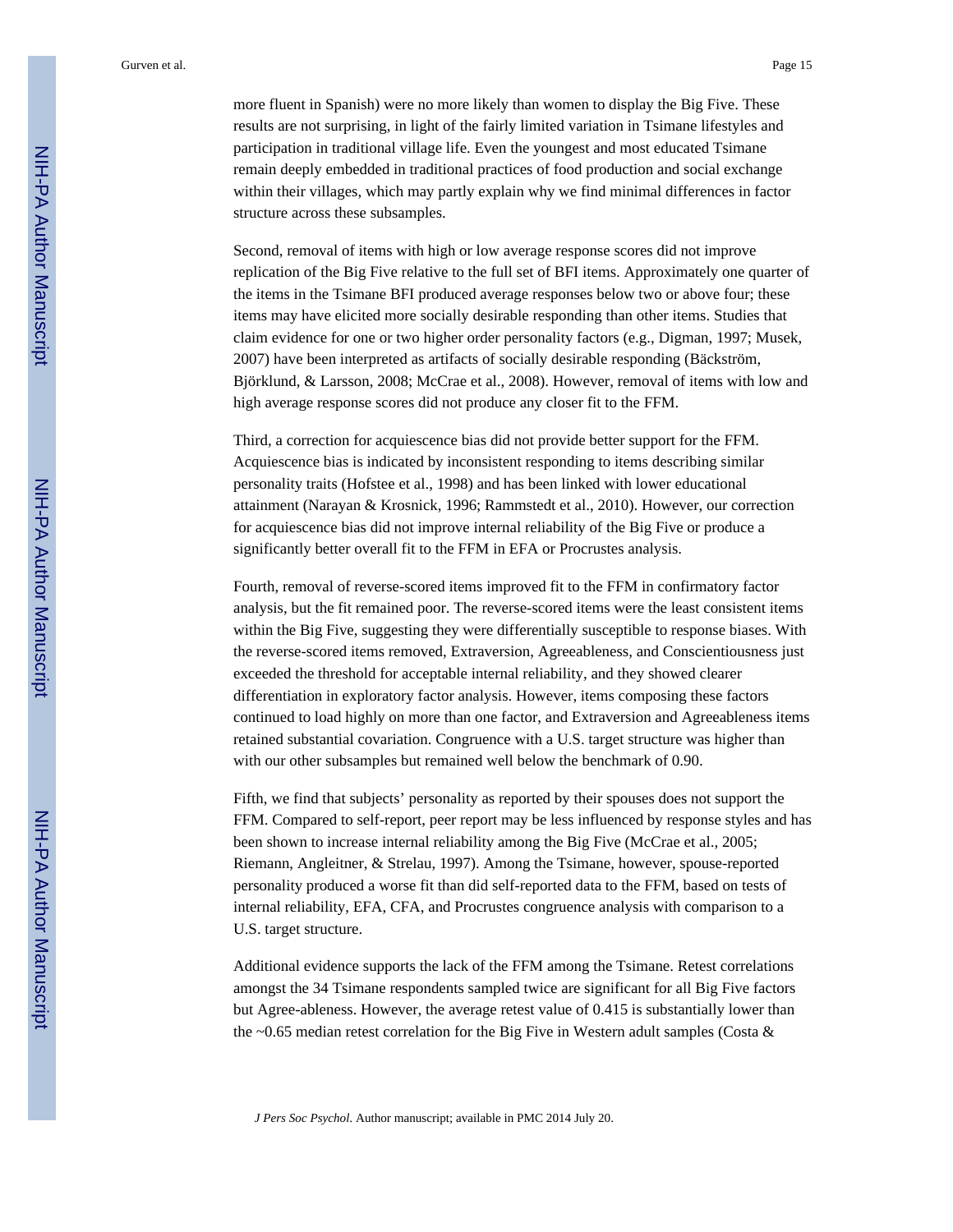McCrae, 1994). Furthermore, Agreeableness produced the lowest retest correlation even though Neuroticism and Openness fared worse in tests of internal reliability.

We find relatively high significant correlations across the Big Five (see Table 4), of higher magnitude than typically found in populations where the Big Five is evident. Thus, even though we find evidence that responses to the Tsimane BFI show external validity with observed characteristics of subjects, these observations are correlated across all Big Five factors. For example, Tsimane individuals who score higher in Neuroticism are observed to be more shy and to smile less. Individuals who score higher in Extraversion are observed to be less shy and to smile more often. However, these observations of extraverts also characterize individuals who score higher in Agreeableness, Conscientiousness, and Openness. Our evidence of external validity is therefore less indicative of the FFM than other factor structures.

A valid test of the Big Five requires both that the survey items were translated accurately and that the items bear similar cultural meaning in the target society. The care with which we translated and retranslated the BFI may not preclude culture-specific interpretations of some of the items. For example, the Extraversion item "is reserved" may have been interpreted less as taciturn and more as modesty. The BFI's reliance on dispositional terms without reference to specific situations contributes to such differences in interpretation. Successful survey instruments developed in research among Tsimane and similar groups often require concrete questions with sufficient background details (e.g., On a scale of 1–7, "how often do you hunt?" will generate more confusion and misleading responses than "In the past seven days, how many of those days did you go hunting?"). Although adding specificity to each BFI item may limit the ability to capture broader aspects of personality dimensions, it may ensure greater reliability and more meaningful responses (see Denissen & Penke, 2008). On the other hand, the Tsimane often speak of their peers' personalities in the abstract (see our description of the study population), so we do not anticipate that context-specific personality items will necessarily reveal a different personality structure than manifested with our current data.

Exploratory factor analysis yields a personality structure that is largely distinct from the Big Five. Unrestricted, the factor analysis yields 11 derived factors with significant eigenvalues. When restricted to five factors, the derived factors each subsume items from at least four of the Big Five. The first derived factor is largely a mix of Extraversion and Agreeableness items and reflects a general prosocial disposition. "Reserved" and "talkative" both load positively on the first factor, but this is not necessarily contradictory. Respondents likely interpreted "reserved" as not boasting, rather than being taciturn. An egalitarian ethic among the Tsimane often curtails verbal expression of personal achievement, as is the case in many small-scale societies (Boehm, 1999). The Tsimane esteem individuals who talk confidently but modestly in public settings. The Openness items "original" and "ingenious" also load positively on the first derived factor, which suggests prosocial individuals are also the most creative.

Several items from Conscientiousness sort on the second derived factor, including "efficiency," "perseverance," and "thoroughness." "Energetic" and "inventive" also load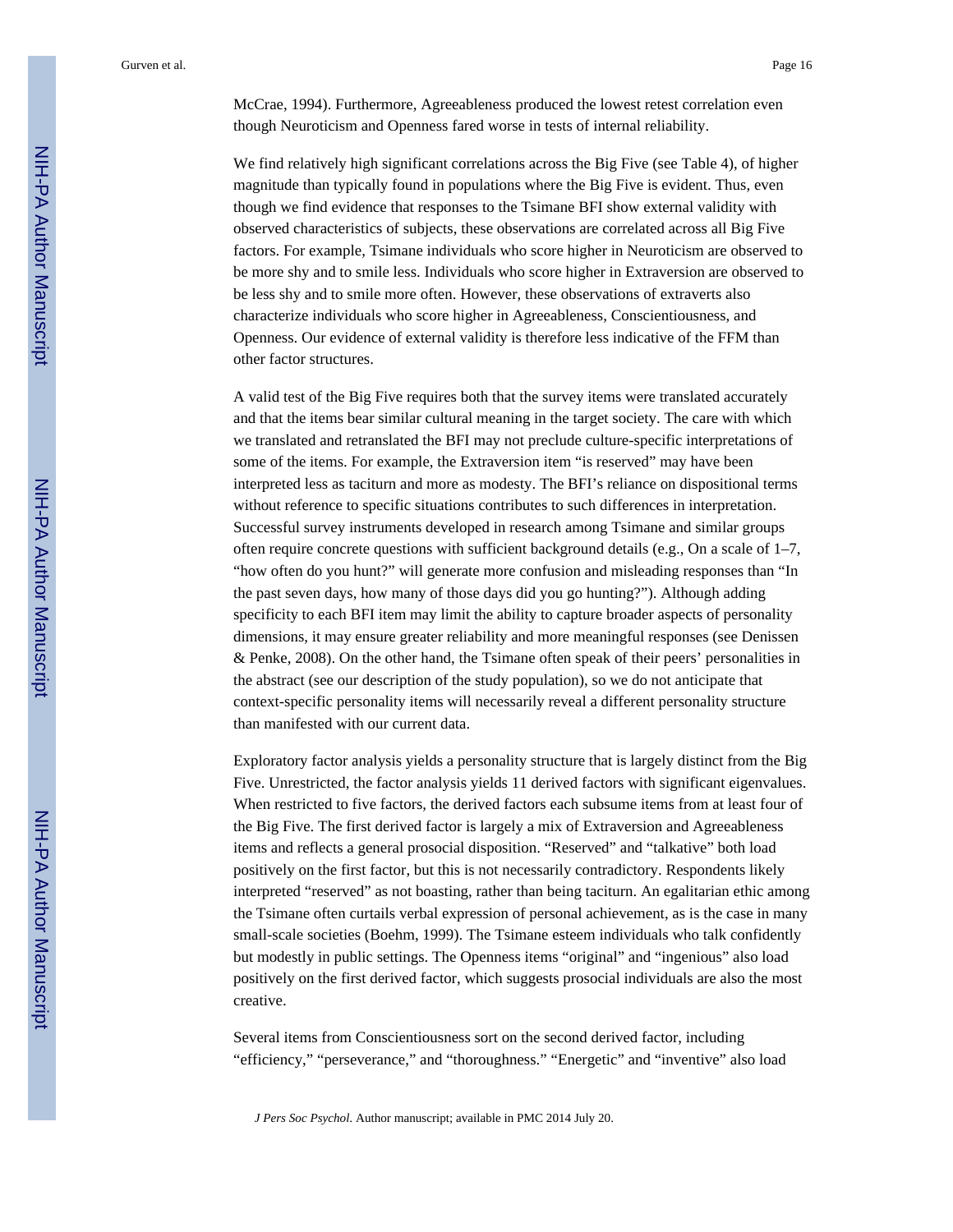highly on this factor. These items may reflect industriousness in the context of subsistence labor. Because food production labor is pooled within Tsimane extended families, it is helpful to our interpretation that "unselfishness" and "reliability as a worker" also load highly on the second factor. The third derived factor subsumes undesirable traits, whether in the context of social gatherings or labor. The fourth and fifth derived factors are more difficult to interpret and also show the least internal consistency. "Calm in tense situations" and "quiet" load positively and "quarrelsome" loads negatively on the fifth factor, which may reflect deference or reservedness in social situations. The fourth derived factor includes the items "finds fault," "moody," "easily distracted," and "curious," which is suggestive of the Western notion of (teenage) angst or, as communicated by a reviewer, an imaginative personality thwarted by a conservative society. However, these four items come from four different factors (Agreeableness, Neuroticism, Conscientiousness, and Openness, respectively).

The internal reliability of the first two derived factors in Table 5 (five-factor solution) and Table S1 (unrestricted factor solution) is high, supporting the possibility of a "Tsimane Big Two" organized according to prosociality and industriousness, as described above. These two factors show significant response stability; response stability for the first derived factor is stronger than for any of the Big Five. The spouse-report sample also produces two factors that explain more of the variance and are more internally consistent than the other derived factors. Furthermore, congruence between the self- and spouse-report samples on these first two derived factors is high. The Tsimane Big Two are therefore consistent across both selfand spouse-report samples. However, these Big Two are not the two higher order factors of Digman (1997), characterized as stability and plasticity by DeYoung (2006), which neatly subsume the Big Five by merging Extraversion with Openness and Agreeableness with Conscientiousness and Neuroticism. Our factors instead cut across the Big Five domains. These results are consistent with the findings of Ashton, Lee, Goldberg, and de Vries (2009), where higher order factors emerge because lower order facets load onto multiple factors. Not only do we find that items load onto multiple factors, but the loading coefficients in our exploratory factor analyses are generally lower than those found in previous studies of the Big Five.

Our findings provide evidence that the Big Five model does not apply to the Tsimane. Our findings also bring into sharper focus past reports from developing societies where the FFM was not clearly replicated. Of the 50 countries reported in McCrae et al. (2005), only India, Morocco, Botswana, and Nigeria produced average congruence scores less than 0.90. The lowest congruence scores reported by McCrae et al. are 0.53 and 0.56 for Openness in Botswana and Nigeria, respectively. In the African and South Asian countries from Schmitt et al. (2007), internal reliability for Extraversion, Agreeableness, and Conscientiousness is similar to what we report for the Tsimane. Because the samples from the developing countries in Schmitt et al. and McCrae et al. are primarily college students, more representative samples from these countries may have produced even lower congruence scores and internal reliability.

If the Big Five (or any other number of fixed traits) are not pan-human universals, then what could explain variability in personality structure? Nettle (2010) argued that personality items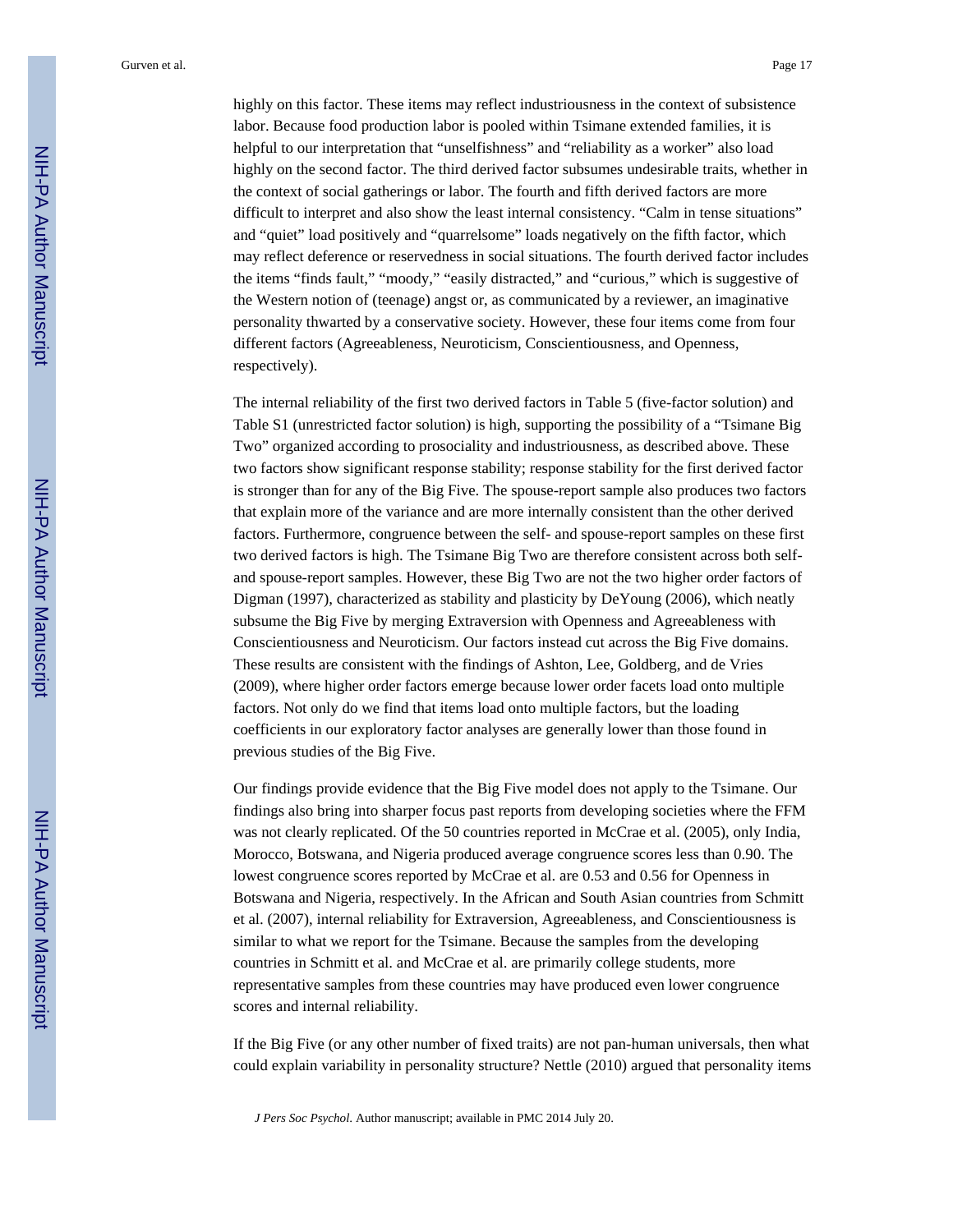covary because they act synergistically. For example, he suggests that the fitness payoff to ambition is positive if sociability is also high; these traits thus covary as part of the Extraversion continuum. Similarly, the fitness payoff to imagination is positive if intellect is also high; thus, both traits covary along the Openness continuum. If the synergism of particular personality traits has different fitness consequences in different socioecological environments, we may not expect a universal structure of personality covariation. Behavioral genetic data support this possibility: Two independent dimensions of genetic variance are necessary to explain variation in each of the Big Five factors (Jang, Livesley, Angleitner, Riemann, & Vernon, 2002). In different socioecologies, these independent genetic sources may not contribute to the same behavioral dispositions or experience parallel selection pressures (Penke, Denissen, & Miller, 2007).

Variation in personality structure across populations need not derive from different patterns of covariation among genetic polymorphisms. Instead, different personality structures may arise from the facultative responses of individuals living in different socioecologies. In other words, individuals in different populations can share the same personality-relevant genetic architecture, but these genes may produce different effects in different environments. A growing body of work within behavioral ecology interprets personality variation as reaction norms that respond over ontogeny to individual condition and socioecological context (Dingemanse, Kazem, Reale, & Wright, 2010; Sih, Bell, Johnson, & Ziemba, 2004). A working hypothesis is that coordinated traits might be facultatively calibrated based on cues underlying individual circumstances during development. The bundle of particular items and traits constituting human personality might act like conditional strategies (Buss, 2009; Figueredo et al., 2011; Gangestad & Simpson, 2000; Lukaszewski & Roney, 2011; Nettle, 2010; Penke, 2010; Tooby & Cosmides, 1990). For example, men who are stronger and rated as more attractive are more likely to be extraverted, independent of a genetic polymorphism that also explains some of the covariance (Lukaszewski & Roney, 2011). Variation in susceptibility to stress, which may underlie differences in neuroticism, has been linked to facultative calibration to stressors early in life (Ellis, Jackson, & Boyce, 2006). It is an intriguing possibility that pan-human reaction norms shape not only intersocietal differences in average personality scores but also the structure of personality covariation itself, due to sustained socioecological differences across human populations. This hypothesis cannot be rejected in light of recent cross-cultural studies finding universal evidence of the Big Five, given the WEIRD-ness of most of the study populations. Indeed, any model of personality that specifies a fixed set of biologically based trait dimensions would be inconsistent with the results we report here. A comprehensive theory of personality would need to explain how particular conditions might lead to different combinations of calibrated and coordinated items, which then generate multidimensional personality structure, in varied socioecological settings and circumstances. Under a wide range of conditions, the FFM might adequately describe personality variation and necessarily so, but we still do not know why! We therefore speculate about some conditions that differ between WEIRD and small-scale subsistence societies in order to help explain our findings.

What features of Tsimane socioecology cause divergence from the Big Five pattern found in WEIRD populations? Individuals in all human societies face similar goals of learning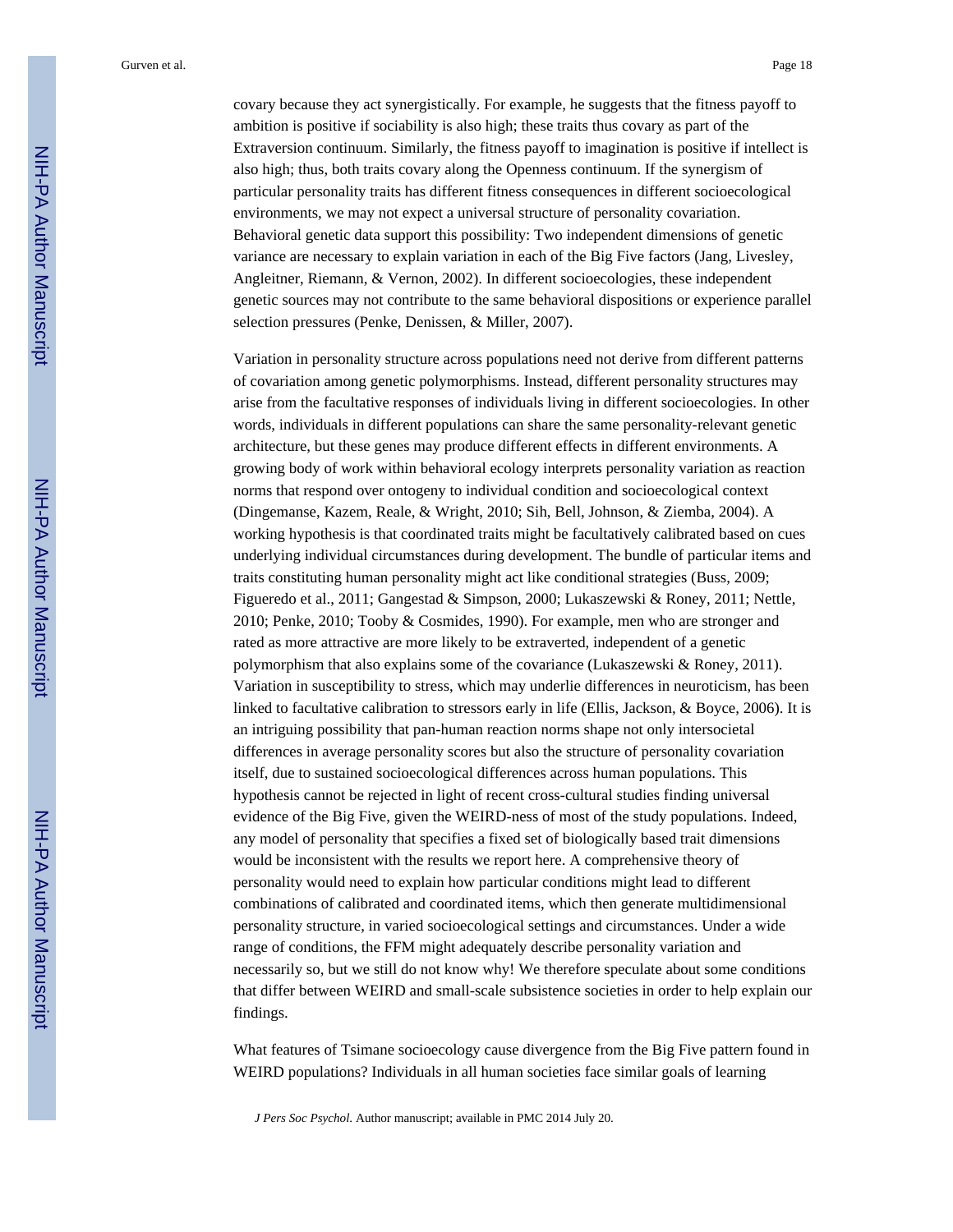important productive skills, avoiding environmental dangers, cooperating and competing effectively in social encounters, and finding suitable mates. In small-scale societies, however, individuals tend to live in small groups of closely related individuals with greatly reduced choice in social or sexual partners. There are also a limited number of niches by which cultural success may be measured, and proficiency may require abilities that connect items from different traits, thereby leading to low trait reliability and a trait structure other than the FFM. Among the Tsimane, success is defined largely in terms of ability to produce food and provision one's family. Spouses rank each other primarily on these traits and are assortatively matched based on work effort (Gurven et al., 2009). Leadership and allies outside of the extended family accrue to men who are outgoing, trustworthy, and generous among community members (von Rueden et al., 2008). Women's reputations are linked to similar traits and affect their ability to marshal intravillage exchange partnerships (Rucas et al., 2006). Our industriousness and prosociality factors may reflect the different blends of traits conducive to success in the domestic versus the public sphere of Tsimane life. Furthermore, the orthogonality of these factors suggests their effects on fitness are partially independent. Lifetime reproductive success is higher for better producers (Gurven & von Rueden, 2006) and for higher status individuals (von Rueden, Gurven, & Kaplan, 2011), and status has a strong effect on reproduction even after controlling for productivity. It is possible that traits may vary more independently in WEIRD societies because of their greater niche diversity and specialization, whether in terms of professional careers or social groups. Success may require a coordinated assortment of fewer items that thereby bundle together in a larger number of factors.

Other considerations might also help explain our findings and would be important to test in other similar societies. Although extended families have relative political autonomy in many small-scale communities, an egalitarian ethic often curtails verbal expression of personal achievement (Boehm, 1999). Thus, the costs and benefits of being extraverted may hinge on one's level of agreeableness, which is suggested by the covariance of Extraversion and Agreeableness items in our prosociality factor. Indeed, Tsimane men whose voiced opinions are most influential in community meetings have more allies and are rated by their peers as more prosocial (von Rueden et al., 2008). McCrae et al. (1998) and Cheung et al. (2001) argued that Extraversion and Agreeableness items have shown different factor structure in East Asian societies because they are more collectivist cultures in which interpersonal affiliation and obedience to authority are more normative. Small-scale societies such as the Tsimane can be characterized as collectivist only in terms of interpersonal affiliation: Their reliance on interhousehold exchange to buffer risk promotes consensual decision making and suppresses the emergence of formal authority (Boehm, 1999; Cashdan, 1980).

Given the day-to-day risks of underproduction relative to subsistence needs, members of small-scale societies tend to be more risk averse (Cancian, 1989; Cashdan, 1990; Kuznar, 2001), and new ideas, values, or experiences are typically met with conservatism. Furthermore, Tsimane and other small-scale populations in the tropics experience high levels of a variety of infectious pathogens (Vasunilashorn et al., 2010), so a cautious and conservative approach to novel people, foods, and practices may reduce the risk of disease (Schaller & Murray, 2008). In our EFAs, the Openness items of "original" and "ingenious" covary with socially desirable Extraversion and Agreeableness items; perhaps individuals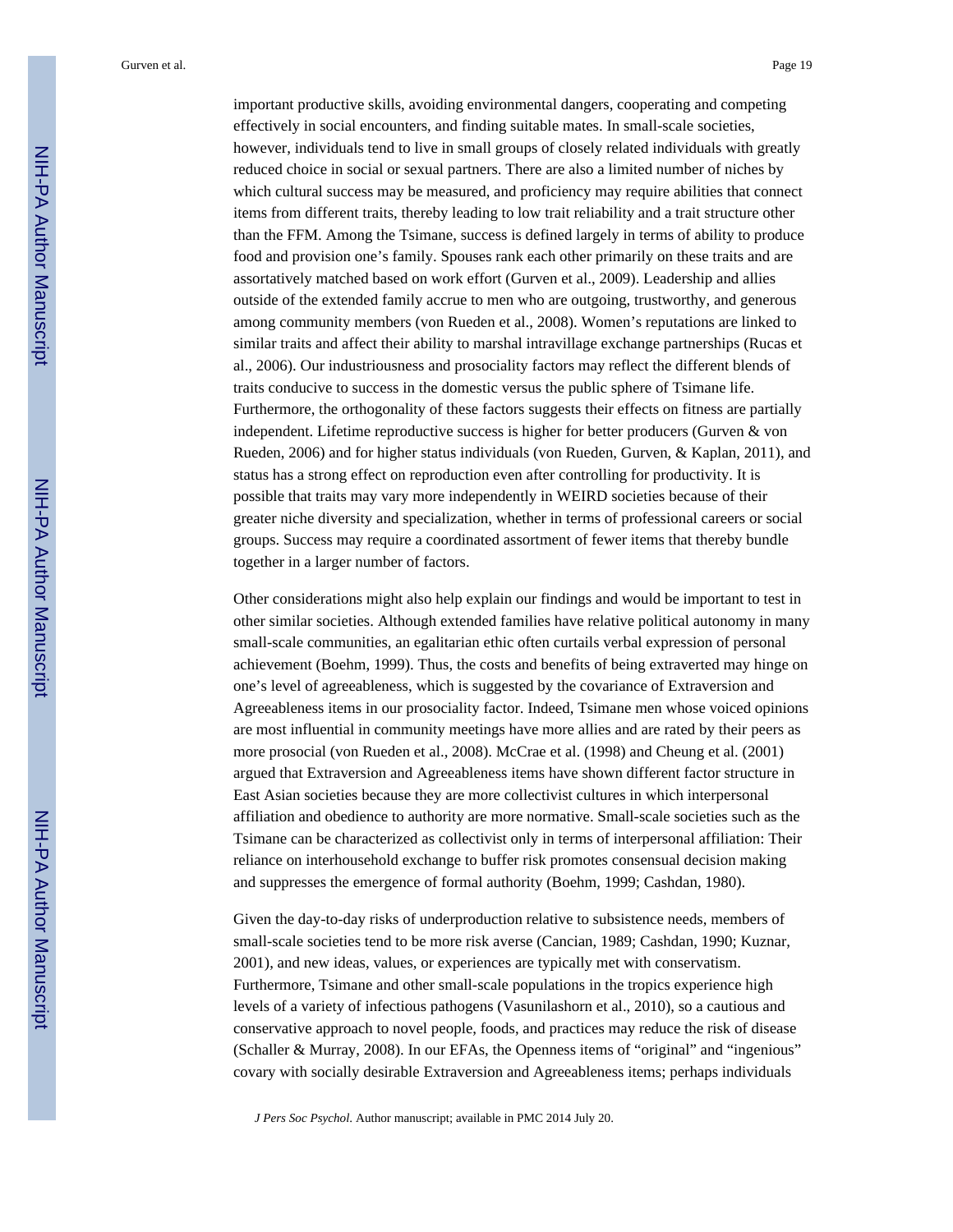who are the most interpersonally imbedded can best manage the risks of being open to new experiences. Items gauging artistic interest also covary with socially desirable traits; playing music and telling stories are the principal forms of artistic expression among the Tsimane and are most overt as "performance" in group settings. It is our impression that Tsimane who are more outgoing tend to be the most eager and creative singers and musicians. On the other hand, the Openness items of "curious" and "likes to reflect" positively covaried, respectively, with the Neuroticism item "moody" and the Agreeableness items "quarrelsome" and "rude." This latter result supports our impression from the Tsimane and other small-scale societies that traits such as introspection and reflection are sometimes viewed as signs of depression or are viewed with suspicion. Openness exhibited low internal reliability and factor congruence in our study, similar to results from other developing countries (e.g., McCrae et al., 2005; Piedmont et al., 2002). Openness does not typically replicate in emic studies with Chinese subjects (e.g., Leung, Cheung, Zhang, Song, & Xie, 1997), suggesting collectivist norms may limit entrepreneurship and expression in ways that mimic the limited opportunities individuals face in small-scale societies. Resolution of these issues requires more studies of personality in non-WEIRD populations.

#### **Conclusion**

Whether the Big Five personality structure replicates in small-scale societies is crucial to claims of the universality of the FFM or any other fixed factor construct (e.g., HEXACO: Lee & Ashton, 2004; Big Two: Digman, 1997; General Factor of Personality: Musek, 2007). More important, data from small-scale societies contributes to our understanding of the evolution of human personality differences. The FFM and other structural approaches to personality variation are often criticized for a lack of theoretical justification (e.g., Block, 1995); conceptualizing personality dimensions as evolved motivational systems calibrated based on state-based cues from a particular socioecology has the potential to fill this void. Framing adaptive explanations of this sort in the study of human personality has a precedent in behavioral ecology. Concurrent developments in the biological sciences increasingly show that stable personalities, or "behavioral syndromes," exist in many nonhuman species and can have substantial fitness consequences (for reviews of models and evidence, see Dingemanse & Wolf, 2010; Sih & Bell, 2008; Sih et al., 2004; Wolf & Weissing, 2010). The empirical study of Big Five traits and fitness outcomes in humans is still in its infancy (e.g., Alvergne et al., 2010; Eaves, Martin, Heath, Hewitt, & Neale, 1990; Nettle, 2005; Roberts, Kuncel, Shiner, Caspi, & Goldberg, 2007). Human personality research is therefore a ripe area for bridging theoretical models with rich empirical evidence (Nettle & Penke, 2010). However, empirical evidence in humans must expand beyond the limited scope of WEIRD societies. What we can learn about personality variation in small-scale societies bears on arguments concerning the selection pressures responsible for shaping human personality traits and their structure. It is in small-scale societies that humans have lived for the majority of their existence; the socioecologies of ancestral hunter– gatherers and horticulturalists are the crucible that shaped much of human psychology and behavior. We therefore urge others to conduct similar studies of personality structure in other small-scale, indigenous societies.

We provide the first comprehensive test of the FFM in a small-scale, indigenous society the Tsimane horticulturalists of Bolivia—and fail to robustly replicate the Big Five. We find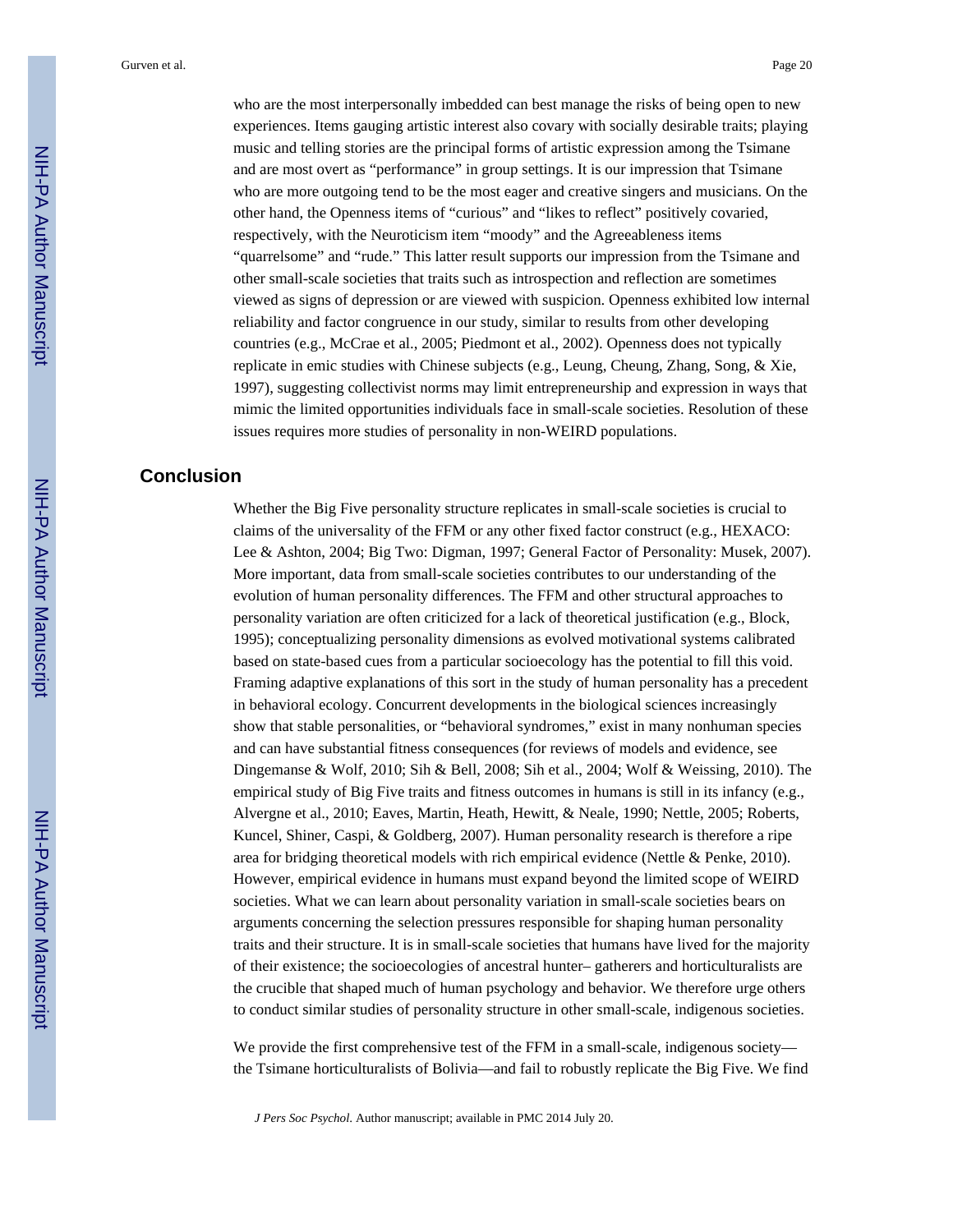significant covariance among items across the standard Big Five factors, based on two large samples of self- and spouse-reported personality. Tsimane personality variation may instead be organized along fewer and differently composed dimensions. We find evidence for a Tsimane Big Two organized according to prosociality and industriousness in the context of subsistence labor. Our current results require replication, with emic inventories and with other methods such as those based on behavioral observation or on peer reports by non-Tsimane. However, even if other methods were to reveal a Big Five structure, an explanation would still be needed for why verbal reports do not lead to the FFM among Tsimane, even after correction for response biases, but do almost everywhere else in the developed world.

#### **Supplementary Material**

Refer to Web version on PubMed Central for supplementary material.

#### **Acknowledgments**

Funding was provided by the National Institutes of Health and the National Institute on Aging (Grants 2R01AG024119 and 2R56AG024119-06). We are grateful to the Tsimane for their hospitality and collaboration over the years. Gary Lewis provided helpful comments on a draft of this article. We also thank Aaron Lukaszewski for sharing ideas and commenting on a draft of the article.

#### **References**

- Allik J, McCrae RR. Toward a geography of personality traits: Patterns of profiles across 36 culture. Journal of Cross-Cultural Psychology. 2004; 35:13–28.
- Almagor M, Tellegen A, Waller NG. The Big Seven: A cross-cultural replication and further exploration of the basic dimensions of natural language of trait descriptions. Journal of Personality and Social Psychology. 1995; 69:300–307.
- Alvergne A, Jokela M, Lummaa V. Personality and reproductive success in a high-fertility human population. Proceedings of the National Academy of Sciences, USA. 2010; 107:11745–11750.
- Ashton MC, Lee K, Goldberg LR, de Vries RE. Higher order factors of personality: Do they exist? Personality and Social Psychology Review. 2009; 13:79–91. [PubMed: 19458345]
- Bäckström M, Björklund F, Larsson MR. Five-factor inventories have a major general factor related to social desirability which can be reduced by framing items neutrally. Journal of Research in Personality. 2009; 43:335–344.
- Benet-Martínez V, John OP. Los Cinco Grandes across cultures and ethnic groups: Multitraitmultimethod analyses of the Big Five in Spanish and English. Journal of Personality and Social Psychology. 1998; 75:729–750. [PubMed: 9781409]
- Benet-Martínez V, Waller NG. Further evidence for the cross-cultural generality of the "Big Seven" model: Imported and indigenous Spanish personality constructs. Journal of Personality. 1997; 65:567–598.
- Block J. A contrarian view of the five-factor approach to personality description. Psychological Bulletin. 1995; 117:187–215. [PubMed: 7724687]
- Boehm, C. Hierarchy in the forest: The evolution of egalitarian behavior. Cambridge, MA: Harvard University Press; 1999.
- Bouchard TJ, Loehlin JC. Genes, evolution, and personality. Behavior Genetics. 2001; 31:243–273. [PubMed: 11699599]
- Buss DM. How can evolutionary psychology successfully explain personality and individual differences? Perspectives on Psychological Science. 2009; 4:359–366.
- Cancian, F. Economic behavior in peasant communities. In: Plattner, S., editor. Economic anthropology. Stanford, CA: Stanford University Press; 1989. p. 127-170.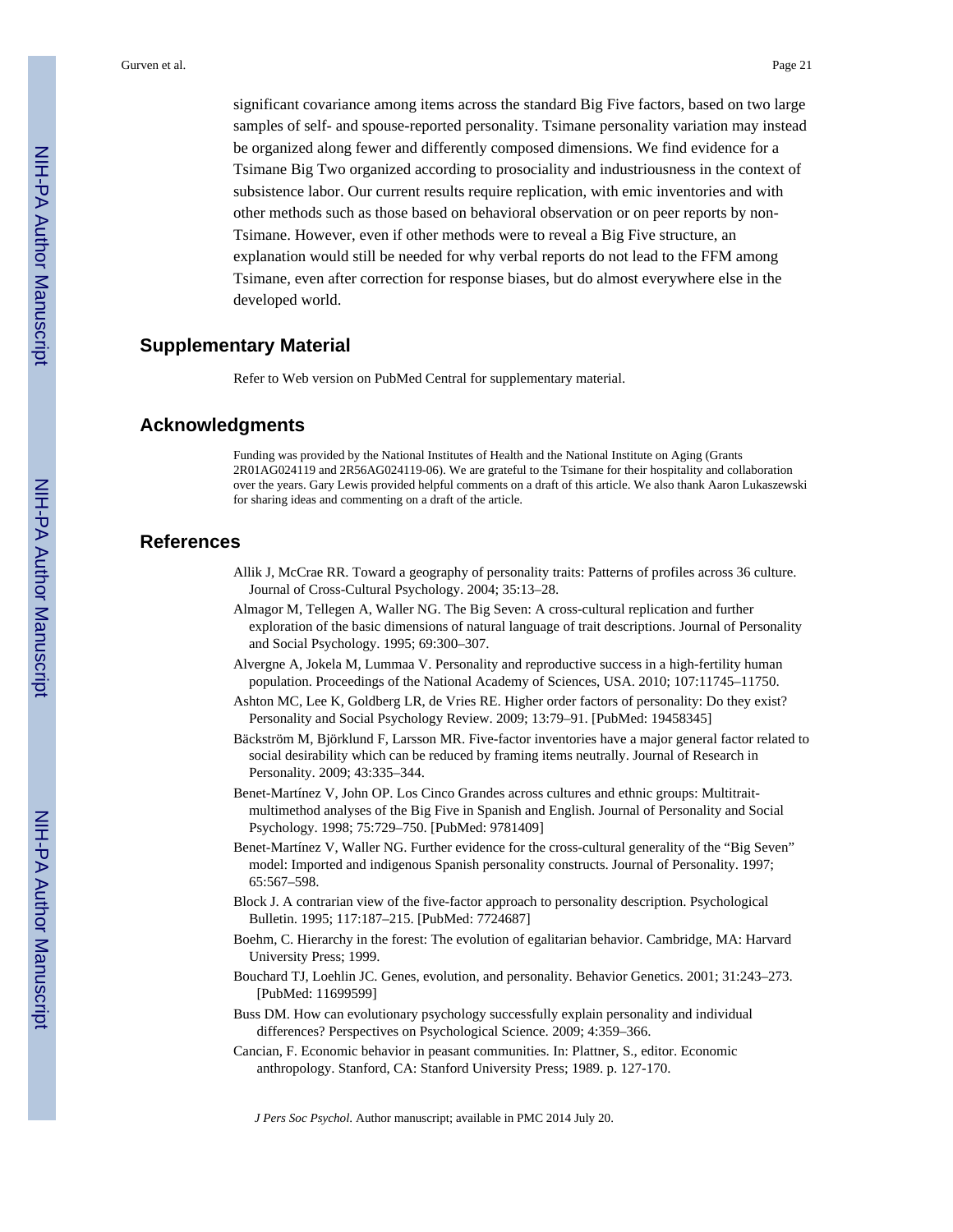- Caprara GV, Barbaranelli C, Borgogni L, Perugini M. The Big Five Questionnaire: A new questionnaire to assess the five-factor model. Personality and Individual Differences. 1993; 15:281–288.
- Caprara GV, Perugini M. Personality described by adjectives: The generalizability of the Big Five to the Italian lexical context. European Journal of Personality. 1994; 8:357–369.
- Cashdan EA. Egalitarianism among hunters and gatherers. American Anthropologist. 1980; 82:116– 120.
- Cashdan, E. Introduction. In: Cashdan, E., editor. Risk and uncertainty in tribal and peasant societies. Boulder, CO: Westview Press; 1990. p. 1-16.
- Ceci SJ. How much does schooling influence general intelligence and its cognitive components? A reassessment of the evidence. Developmental Psychology. 1991; 27:703–722.
- Cheung FM, Leung K. Indigenous personality measures: Chinese examples. Journal of Cross-Cultural Psychology. 1998; 29:233–248.
- Cheung FM, Leung K, Zhang J-X, Sun H-F, Gan Y-Q, Song W-Z, Xie D. Indigenous Chinese personality constructs: Is the five-factor model complete? Journal of Cross-Cultural Psychology. 2001; 32:407–433.
- Chicchon, A. Chimane resource use and market involvement in the Beni Biosphere Reserve. Gainesville, Florida: University of Florida; 1992. Unpublished doctoral dissertation
- Church AT, Lonner WJ. The cross-cultural perspective in the study of personality: Rationale and current research. Journal of Cross-Cultural Psychology. 1998; 29:32–62.
- Costa, PT., Jr; McCrae, RR. Revised NEO Personality Inventory (NEO PI–R) and NEO Five-Factor Inventory (NEO-FFI): Professional manual. Odessa, FL: Psychological Assessment Resources; 1992.
- Costa, PT.; McCrae, RR. C. Halverson, G. Kohnstamm, & R. Martin. The developing structure of temperament and personality from infancy to adulthood. Hillsdale, NJ: Erlbaum; 1994. 1994. Stability and change in personality from adolescence through adulthood; p. 139-150.
- Denissen JJA, Penke L. Motivational individual reaction norms underlying the five-factor model of personality: First steps towards a theory-based conceptual framework. Journal of Research in Personality. 2008; 42:1285–1302.
- De Raad B. An expedition in search of a fifth universal factor: Key issues in the lexical approach. European Journal of Personality. 1994; 8:229–250.
- DeYoung CG. Higher-order factors of the Big Five in a multi-informant sample. Journal of Personality and Social Psychology. 2006; 91:1138–1151. [PubMed: 17144770]
- Di Blas L, Forzi M. An alternative taxonomic study of personality-descriptive adjectives in the Italian language. European Journal of Personality. 1998; 12:75–101.
- Digman JM. Personality structure: Emergence of the five-factor model. Annual Review of Psychology. 1990; 41:417–440.
- Digman JM. Higher order factors of the Big Five. Journal of Personality and Social Psychology. 1997; 73:1246–1256. [PubMed: 9418278]
- Dingemanse NJ, Kazem AJN, Reale D, Wright J. Behavioural reaction norms: Animal personality meets individual plasticity. Trends in Ecology & Evolution. 2010; 25:81–89. [PubMed: 19748700]
- Dingemanse NJ, Wolf M. Recent models for adaptive personality differences: A review. Philosophical Transactions of the Royal Society B: Biological Sciences. 2010; 365:3947–3958.
- Eaves LJ, Martin NG, Heath AC, Hewitt JK, Neale MC. Personality and reproductive fitness. Behavior Genetics. 1990; 20:563–568. [PubMed: 2288546]
- Ellis BJ, Jackson JJ, Boyce WT. The stress response systems: Universality and adaptive individual differences. Developmental Review. 2006; 26:175–212.
- Figueredo, AJ.; Wolf, PSA.; Gladden, PR.; Olderbak, S.; Andrzejczak, DJ.; Jacobs, WJ. Ecological approaches to personality. In: Buss, DM.; Hawley, PH., editors. The evolution of personality and individual differences. Oxford, England: Oxford University Press; 2010. p. 210-239.
- Gangestad SW, Simpson JA. The evolution of human mating: Trade-offs and strategic pluralism. Behavioral and Brain Sciences. 2000; 23:573–587. [PubMed: 11301543]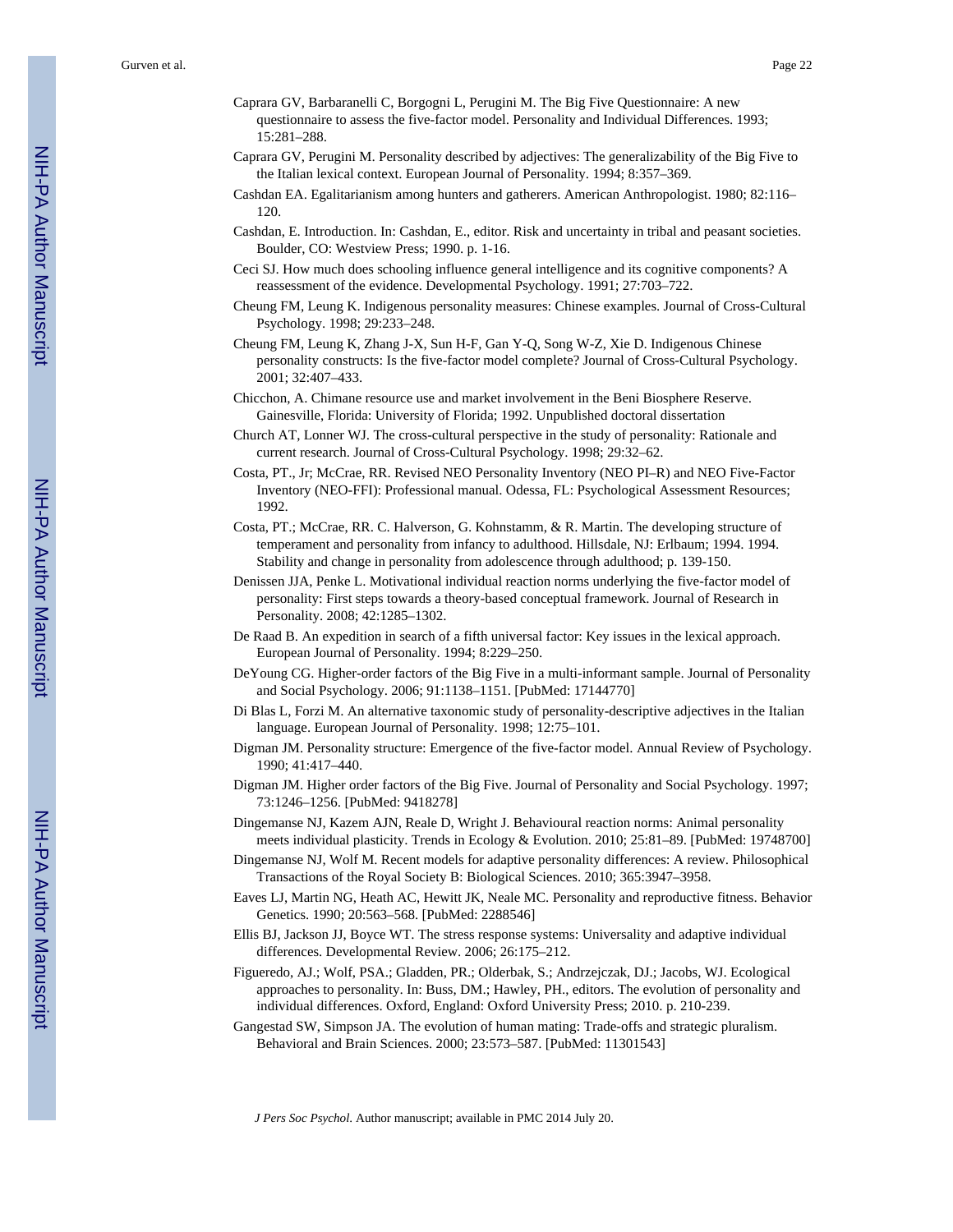- Goldberg LR. An alternative "description of personality": The Big-Five factor structure. Journal of Personality and Social Psychology. 1990; 59:1216–1229. [PubMed: 2283588]
- Guanzon-Lapeña MA, Church AT, Carlota AJ, Katigbak MS. Indigenous personality measures: Philippine examples. Journal of Cross-Cultural Psychology. 1998; 29:249–270.
- Gurven M, Kaplan H, Zelada Supa A. Mortality experience of Tsimane Amerindians: Regional variation and temporal trends. American Journal of Human Biology. 2007; 19:376–398. [PubMed: 17421012]
- Gurven M, von Rueden C. Hunting, social status, and biological fitness. Biodemography and Social Biology. 2006; 53:81–99.
- Gurven M, Winking J. Collective action in action: Pro-social behavior in and out of the laboratory. American Anthropologist. 2008; 110:179–190.
- Gurven M, Winking J, Kaplan H, von Rueden C, McAllister L. A bioeconomic approach to marriage and the sexual division of labor. Human Nature. 2009; 20:151–183.
- Gurven M, Zanolini A, Schniter E. Culture sometimes matters: Intra-cultural variation in pro-social behavior among Tsimane Amerindians. Journal of Economic Behavior & Organization. 2008; 67:587–607. [PubMed: 19122839]
- Henrich J, Heine SJ, Norenzayan A. The weirdest people in the world? Behavioral and Brain Sciences. 2010; 33:61–83. [PubMed: 20550733]
- Hofstee WKB, Ten Berge JMF, Hendriks AAJ. How to score questionnaires. Personality and Individual Differences. 1998; 25:897–909.
- Huánca, T. Tsimane' indigeous knowledge, swidden fallow management, and conservation. University of Florida; 1999. Unpublished doctoral dissertation
- Jang KL, Livesley W, Angleitner A, Riemann R, Vernon PA. Genetic and environmental influences on the covariance of facets defining the domains of the five-factor model of personality. Personality and Individual Differences. 2002; 33:83–101.
- John, OP. The "Big Five" factor taxonomy: Dimensions of personality in the natural language and in questionnaires. In: Pervin, LA., editor. Handbook of personality: Theory and research. New York, NY: Guilford Press; 1990. p. 66-100.
- King JE, Figueredo AJ. The five-factor model plus Dominance in chimpanzee personality. Journal of Research in Personality. 1997; 31:257–271.
- Kuznar L. Risk sensitivity and value among Andean pastoralists: Measures, models, and empirical tests. Current Anthropology. 2001; 42:432–440.
- Lee K, Ashton MC. The HEXACO Personality Inventory: A new measure of the major dimensions of personality. Multivariate Behavioral Research. 2004; 39:329–358.
- Leung, K.; Cheung, FM.; Zhang, J-X.; Song, W-Z.; Xie, D. The five-factor model of personality in China. In: Leung, K.; Kashima, Y.; Kim, U.; Yamaguchi, S., editors. Progress in Asian social psychology. Vol. Vol. 1. Singapore: Wiley; 1997. p. 231-244.
- Lukaszewski AW, Roney JR. The origins of extraversion: Joint effects of facultative calibration and genetic polymorphism. Personality and Social Psychology Bulletin. 2011; 37:409–421. [PubMed: 21307179]
- McCrae, RR. Lonner, WJ.; Dinnel, DL.; Hayes, SA.; Sattler, DN., editors. Cross-cultural research on the five-factor model of personality. 2002. Online readings in psychology and culture (Unit 6, Chapter 1). Retrieved from <http://www.wwu.edu/~culture>
- McCrae RR, Costa PT Jr. Personality trait structure as a human universal. American Psychologist. 1997; 52:509–516. [PubMed: 9145021]
- McCrae RR, Costa PT Jr, Del Pilar GH, Rolland JP, Parker WD. Cross-cultural assessment of the fivefactor model: The revised NEO Personality Inventory. Journal of Cross-Cultural Psychology. 1998; 29:171–188.
- McCrae RR, Terracciano A. & 78 Members of the Personality Profiles of Cultures Project. Universal features of personality traits from the observer's perspective: Data from 50 cultures. Journal of Personality and Social Psychology. 2005; 88:547–561. [PubMed: 15740445]
- McCrae RR, Yamagata S, Jang KL, Riemann R, Ando J, Ono Y, … Spinath FM. Substance and artifact in the higher-order factors of the Big Five. Journal of Personality and Social Psychology. 2008; 95:442–455. [PubMed: 18665712]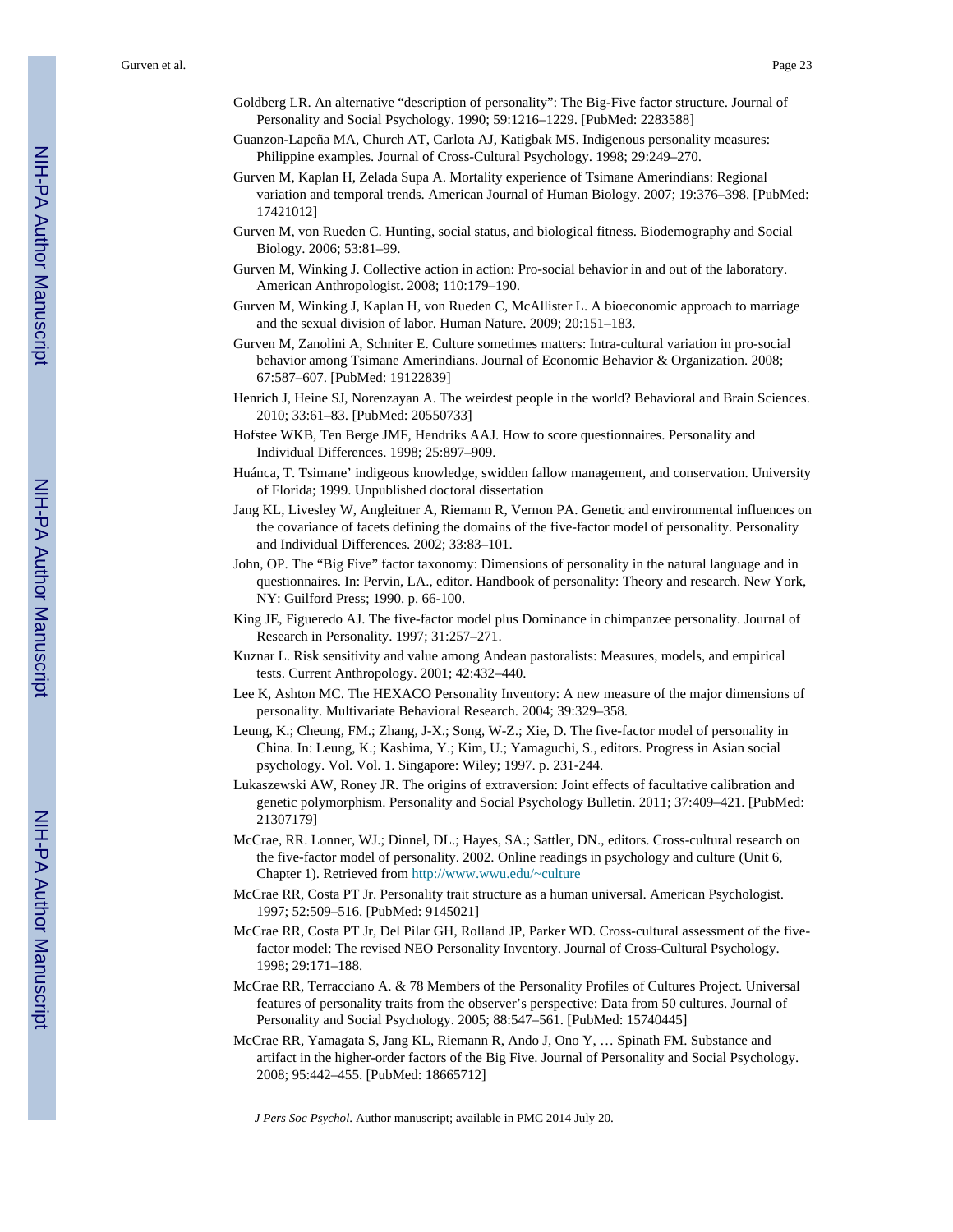- McCrae RR, Zonderman AB, Costa PT Jr, Bond MH, Paunonen SV. Evaluating replicability of factors in the Revised NEO Personality Inventory: Confirmatory factor analysis versus Procrustes rotation. Journal of Personality and Social Psychology. 1996; 70:552–566.
- Musek J. A general factor of personality: Evidence for the Big One in the five-factor model. Journal of Research in Personality. 2007; 41:1213–1233.
- Narayan S, Krosnick JA. Education moderates some response effects in attitude measurement. Public Opinion Quarterly. 1996; 60:58–88.
- Nettle D. An evolutionary approach to the extraversion continuum. Evolution and Human Behavior. 2005; 26:363–373.
- Nettle, D. Evolutionary perspectives on the five-factor model of personality. In: Buss, D.; Hawley, P., editors. The evolution of personality and individual differences. New York, NY: Oxford University Press; 2010. p. 5-28.
- Nettle D, Penke L. Personality: Bridging the literatures from psychology and behavioural ecology. Philosophical Transactions of the Royal Society B: Biological Sciences. 2010; 365:4043–4050.
- Ortiz FA, Church AT, Vargas-Flores JDJ, Ibáñez-Reyes J, Flores-Galaz M, Iuit-Briceño JI, Escamilla JM. Are indigenous personality dimensions culture-specific? Mexican inventories and the fivefactor model. Journal of Research in Personality. 2007; 41:618–649.
- Paunonen SV, Ashton MC. The structured assessment of personality across cultures. Journal of Cross-Cultural Psychology. 1998; 29:150–170.
- Paunonen SV, Ashton MC, Jackson DN. Nonverbal assessment of the Big Five personality factors. European Journal of Personality. 2001; 15:3–18.
- Peabody D, De Raad B. The substantive nature of psycholexical personality factors: A comparison across languages. Journal of Personality and Social Psychology. 2002; 83:983–997. [PubMed: 12374448]
- Penke, L. Bridging the gap between modern evolutionary psychology and the study of individual differences. In: Buss, DM.; Hawley, PH., editors. The evolution of personality and individual differences. Oxford, England: Oxford University Press; 2010. p. 243-279.
- Penke L, Denissen JJA, Miller GF. The evolutionary genetics of personality. European Journal of Personality. 2007; 21:549–587.
- Perugini M, Leone L. Construction and validation of a Short Adjectives Checklist to measure Big Five (SACBIF). European Journal of Psychological Assessment. 1996; 12:33–42.
- Piedmont, RL.; Bain, E.; McCrae, RR.; Costa, PT, Jr. The applicability of the five-factor model in a sub-Saharan culture: The NEO-PI–R in Shona. In: McCrae, RR.; Allik, J., editors. The five-factor model of personality across cultures. New York, NY: Kluwer Academic; 2002. p. 155-173.
- Ramírez-Esparza N, Gosling SD, Benet-Martínez V, Potter JP, Pennebaker JW. Do bilinguals have two personalities? A special case of cultural frame switching. Journal of Research in Personality. 2006; 40:99–120.
- Rammstedt B, Goldberg LR, Borg I. The measurement equivalence of Big Five factor markers for persons with different levels of education. Journal of Research in Personality. 2010; 44:53–61. [PubMed: 20401177]
- Riemann R, Angleitner A, Strelau J. Genetic and environmental influences on personality: A study of twins reared together using the self- and peer-report NEO FFI scales. Journal of Personality. 1997; 65:449–475.
- Roberts BW, Kuncel NR, Shiner R, Caspi A, Goldberg LR. The power of personality: The comparative validity of personality traits, socio-economic status, and cognitive ability for predicting important life outcomes. Perspectives on Psychological Science. 2007; 2:313–345.
- Rolland, JP. Cross-cultural generalizability of the five-factor model of personality. In: McCrae, RR.; Allik, J., editors. The five-factor model of personality across cultures. New York, NY: Kluwer Academic; 2002. p. 7-28.
- Rucas S, Gurven M, Kaplan H, Winking J, Gangestad S, Crespo M. Female intrasexual competition and reputational effects on attractiveness among the Tsimane of Bolivia. Evolution and Human Behavior. 2006; 27:40–52.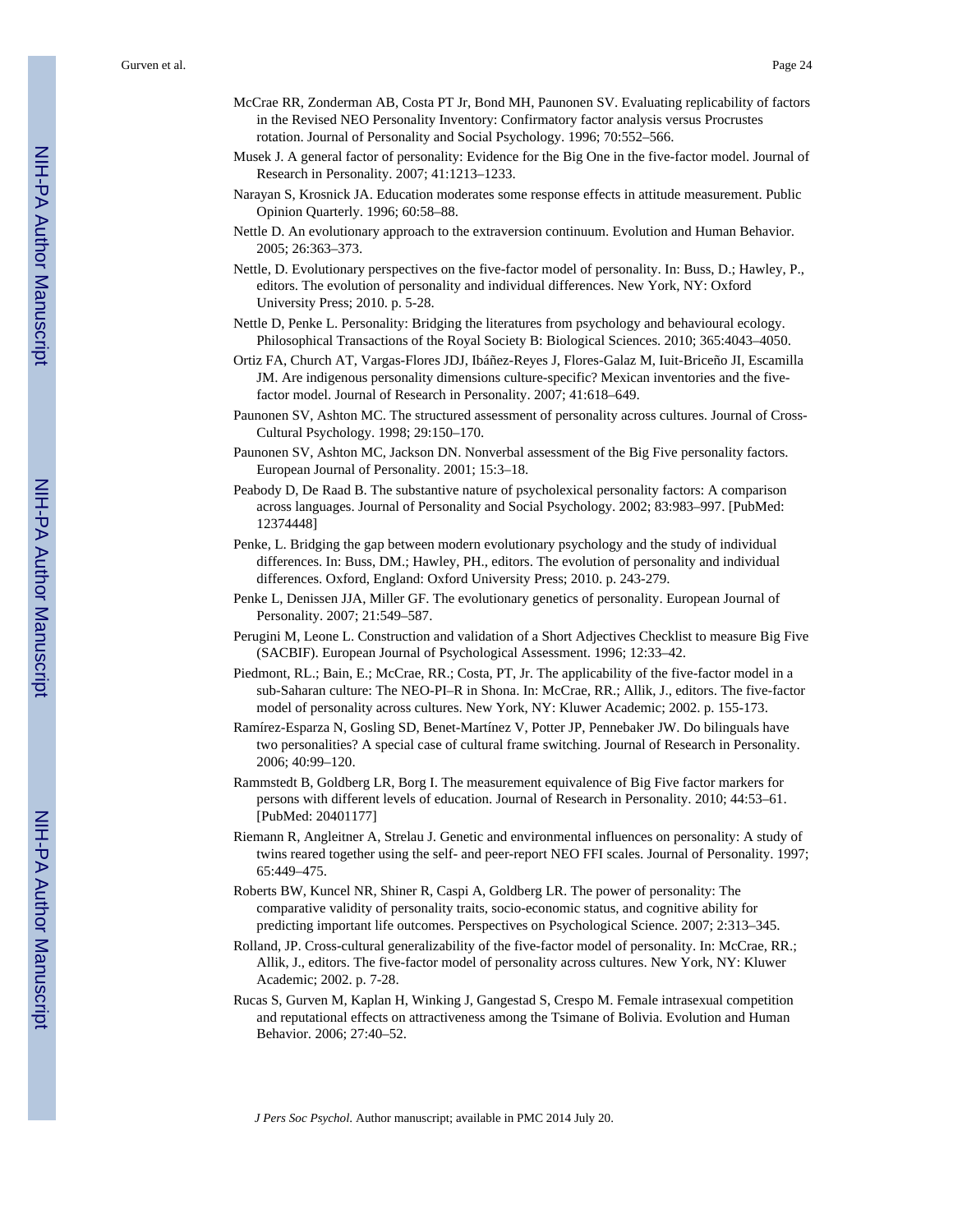- Schaller M, Murray DR. Pathogens, personality, and culture: Disease prevalence predicts worldwide variability in sociosexuality, extraversion, and openness to experience. Journal of Personality and Social Psychology. 2008; 95:212–221. [PubMed: 18605861]
- Schmitt DP, Allik J, McCrae RR, Benet-Martínez V, Alcalay L, Ault L. The geographic distribution of Big Five personality traits: Patterns and profiles of human self description across 56 nations. Journal of Cross-Cultural Psychology. 2007; 38:173–212.
- Schniter, E. Why old age? Non-material contributions and patterns of aging among older adult Tsimane. Santa Barbara, California: University of California; 2009. Unpublished doctoral dissertation
- Sih A, Bell AM. Insights for behavioral ecology from behavioral syndromes. Advances in the Study of Behavior. 2008; 38:227–281. [PubMed: 24991063]
- Sih A, Bell AM, Johnson JC, Ziemba RE. Behavioural syndromes: An integrative overview. Quarterly Review of Biology. 2004; 79:241–277. [PubMed: 15529965]
- Soto CJ, John OP, Gosling SD, Potter J. The development psychometrics of the Big Five self-reports: Acquiescence, factor structure, coherence, and differentiation from ages 10 to 20. Journal of Personality and Social Psychology. 2008; 94:718–737. [PubMed: 18361680]
- Szirmák Z, De Raad B. Taxonomy and structure of Hungarian personality traits. European Journal of Personality. 1994; 8:95–117.
- Tabachnick, BG.; Fidell, LS. Using multivariate statistics. Boston, MA: Allyn & Bacon; 2001.
- Thompson ER. Development and validation of an international English Big-Five mini markers. Personality and Individual Differences. 2008; 45:542–548.
- Tooby J, Cosmides L. On the universality of human nature and the uniqueness of the individual: The role of genetics and adaptation. Journal of Personality. 1990; 58:17–67. [PubMed: 2198338]
- Triandis, H. Cross-cultural perspectives on personality. In: Hogan, R.; Johnson, J.; Briggs, S., editors. Handbook of personality psychology. San Diego, CA: Academic Press; 1997. p. 439-464.
- Vasunilashorn S, Crimmins EM, Kim JK, Winking J, Gurven M, Kaplan H, Finch CE. Blood lipids, infection, and inflammatory markers in the Tsimane of Bolivia. American Journal of Human Biology. 2010; 22:731–740. [PubMed: 20721985]
- von Rueden C, Gurven M, Kaplan H. Multiple dimensions of male social status in an Amazonian society. Evolution and Human Behavior. 2008; 29:402–415. [PubMed: 19884954]
- von Rueden C, Gurven M, Kaplan H. Why do men seek status? Fitness payoffs to dominance and prestige. Proceedings of the Royal Society B: Biological Sciences. 2011; 278:2223–2232.
- Wiggins, JS.; Trapnell, PD. Personality structure: The return of the Big Five. In: Hogan, R.; Johnson, J.; Briggs, S., editors. Handbook of personality psychology. San Diego, CA: Academic Press; 1997. p. 737-765.
- Wolf M, Weissing FJ. An explanatory framework for adaptive personality differences. Philosophical Transactions of the Royal Society B: Biological Sciences. 2010; 365:3959–3968.
- Yamagata S, Suzuki A, Ando J, Ono Y, Kijima N, Yoshimura K, … Jang KL. Is the genetic structure of human personality universal? A cross-cultural twin study from North America, Europe, and Asia. Journal of Personality and Social Psychology. 2006; 90:987–998. [PubMed: 16784347]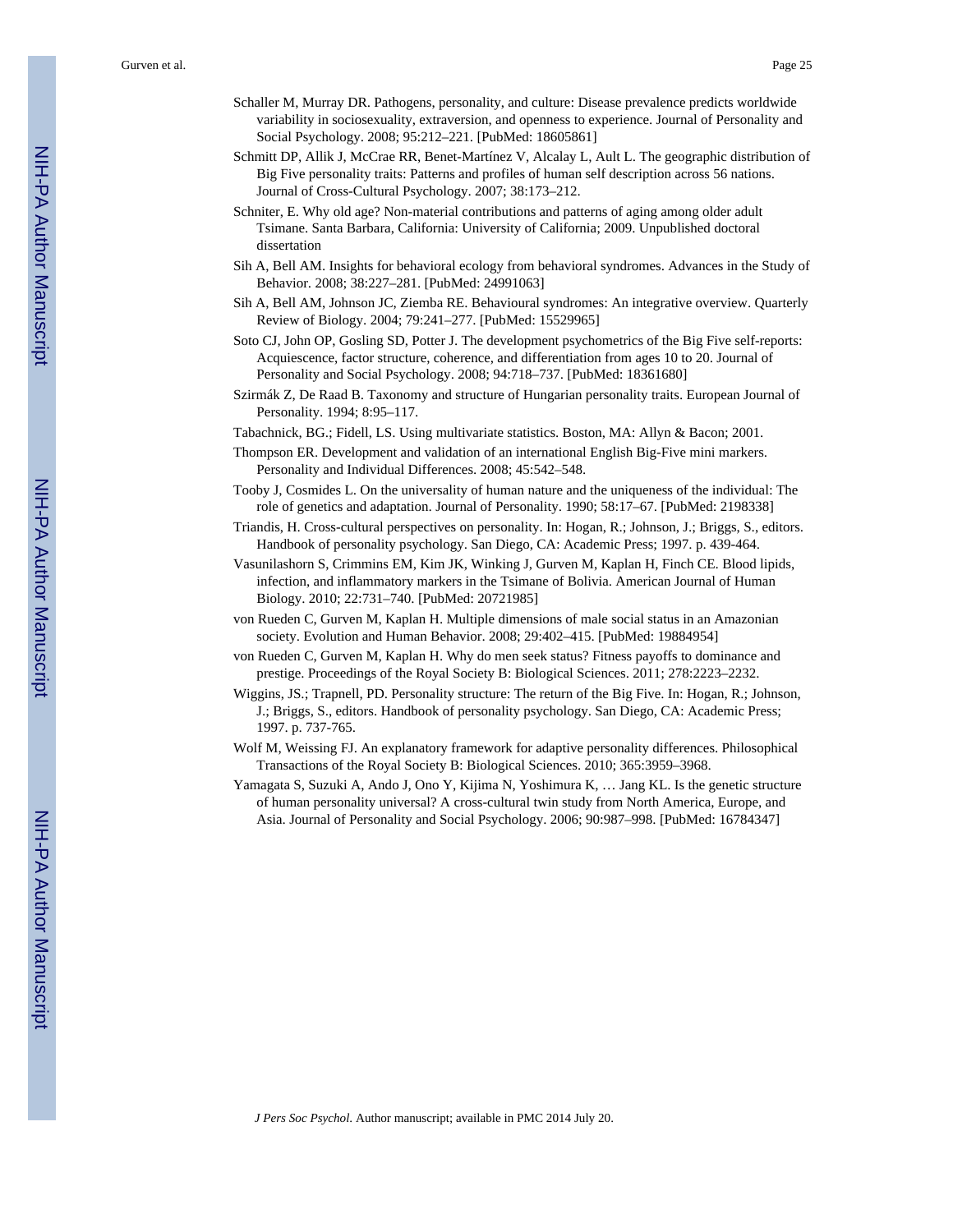Gurven et al. Page 26





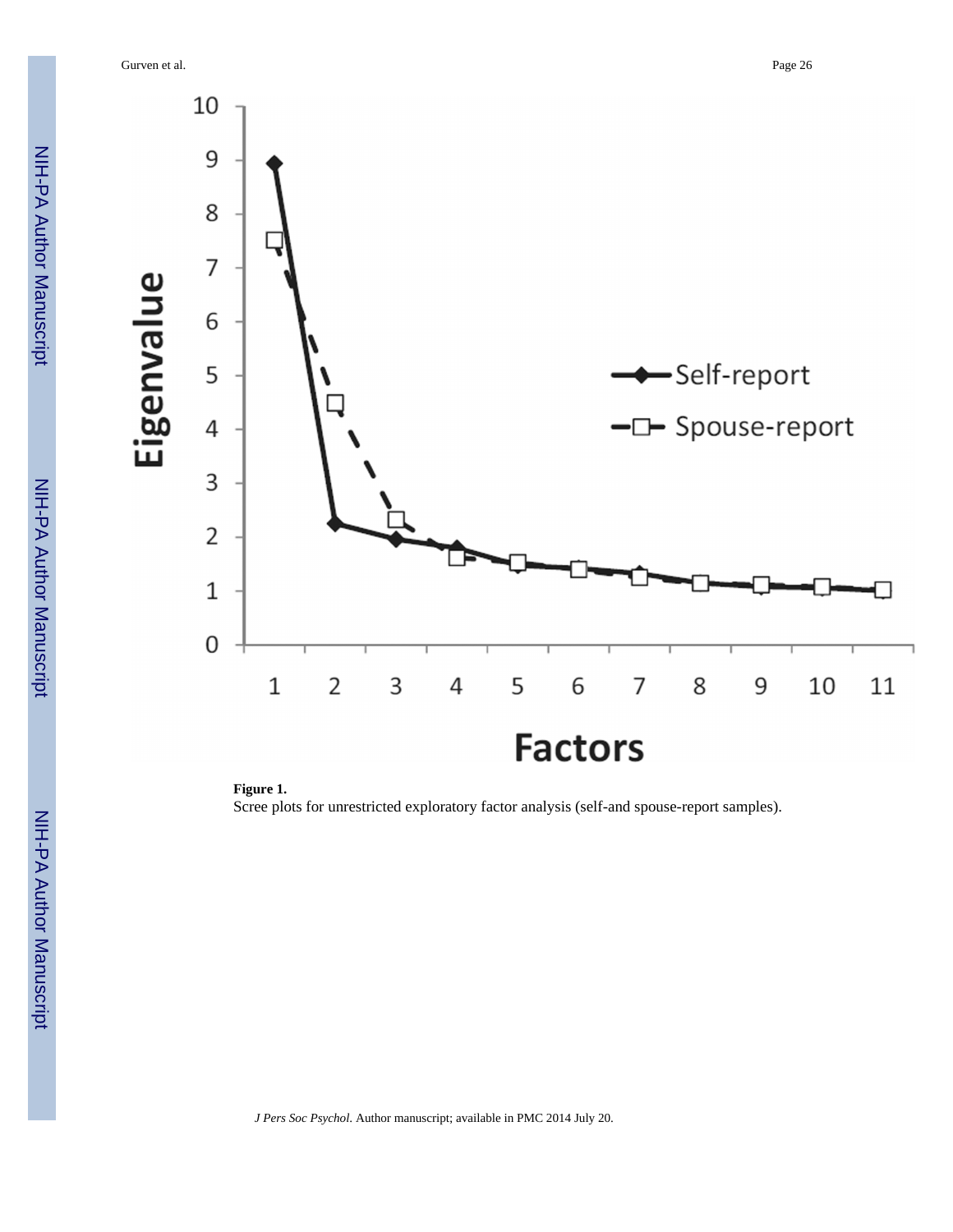Mean Response Score, Score Ranges and Standard Deviations, and Internal Reliability (Cronbach's Alpha) for the Five Factors Mean Response Score, Score Ranges and Standard Deviations, and Internal Reliability (Cronbach's Alpha) for the Five Factors

|                                                                                                               |       |           | Self-report sample $(n = 632)$   |      |          |      |      |      |  |
|---------------------------------------------------------------------------------------------------------------|-------|-----------|----------------------------------|------|----------|------|------|------|--|
| Factor (no. items)                                                                                            | Z     | Range     | SD                               | ರ    | <b>u</b> | oo   | ್ಯ   | °C   |  |
| Extraversion (8)                                                                                              | 25.30 | $15 - 37$ | 4.83                             | 0.63 | 0.77     | 0.73 | 0.61 | 0.63 |  |
| Agreeableness (9)                                                                                             | 34.07 | $21 - 44$ | 4.36                             | 0.58 | 0.65     | 0.72 | 0.51 | 0.62 |  |
| Conscientiousness (9)                                                                                         | 30.31 | $15 - 42$ | 5.01                             | 0.69 | 0.71     | 0.71 | 0.63 | 0.70 |  |
| Neuroticism (8)                                                                                               | 24.40 | $14 - 36$ | 3.87                             | 0.31 | 0.37     | 0.40 | 0.40 | 0.36 |  |
| Openness (9)                                                                                                  | 30.14 | $19 - 42$ | 4.62                             | 0.54 | 0.59     | 0.55 | 0.51 | 0.38 |  |
|                                                                                                               |       |           | Spouse-report sample $(n = 430)$ |      |          |      |      |      |  |
| Extraversion (8)                                                                                              | 27.67 | $13 - 39$ | 4.31                             | 0.47 | 0.59     | 0.51 | 0.44 | 0.46 |  |
| Agreeableness (9)                                                                                             | 34.73 | $22 - 45$ | 3.97                             | 0.39 | 0.50     | 0.58 | 0.31 | 0.44 |  |
| Conscientiousness (9)                                                                                         | 32.70 | $14 - 42$ | 4.15                             | 0.44 | 0.54     | 0.71 | 0.31 | 0.47 |  |
| Neuroticism (8)                                                                                               | 23.76 | $14 - 32$ | 3.51                             | 0.07 | 0.26     | 0.41 | 0.19 | 0.14 |  |
| Openness (9)                                                                                                  | 31.89 | $16 - 42$ | 4.25                             | 0.43 | 0.60     | 0.56 | 0.39 | 0.26 |  |
| $a$ After removal of least internally consistent item (item whose removal most increases factor reliability). |       |           |                                  |      |          |      |      |      |  |
| $b$<br>After removal of reverse-scored items.                                                                 |       |           |                                  |      |          |      |      |      |  |

 $\alpha$  After removal of items with high (>4) or low (<2) mean responses.

" After removal of items with high  $(\geq 4)$  or low  $(\leq 2)$  mean responses.

*d*After correction for acquiescence bias.

 $d$  <br> After correction for acquiescence bias.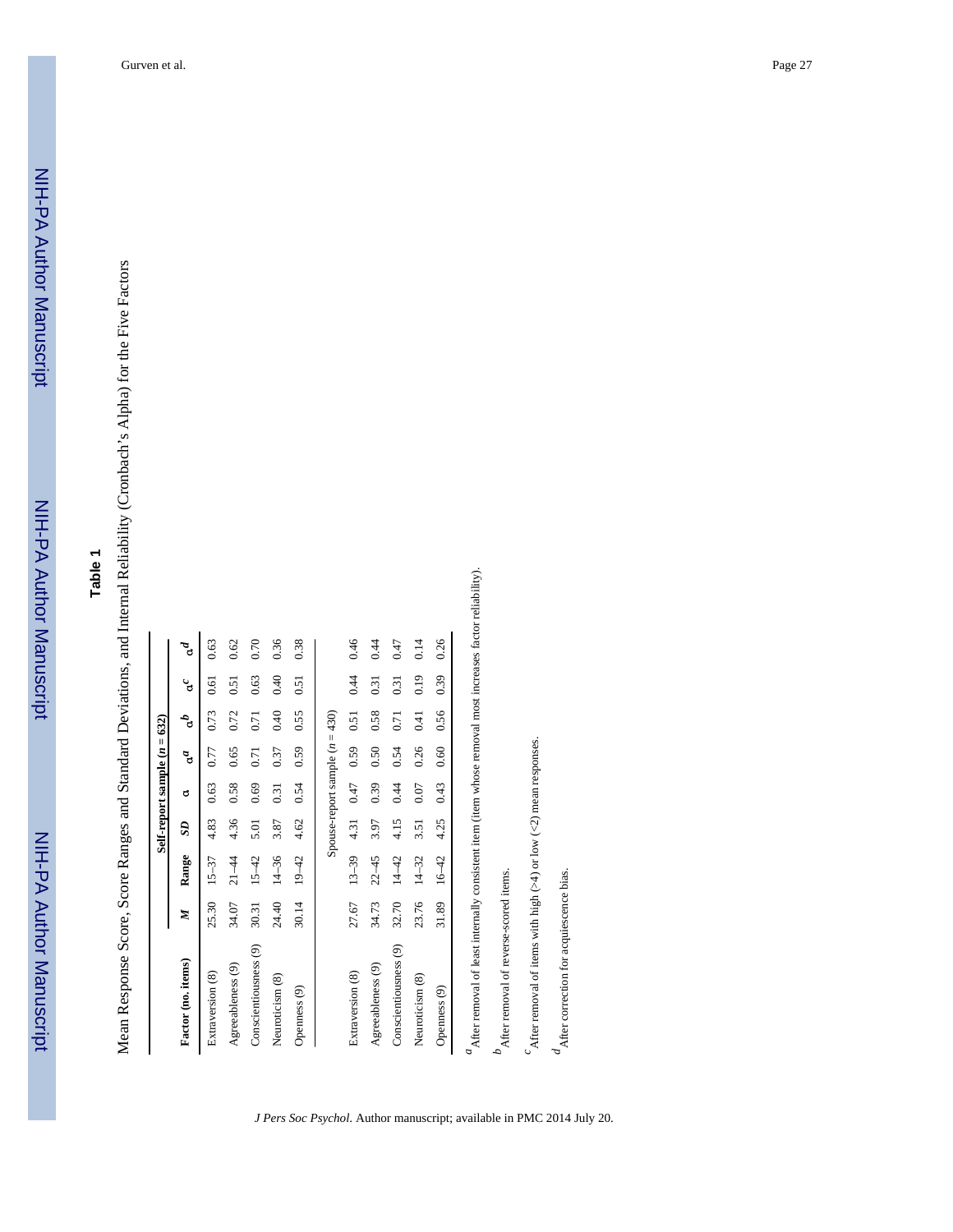| <b>Factor</b>     | Men<br>$(n = 326)$      | Women<br>$(n = 306)$        | Older $(>44)$<br>$(n = 310)$ | Young $(44)$<br>$(n = 321)$ |
|-------------------|-------------------------|-----------------------------|------------------------------|-----------------------------|
| Extraversion      | 0.61                    | 0.53                        | 0.62                         | 0.65                        |
| Agreeableness     | 0.57                    | 0.59                        | 0.64                         | 0.53                        |
| Conscientiousness | 0.62                    | 0.61                        | 0.73                         | 0.63                        |
| Neuroticism       | 0.28                    | 0.27                        | 0.35                         | 0.28                        |
| <b>Openness</b>   | 0.50                    | 0.37                        | 0.49                         | 0.59                        |
|                   | Educated<br>$(n = 227)$ | Not educated<br>$(n = 365)$ | Spanish<br>$(n=315)$         | No Spanish<br>$(n = 280)$   |
| Extraversion      | 0.65                    | 0.59                        | 0.61                         | 0.54                        |
| Agreeableness     | 0.51                    | 0.59                        | 0.52                         | 0.56                        |
| Conscientiousness | 0.60                    | 0.69                        | 0.58                         | 0.67                        |
| Neuroticism       | 0.31                    | 0.30                        | 0.30                         | 0.30                        |
| <b>Openness</b>   | 0.59                    | 0.46                        | 0.51                         | 0.44                        |

Internal Reliability Based on Cronbach's Alpha for Subgroups of Self-Report Sample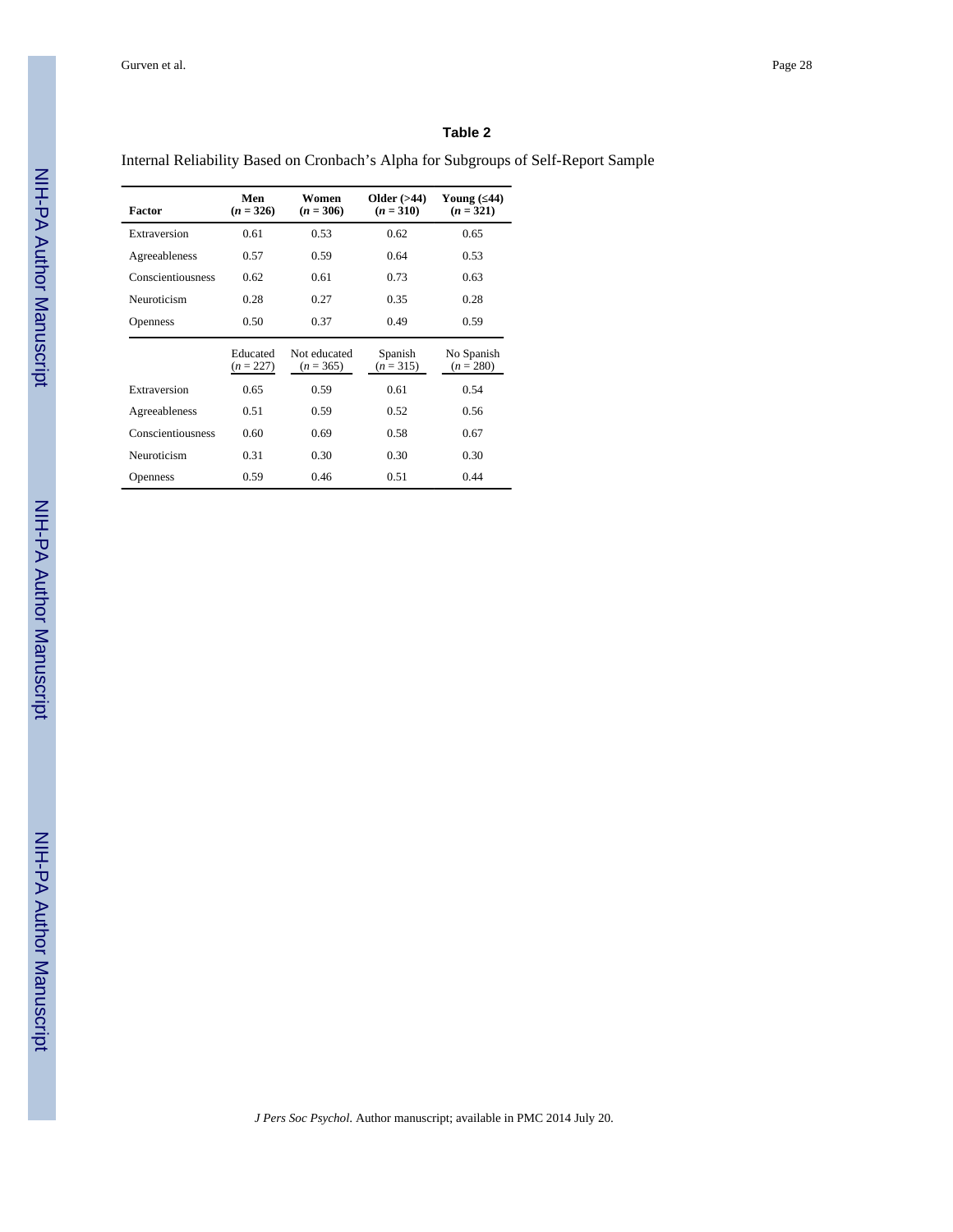Spearman Correlations of the Five Factors With Subjects' Observed Characteristics (Self-Report Sample) Spearman Correlations of the Five Factors With Subjects' Observed Characteristics (Self-Report Sample)

|                    |                        |                      | Characteristic Extraversion Agreeableness Conscientiousness Neuroticism |              | Openness                |
|--------------------|------------------------|----------------------|-------------------------------------------------------------------------|--------------|-------------------------|
| Talkative          | $0.178***$             | $0.069$ <sup>*</sup> | $0.133***$                                                              | $-0.016$ *** | $0.070$ <sup>*</sup>    |
| Shy                | $-0.584$ ***           | $-0.496***$          | $-0.428$ <sup>***</sup>                                                 | $0.315***$   | $-0.508$ <sup>***</sup> |
| Smiling            | $0.444$ <sup>***</sup> | $0.292***$           | $0.270***$                                                              | $-0.236***$  | $0.364***$              |
| Distracted         | $-0.141$ ***           | $-0.126$ ***         | $-0.073***$                                                             | $0.082***$   | $-0.181$ <sup>***</sup> |
| $p < .10$ .        |                        |                      |                                                                         |              |                         |
| $p<.05$ .<br>$*$   |                        |                      |                                                                         |              |                         |
| $p < .01$ .<br>*** |                        |                      |                                                                         |              |                         |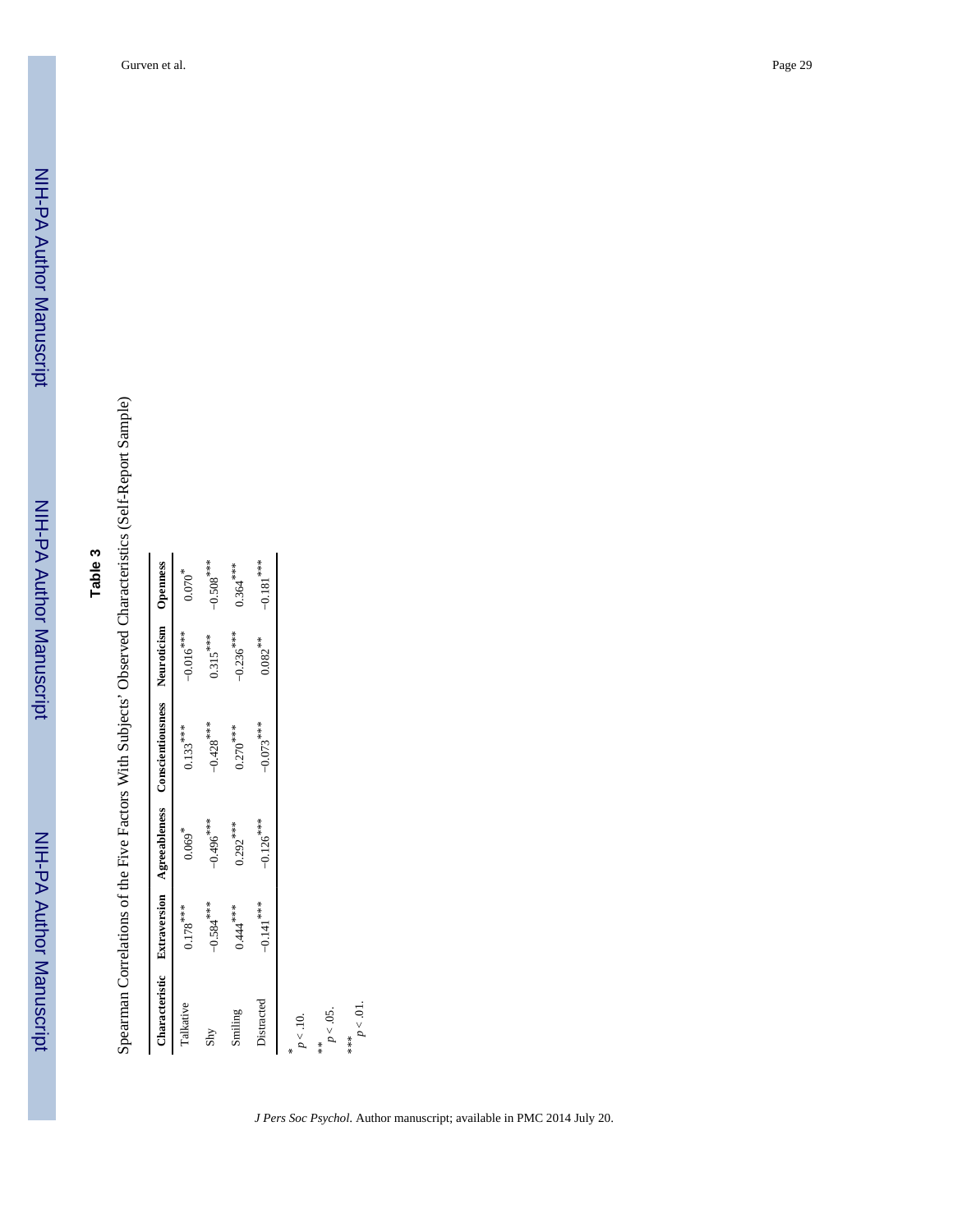#### Spearman Correlations Between Factors (Self-Report Sample)

| <b>Factor</b>     | <b>Extraversion</b> | <b>Agreeableness</b> | Conscientiousness | <b>Neuroticism</b> |
|-------------------|---------------------|----------------------|-------------------|--------------------|
| Extraversion      |                     |                      |                   |                    |
| Agreeableness     | 0.534               |                      |                   |                    |
| Conscientiousness | 0.603               | 0.536                |                   |                    |
| Neuroticism       | $-0.408$            | $-0.287$             | $-0.444$          |                    |
| <b>Openness</b>   | 0.602               | 0.497                | 0.546             | $-0.305$           |

*Note*. All correlations are significant at *p*< .01 level.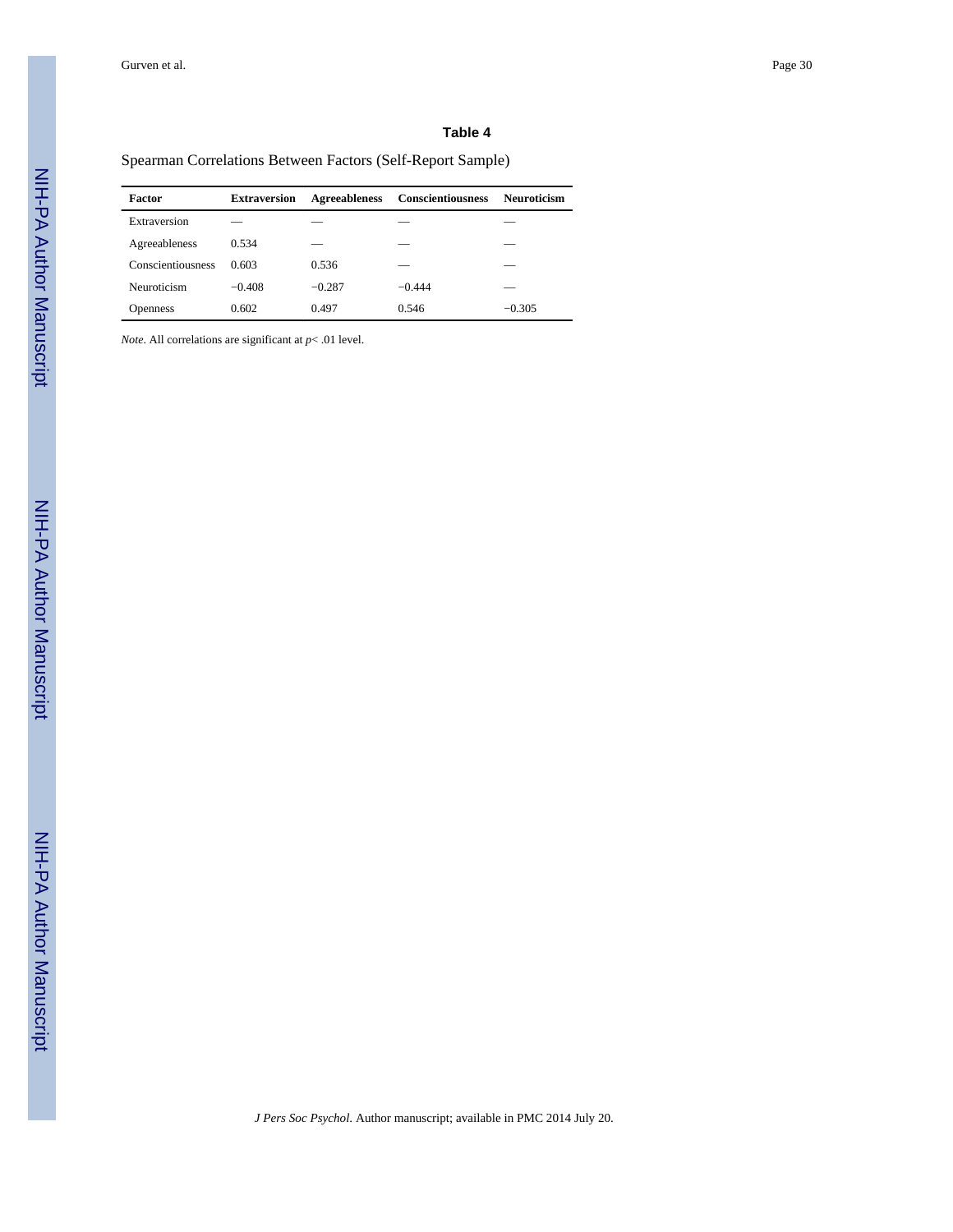Rotated Component Matrix Restricted to Five Factors (Self-Report Sample) Rotated Component Matrix Restricted to Five Factors (Self-Report Sample)

|                                                  |                |          |                    | Factor   |          |          |           |                  |
|--------------------------------------------------|----------------|----------|--------------------|----------|----------|----------|-----------|------------------|
| Statistic or item                                | Item no.       | -        | $\mathbf{\hat{c}}$ | 3        | 4        | in,      | Item mean | SD <sub>1</sub>  |
| Variance explained (post-rotation)               |                | 14.12%   | 9.33%              | 6.39%    | 4.23%    | 4.14%    |           |                  |
| Internal reliability (Cronbach's a) <sup>a</sup> |                | 0.88     | 0.79               | 0.59     | 0.31     | 0.40     |           |                  |
| Is talkative                                     | $\frac{1}{1}$  | 0.629    | 0.034              | $-0.351$ | 0.064    | $-0.143$ | 3.70      | 1.14             |
| Reserved                                         | $6 - E$        | 0.635    | 0.189              | 0.146    | 0.075    | $-0.070$ | 3.47      | 1.17             |
| $\mathrm{Shy}$                                   | $27-E$         | $-0.583$ | $-0.005$           | 0.459    | 0.043    | 0.082    | 2.62      | 1.08             |
| Generates enthusiasm                             | $32-E$         | 0.588    | 0.170              | $-0.219$ | 0.030    | $-0.147$ | 2.86      | 1.20             |
| Assertive                                        | 40-E           | 0.512    | 0.093              | $-0.448$ | 0.191    | $-0.098$ | 3.43      | $\overline{2}$   |
| Outgoing                                         | 43-E           | 0.636    | 0.120              | $-0.154$ | 0.003    | $-0.092$ | 2.85      | 113              |
| Trusting                                         | $24-A$         | 0.620    | 0.099              | $-0.171$ | 0.079    | 0.074    | 3.43      | 1.03             |
| Forgiving                                        | $28-A$         | 0.647    | 0.108              | $-0.052$ | $-0.060$ | 0.018    | 3.19      | 1.28             |
| Considerate                                      | $37-A$         | 0.504    | 0.162              | $-0.083$ | $-0.047$ | 0.182    | 4.21      | 0.89             |
| Cooperative                                      | $41-A$         | 0.512    | 0.464              | 0.157    | $-0.116$ | 0.071    | 3.90      | 1.12             |
| Makes plans                                      | $34-C$         | 0.543    | 0.236              | $-0.067$ | $-0.016$ | $-0.015$ | 3.99      | 0.98             |
| Depressed, blue                                  | $\frac{1}{4}$  | $-0.406$ | $-0.238$           | 0.139    | 0.055    | 0.266    | 2.82      | 1.18             |
| Emotionally stable                               | 19-N           | 0.223    | $-0.075$           | $-0.211$ | 0.158    | 0.137    | 3.95      | 1.32             |
| Original                                         | $5-0$          | 0.711    | 0.145              | $-0.086$ | $-0.033$ | $-0.142$ | 3.01      | 1.17             |
| Ingenious                                        | $31 - 0$       | 0.579    | 0.253              | $-0.224$ | $-0.027$ | $-0.098$ | 2.95      | 1.21             |
| Few artistic interests                           | 44-0           | $-0.489$ | $-0.220$           | $-0.131$ | $-0.003$ | $-0.211$ | 2.70      | 1.34             |
| Energetic                                        | $\frac{1}{11}$ | 0.190    | 0.719              | $-0.096$ | $-0.050$ | $-0.073$ | 4.14      | 0.96             |
| Helpful, unselfish                               | $7-A$          | 0.415    | 0.499              | 0.033    | $-0.098$ | 0.139    | 3.85      | 1.16             |
| Rude                                             | $22-A$         | 0.063    | 0.465              | 0.045    | 0.353    | $-0.292$ | 2.10      | 00.1             |
| Thorough                                         | $3-C$          | 0.237    | 0.661              | $-0.073$ | $-0.028$ | $-0.144$ | 4.08      | $\overline{101}$ |
| Reliable worker                                  | $14-C$         | 0.414    | 0.578              | $-0.073$ | $-0.094$ | 0.080    | 3.51      | 1.14             |
| Perseveres                                       | $21-C$         | 0.167    | 0.668              | $-0.271$ | 0.020    | $-0.009$ | 3.52      | 1.25             |
| Efficient                                        | 29-C           | 0.188    | 0.409              | $-0.094$ | 0.095    | $-0.160$ | 2.95      | 1.10             |
| Tense                                            | $N-51$         | $-0.112$ | $-0.436$           | 0.428    | 0.118    | 0.124    | 3.06      | 1.30             |
| Likes routine                                    | $12 - 0$       | $-0.131$ | 0.270              | $-0.012$ | 0.262    | 0.103    | 2.39      | 0.90             |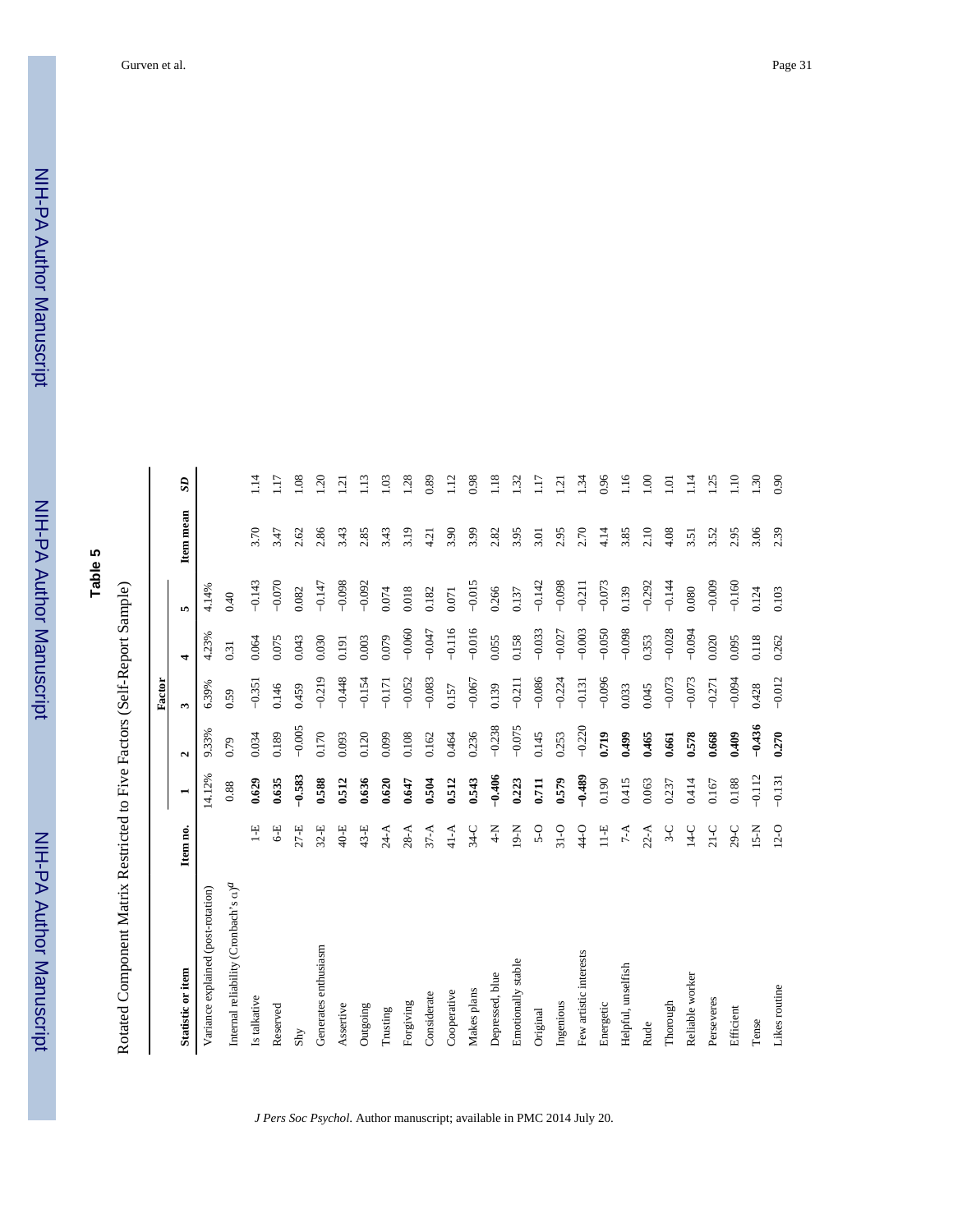|                          |                |          |          | Factor   |          |          |           |      |
|--------------------------|----------------|----------|----------|----------|----------|----------|-----------|------|
| Statistic or item        | Item no.       |          | Ν        | ω        | 4        | S.       | Item mean | SD   |
| Inventive                | $23 - 0$       | 0.211    | 0.583    | $-0.189$ | 0.059    | $-0.044$ | 4.10      | 1.03 |
| Cold or aloof            | $33-A$         | $-0.148$ | $-0.064$ | 0.629    | $-0.078$ | 0.041    | 2.46      | 1.08 |
| Careless                 | $\frac{1}{8}$  | 0.092    | $-0.054$ | 0.518    | 0.099    | 0.122    | 3.59      | 1.02 |
| Disorganized             | $18-C$         | $-0.296$ | $-0.106$ | 0.364    | 0.123    | 0.106    | 2.50      | 0.93 |
| Lazy                     | $25-C$         | $-0.294$ | $-0.345$ | 0.446    | 0.120    | $-0.021$ | 2.13      | 0.81 |
| Nervous easily           | 38-N           | $-0.158$ | $-0.302$ | 0.453    | 0.093    | 0.080    | 3.77      | 1.25 |
| Sophisticated in arts    | $39 - 0$       | 0.213    | 0.106    | $-0.403$ | 0.245    | 0.199    | 3.19      | 1.15 |
| Finds fault              | $2-A$          | $-0.181$ | 0.086    | $-0.050$ | 0.395    | $-0.361$ | 1.95      | 0.55 |
| Easily distracted        | 42-C           | $-0.039$ | $-0.105$ | 0.126    | 0.548    | 0.024    | 3.53      | 1.09 |
| Relaxed                  | $\overline{A}$ | $-0.020$ | 0.115    | $-0.203$ | 0.266    | 0.173    | 2.78      | 1.35 |
| Moody                    | 30-N           | $-0.101$ | $-0.037$ | 0.015    | 0.486    | 0.005    | 3.61      | 1.03 |
| Curious                  | $10-0$         | 0.067    | $-0.137$ | 0.043    | 0.613    | 0.065    | 4.00      | 0.90 |
| Likes art                | $17-0$         | 0.125    | 0.080    | $-0.029$ | 0.260    | $-0.030$ | 3.32      | 1.19 |
| Quiet                    | $16-E$         | $-0.243$ | $-0.064$ | 0.229    | 0.117    | 0.496    | 3.59      | 1.26 |
| Quarrelsome              | $13-A$         | $-0.045$ | 0.190    | 0.265    | 0.193    | $-0.553$ | 1.99      | 0.79 |
| Worrisome                | 26-N           | 0.115    | 0.158    | 0.063    | 0.215    | 0.322    | 4.43      | 0.88 |
| Calm in tense situations | 35-N           | $-0.085$ | $-0.049$ | 0.083    | 0.117    | 0.528    | 4.56      | 0.90 |
| Likes to reflect         | 36-0           | 0.117    | 0.270    | $-0.182$ | 0.203    | $-0.371$ | 2.65      | 0.99 |

Note. Bolded numbers indicate on which factor items load the highest. *Note*. Bolded numbers indicate on which factor items load the highest.

*J Pers Soc Psychol*. Author manuscript; available in PMC 2014 July 20.

 $^{\prime\prime}$  Based on items that load higher on that factor than on others.  $a<sup>a</sup>$ Based on items that load higher on that factor than on others.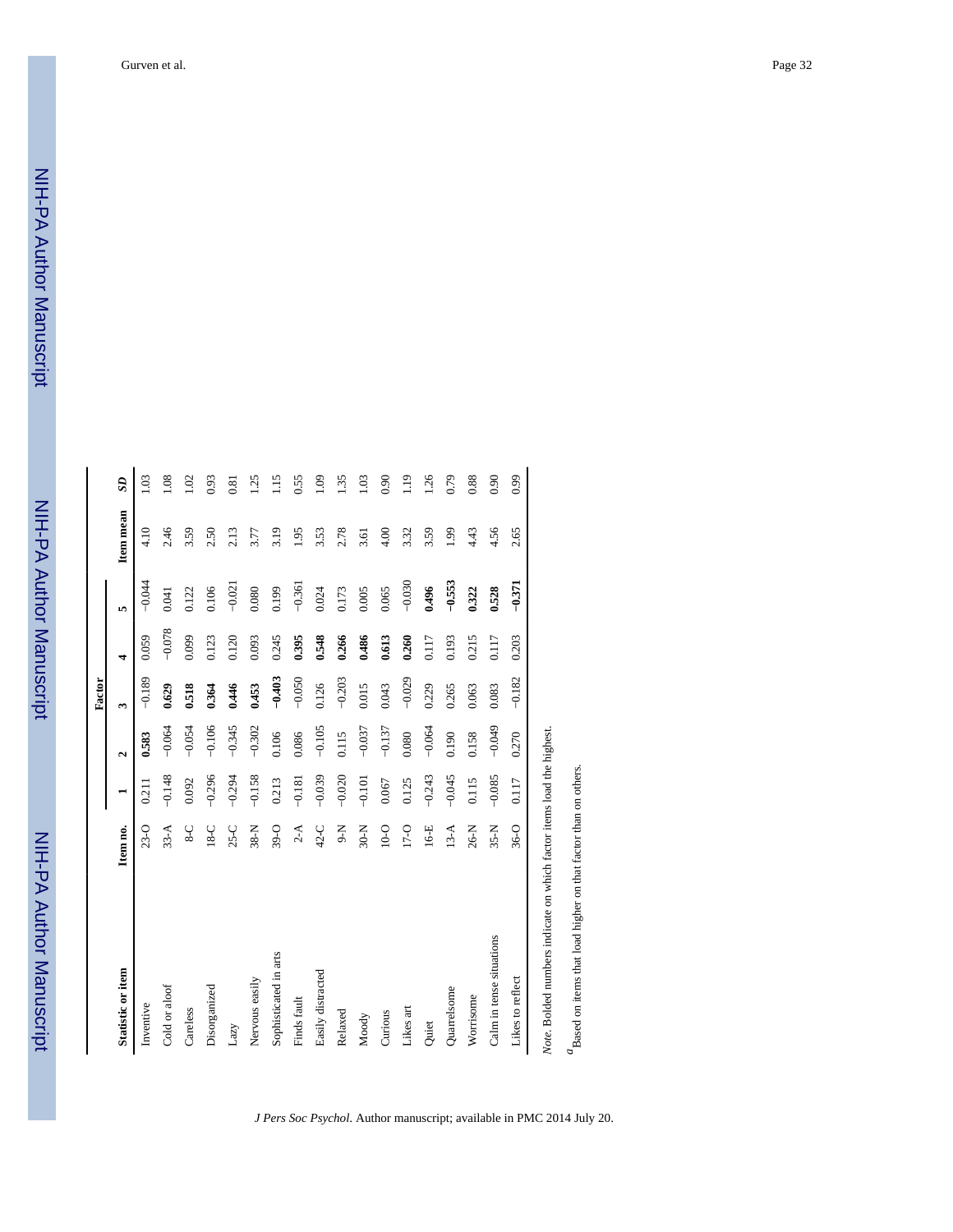| )<br>י<br>י<br>Ő<br>ļ |
|-----------------------|
| E<br>ここ<br>į          |
| :;;                   |
| へいちこうこう<br>l          |
| ĺ                     |

|                              | Extraversion | Agreeableness | Conscientiousness | Neuroticism | Openness | Average |
|------------------------------|--------------|---------------|-------------------|-------------|----------|---------|
| Full self-report sample      | 0.59         | 0.65          | 0.68              | 0.58        | 0.59     | 0.62    |
| Old (>44)                    | 0.57         | 0.66          | 0.65              | 0.62        | 0.58     | 0.62    |
| Young $(44)$                 | 0.58         | 0.62          | 0.58              | 0.48        | 0.64     | 0.58    |
| Men                          | 0.52         | 0.62          | 0.67              | 0.50        | 0.57     | 0.58    |
| Women                        | 0.50         | 0.66          | 0.68              | 0.60        | 0.51     | 0.59    |
| Educated                     | 0.55         | 0.63          | 0.56              | 0.52        | 0.64     | 0.58    |
| Spanish                      | 0.55         | 0.58          | 0.64              | 0.52        | 0.52     | 0.56    |
| Not educated                 | 0.62         | 0.66          | 0.65              | 0.63        | 0.58     | 0.63    |
| No Spanish                   | 0.59         | 0.68          | 0.65              | 0.53        | 0.57     | 0.60    |
| Without reverse-scored items | 0.72         | 0.79          | 0.76              | 0.72        | 0.79     | 0.76    |
| Without high or low items    | 0.61         | 0.50          | 0.69              | 0.71        | 0.56     | 0.61    |
| Without acquiescence bias    | 0.54         | 0.66          | 0.68              | 0.70        | 0.44     | 0.60    |
| Spouse-report sample         | 0.50         | 0.53          | 0.72              | 0.38        | 0.69     | 0.56    |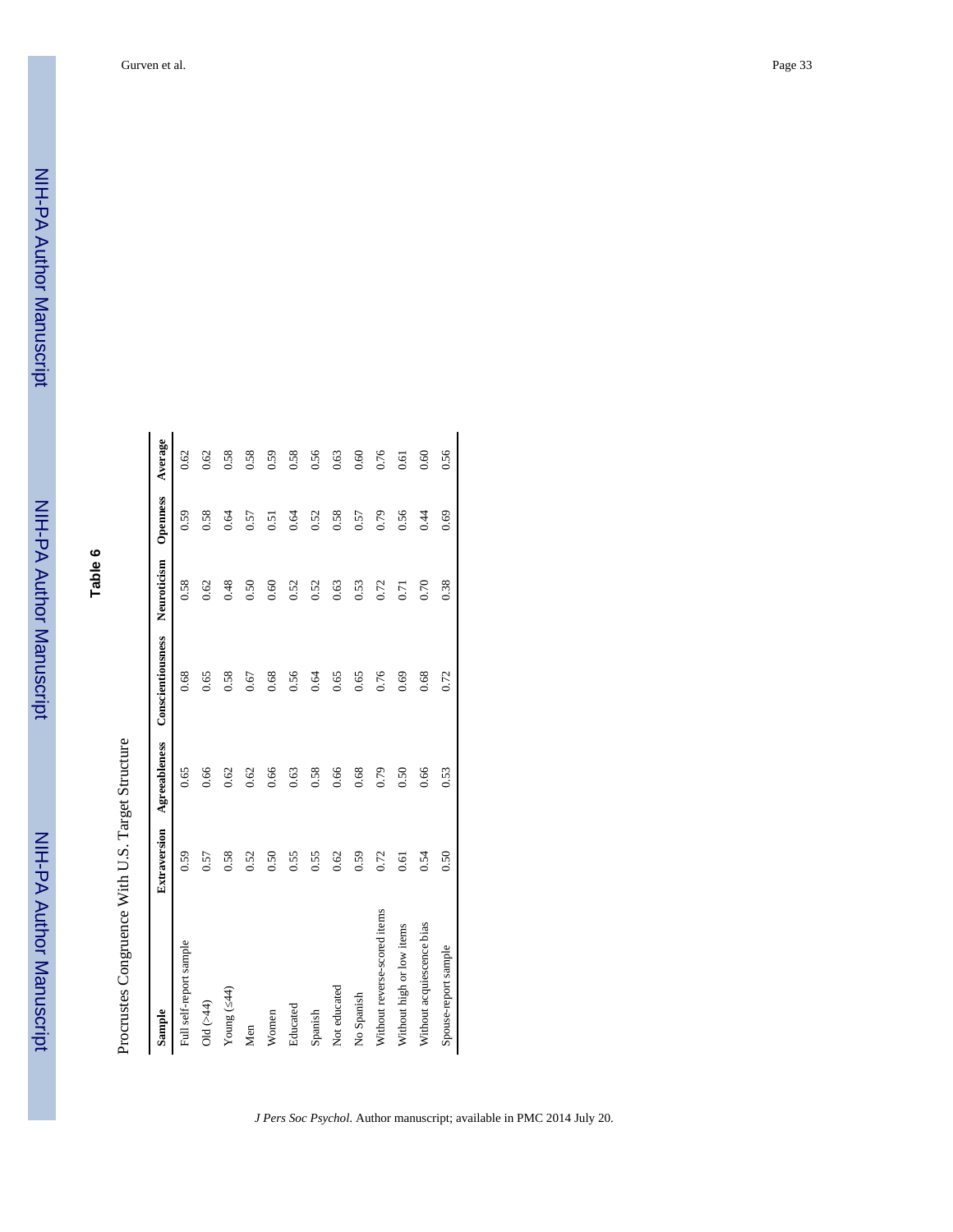Rotated Component Matrix Restricted to Five Factors (Spouse-Report Sample) Rotated Component Matrix Restricted to Five Factors (Spouse-Report Sample)

|                                                     |                |                          |                      | Factor   |          |          |           |                  |
|-----------------------------------------------------|----------------|--------------------------|----------------------|----------|----------|----------|-----------|------------------|
| Statistic or item                                   | Item no.       | $\overline{\phantom{0}}$ | $\mathbf{\tilde{c}}$ | 3        | 4        | ı,       | Item mean | SD               |
| Variance explained (post-rotation)                  |                | 12.07%                   | 10.76%               | 8.47%    | 5.31%    | 4.06%    |           |                  |
| Internal reliability (Cronbach's $a$ ) <sup>a</sup> |                | 0.84                     | 0.82                 | 0.71     | 0.46     | 0.39     |           |                  |
| Energetic                                           | $11-E$         | 0.684                    | $-0.221$             | $-0.115$ | $-0.022$ | 0.258    | 4.37      | 0.84             |
| Helpful, unselfish                                  | $7-A$          | 0.608                    | $-0.040$             | $-0.171$ | 0.089    | $-0.049$ | 3.80      | 1.12             |
| Trusting                                            | $24-A$         | 0.451                    | 0.087                | $-0.140$ | 0.335    | $-0.261$ | 4.11      | 1.07             |
| Cooperative                                         | $41-A$         | 0.557                    | 0.225                | $-0.198$ | 0.164    | $-0.246$ | 3.77      | 115              |
| Thorough                                            | 3-C            | 0.638                    | $-0.340$             | 0.069    | $-0.141$ | 0.329    | 4.37      | 0.85             |
| Reliable worker                                     | 14C            | $0.697$                  | 0.117                | $-0.192$ | $-0.029$ | $-0.081$ | 4.10      | 1.05             |
| Perseveres                                          | $21-C$         | 0.659                    | 0.168                | $-0.167$ | 0.060    | 0.095    | 4.07      | 1.07             |
| Efficient                                           | 29-C           | 0.552                    | 0.255                | $-0.264$ | 0.061    | $-0.013$ | 3.87      | $\overline{121}$ |
| Makes plans                                         | $34-C$         | 0.549                    | $-0.010$             | 0.097    | 0.226    | $-0.166$ | 4.25      | 0.83             |
| Relaxed                                             | $\overline{N}$ | 0.198                    | 0.172                | $-0.179$ | 0.103    | 0.048    | 2.87      | $0+1$            |
| Original                                            | $5-0$          | 0.512                    | 0.160                | $-0.449$ | 0.215    | $-0.029$ | 3.87      | 1.20             |
| Likes art                                           | $17-0$         | 0.286                    | $-0.012$             | 0.096    | 0.270    | $-0.257$ | 4.28      | 0.88             |
| Inventive                                           | $23 - 0$       | 0.649                    | $-0.097$             | 0.050    | 0.133    | 0.082    | 4.33      | 0.95             |
| Ingenious                                           | $31 - 0$       | 0.486                    | 0.110                | $-0.448$ | 0.248    | $-0.106$ | 3.51      | 1.27             |
| Reserved                                            | $6 - E$        | 0.142                    | $-0.677$             | 0.154    | 0.203    | 0.007    | 3.26      | 1.43             |
| Generates enthusiasm                                | $32-E$         | 0.092                    | $-0.442$             | $-0.160$ | 0.370    | 0.128    | 2.67      | $\overline{2}$   |
| Cold or aloof                                       | $33-A$         | 0.165                    | 0.684                | $-0.035$ | 0.056    | $-0.005$ | 2.62      | 1.33             |
| Disorganized                                        | $18-C$         | 0.208                    | 0.728                | $-0.162$ | 0.157    | $-0.066$ | 3.17      | 1.27             |
| Lazy                                                | $25-C$         | $-0.153$                 | 0.552                | $-0.022$ | $-0.081$ | $-0.002$ | 2.32      | 1.29             |
| Depressed, blue                                     | $4 - N$        | 0.033                    | 0.493                | 0.230    | 0.163    | $-0.085$ | 3.31      | 1.07             |
| Emotionally stable                                  | 19-N           | $-0.154$                 | $-0.572$             | 0.238    | 0.239    | $-0.026$ | 3.80      | 127              |
| Worrisome                                           | 26-N           | 0.075                    | $-0.419$             | 0.313    | 0.042    | 0.033    | 4.10      | 1.03             |
| Curious                                             | $10-0$         | 0.336                    | 0.531                | $-0.083$ | 0.046    | 0.044    | 4.06      | 0.94             |
| Likes routine                                       | $12 - 0$       | 0.439                    | 0.585                | $-0.254$ | $-0.063$ | 0.079    | 3.64      | 1.29             |
| Sophisticated in arts                               | 39-0           | 0.010                    | $-0.474$             | 0.117    | 0.466    | 0.202    | 3.20      | 1.22             |